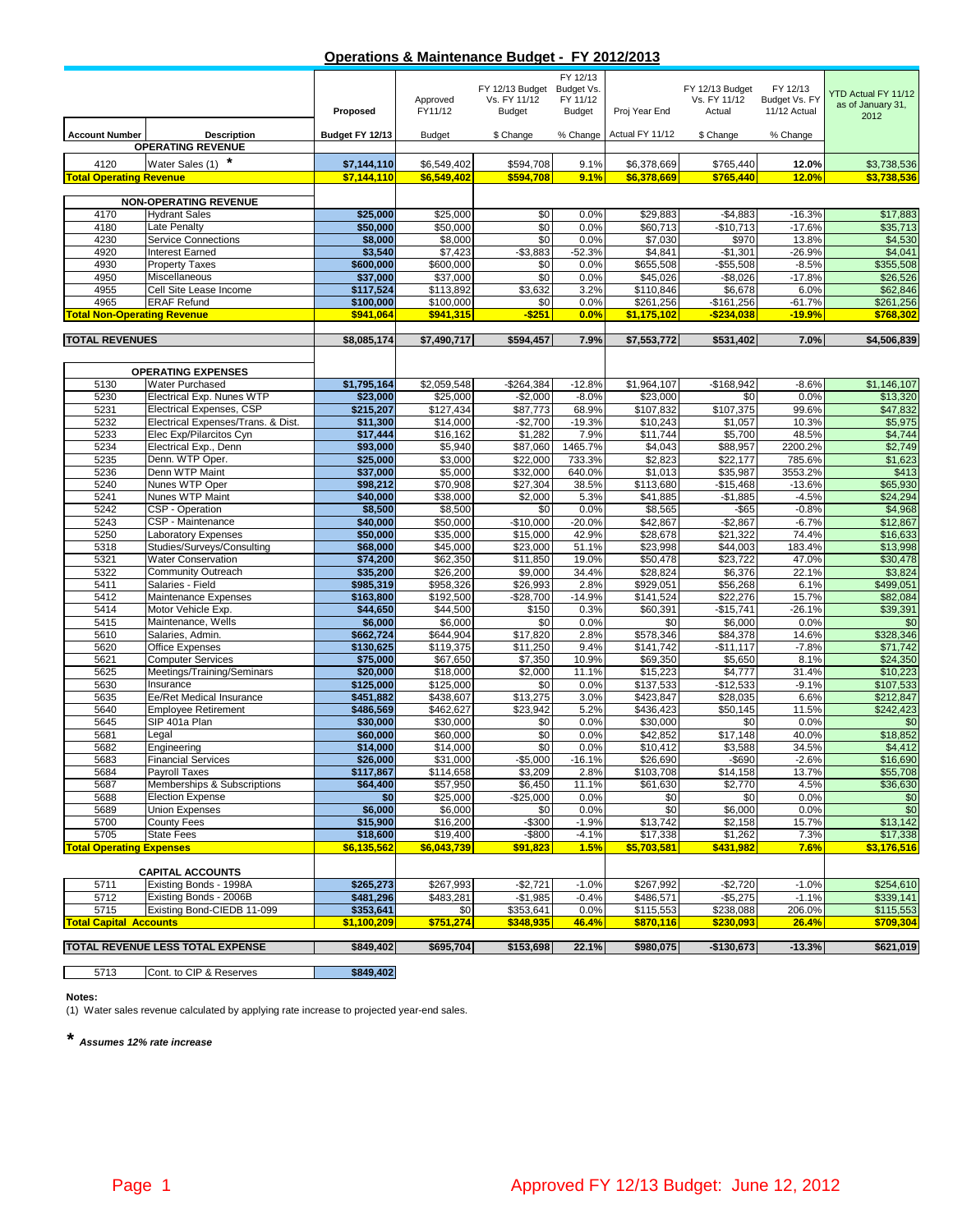#### Budget Worksheet

### **Fiscal Year 2012/2013**

| Line Item                         |            |           | Amount                          |
|-----------------------------------|------------|-----------|---------------------------------|
| Acct. No.                         | 4120       |           | <b>Description: Water Sales</b> |
| Actual Amount As Of:              | $31 - Jan$ | 2012      | 3,738,536                       |
| PROJECTED ACTIVITY to END of FY:  |            | 2,640,133 |                                 |
| Projected YEAR END TOTAL:         |            | 6,378,669 |                                 |
| <b>PROPOSED Line Item Amount:</b> |            |           | \$7,144,110                     |
| Approved Line Item Amount:        |            |           |                                 |

| PREVIOUS YEAR BUDGET:                                           |                                       | 6,549,402 |
|-----------------------------------------------------------------|---------------------------------------|-----------|
| % Change Actual Year End compared to Proposed Line item amount. | 12.0%                                 |           |
| % Change to Previous Year Budget                                | $91\%$                                |           |
| Dollar difference between proposed budget & current budget      | 594.708                               |           |
| <b>NARRATIVE:</b>                                               | See Worksheet 4120 A for calculations |           |

Water sales revenues are not expected to increase during the next fiscal year due to new customers coming on line. The projection is that there will be approximately 35 new connections Increased Consumer awareness in the third year of drought will keep consumption to levels seen in FY 11/12.

\* - Assumes a 12% Increase

### **Spread:**

| Jul | Aug | Sep | Oct | Nov | Dec | Totals |
|-----|-----|-----|-----|-----|-----|--------|
| Jan | Feb | Mar | Apr | May | Jun |        |

- 1990 - 1990 - 1990 - 1990 - 1990 - 1990 - 1990 - 1990 - 1990 - 1990 - 1990 - 1990 - 1990 - 1990 - 1990 - 199<br>1991 - 1992 - 1992 - 1992 - 1992 - 1992 - 1992 - 1992 - 1992 - 1992 - 1992 - 1992 - 1992 - 1992 - 1992 - 1992<br>1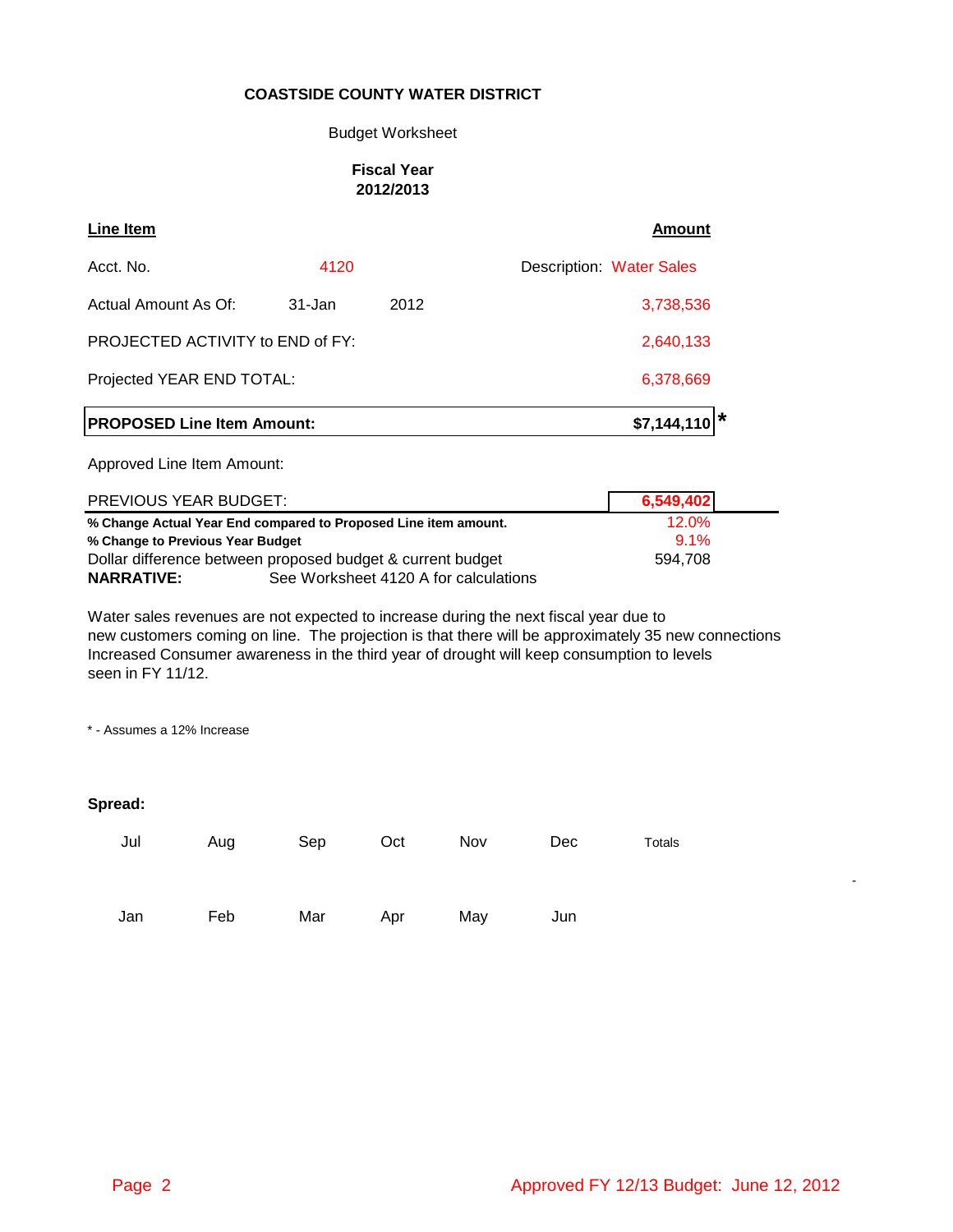### **Fiscal Year 2012/2013 Water Sales Projections**

| <b>MONTH</b>  | Res.    | Res.          | Other   | Other         | <b>TOTAL</b> | TOTAL         | <b>Per Cent</b> | Residential        | Other           | <b>Base</b>           | <b>Base</b>            | <b>Proposed</b><br>FY 12/13 |
|---------------|---------|---------------|---------|---------------|--------------|---------------|-----------------|--------------------|-----------------|-----------------------|------------------------|-----------------------------|
|               | hcf     | hcf           | hcf     | hcf           | <b>Units</b> | <b>Units</b>  | <b>Diff</b>     | \$ Projected       | \$ Projected    | Charge                | Charge                 |                             |
|               | 11/12   | 12/13         | 11/12   | 12/13         | 11/12        | 12/13         | 11 v. 12 dif    | 12/13              | \$7.65/hcf      | 11/12                 | 12/13                  | <b>Budget</b>               |
|               | Actual  | <b>Budget</b> | Actual  | <b>Budget</b> | Actual       | <b>Budget</b> |                 |                    |                 | Actual                | <b>Budget</b>          |                             |
| <b>Jul-11</b> | 33,876  | 33,876        | 36,114  | 36,114        | 69,990       | 69,990        | $0.0\%$         | 210,172<br>- \$    | 276,272         | \$94,565              | $$105,913$ \$          | 592,357                     |
| Aug-11        | 59,638  | 59,638        | 25,892  | 25,892        | 85,530       | 85,530        | $0.0\%$         | 370.003            | 198,074         | \$127,282             |                        | 710,633                     |
| Sep-11        | 32,560  | 32,560        | 42,743  | 42,743        | 75,303       | 75,303        | $0.0\%$         | 202.007            | 326,984         | \$99,332              |                        | 640,243                     |
| Oct-11        | 59,705  | 59,705        | 29,364  | 29,364        | 89,069       | 89,069        | 0.0%            | 370.419            | 224,635         | \$128,034             | $$143,398$ \$          | 738,452                     |
| <b>Nov-11</b> | 27,091  | 27,091        | 33,762  | 33,762        | 60,853       | 60,853        | $0.0\%$         | -\$<br>168,077     | 258,279         | \$99,596              |                        | 537,904                     |
| Dec-11        | 42,078  | 42,078        | 17,139  | 17,139        | 59,217       | 59,217        | $0.0\%$         | -\$<br>261,058     | 131.113         | \$128,337             | $$143,738$ \$          | 535,909                     |
| $Jan-12$      | 26,144  | 26,144        | 25,789  | 25,789        | 51,933       | 51,933        | 0.0%            | 162,201<br>- \$    | 197,286<br>- \$ | \$99,401              | $$111,329$ \$          | 470,816                     |
| Feb-12        | 44,251  | 44,251        | 17,647  | 17,647        | 61,898       | 61.898        | 0.0%            | \$<br>274,540      | 135,000         | \$128,000             | $$143,360$ \ \$        | 552,900                     |
| <b>Mar-12</b> | 24,064  | 24,064        | 28,075  | 28,075        | 52,139       | 52,139        | 0.0%            | 149,297<br>\$      | 214,774         | \$99,000              | $$110,880$ \$          | 474,951                     |
| <b>Apr-12</b> | 41,444  | 41,444        | 19,519  | 19,519        | 60,963       | 60,963        | $0.0\%$         | $257,125$ \$<br>\$ | 149.320         | \$128,000             | $$143,360$ \$          | 549,805                     |
| May-12        | 28,075  | 28,075        | 40,508  | 40,508        | 68,583       | 68,583        | $0.0\%$         | 174,182  <br>\$    | 309,886         | \$99,000              | $$110,880$ \ \$        | 594,948                     |
| Jun-12        | 55,794  | 55,794        | 33,422  | 33,422        | 89,216       | 89,216        | 0.0%            | \$<br>346,155      | 255,678         | \$128,000             | $$143,360$ \$          | 745,193                     |
| TOTAL         | 474,720 | 474,720       | 349,974 | 349,974       | 824,694      | 824,694       | 0.0%            | \$2.945.237        | \$2,677,301     | $$1,358,547$ $$1,521$ | $.572$ \ $\frac{1}{3}$ | 7,144,110                   |

**Average Residential Charge per Unit Commercial Charge per Unit**

**\$6.20 \$7.65 \$ 7,144,110**

#### **FACTORS TO BE CONSIDERED**

- **1** Superintendent projects a 50 MG purchase from Skylawn for next fiscal year<br>**2** Anticipation of approximately 35 new connections next year.
- **2** Anticipation of approximately 35 new connections next year.
- **3** April June Predicted Base on following:

Actual Sales / Predicted Sales (Jul - Feb)

 *Residential = 0.91*

Other = 
$$
1.242
$$

| Other = $1.242$                             |                    |          |          | <b>Base</b>            |            | <u>12.0%</u> |
|---------------------------------------------|--------------------|----------|----------|------------------------|------------|--------------|
| Budgeted Values for Residential & Other     |                    |          |          | Charge                 | FY 11/12   | FY 12/13     |
| Above multiplied by factor to get predicted | <b>Residential</b> |          | 12.0%    | 5/8"                   | \$30.72    | \$34.41      |
| water sales.                                | <b>Units</b>       | FY 11/12 | FY 12/13 | 5/8"/2 dwelling units  | \$67.57    | \$75.68      |
|                                             | 1 - 8              | \$5.02   | \$5.62   | 3/4"                   | \$46.18    | \$51.72      |
|                                             | $9 - 25$           | \$5.53   | \$6.19   | 3/4"/ 2 dwelling units | \$92.41    | \$103.50     |
|                                             | $26 - 40$          | \$7.19   | \$8.05   |                        | \$76.97    | \$86.21      |
|                                             | $41 +$             | \$8.88   | \$9.95   | 1.5"                   | \$148.64   | \$166.48     |
|                                             |                    |          |          | 2.0"                   | \$246.34   | \$275.90     |
|                                             | <b>Commercial</b>  | \$6.83   | \$7.65   | 3"                     | \$538.90   | \$603.57     |
|                                             |                    |          |          | 4"                     | \$1,847.89 | \$2,069.64   |
|                                             |                    |          |          |                        |            |              |
|                                             |                    |          |          | <b>Fire</b>            |            |              |
|                                             |                    |          |          | <b>Detector</b>        | \$6.72     | \$7.53       |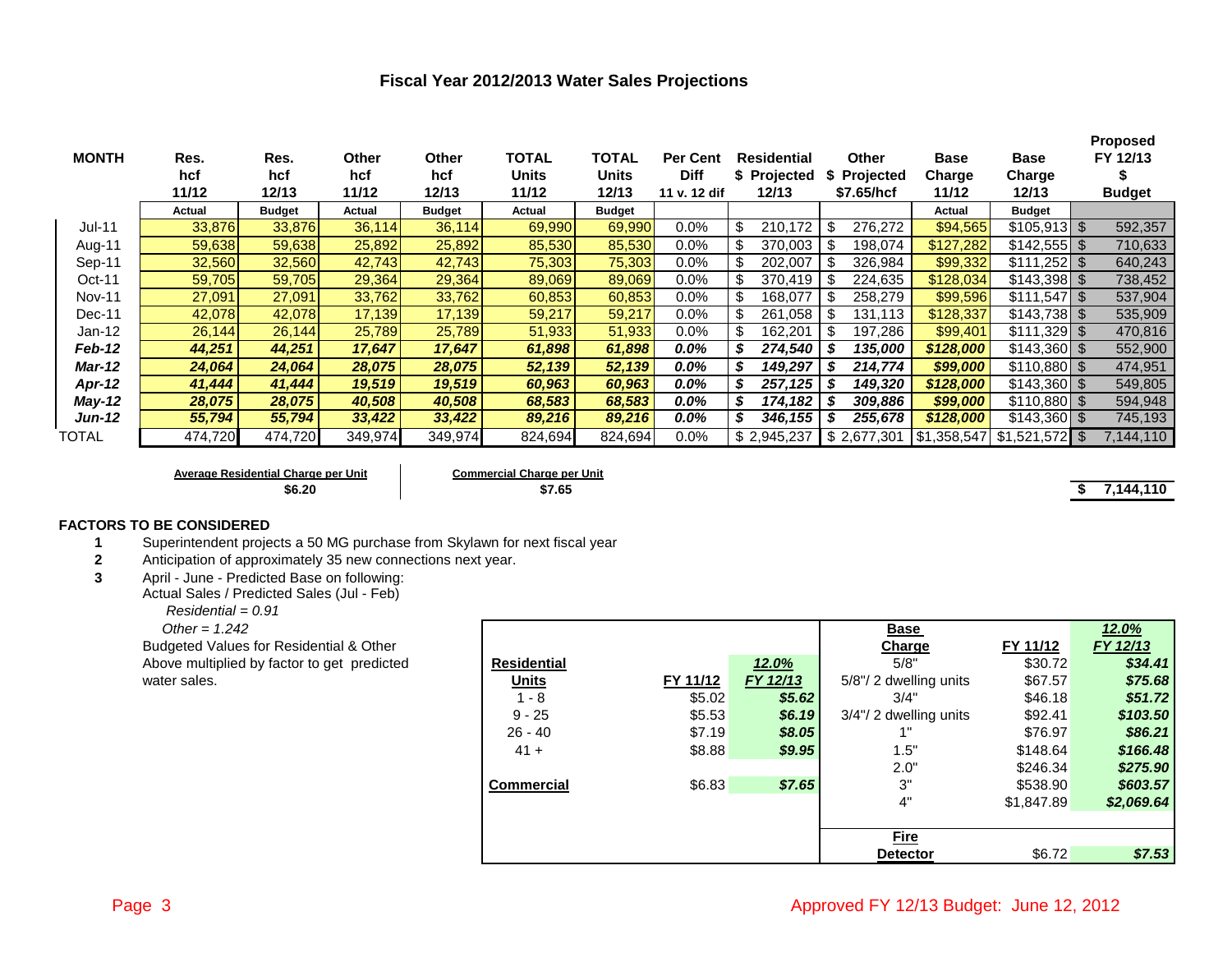#### Budget Worksheet

#### **Fiscal Year 2012/2013**

| Line Item                         |        |      | Amount                            |
|-----------------------------------|--------|------|-----------------------------------|
| Acct. No.                         | 4170   |      | <b>Description: Hydrant Sales</b> |
| Actual Amount As Of:              | 31-Jan | 2012 | 17,883                            |
| PROJECTED ACTIVITY to END of FY:  | 12,000 |      |                                   |
| Projected YEAR END TOTAL:         | 29,883 |      |                                   |
| <b>PROPOSED Line Item Amount:</b> |        |      | 25,000                            |

Approved Line Item Amount:

| PREVIOUS YEAR BUDGET:                                           | 25.000  |  |
|-----------------------------------------------------------------|---------|--|
| % Change Actual Year End compared to Proposed Line item amount. | (16.3%) |  |
| % Change to Previous Year Budget                                | $0.0\%$ |  |
| Dollar difference between proposed budget & current budget      |         |  |
| <b>NARRATIVE:</b>                                               |         |  |

Water is taken from designated fire hydrants through portable meters for a variety of reasons. The most common use of this water is for new construction (dust control, earth compaction,etc.). Other uses of water through portable meters result in use for temporary irrigation, failed wells, temporary livestock watering, dust control for non construction purposes, festivals, etc.

| Jul | Aug | Sep | Oct | Nov | Dec |
|-----|-----|-----|-----|-----|-----|
| Jan | Feb | Mar | Apr | May | Jun |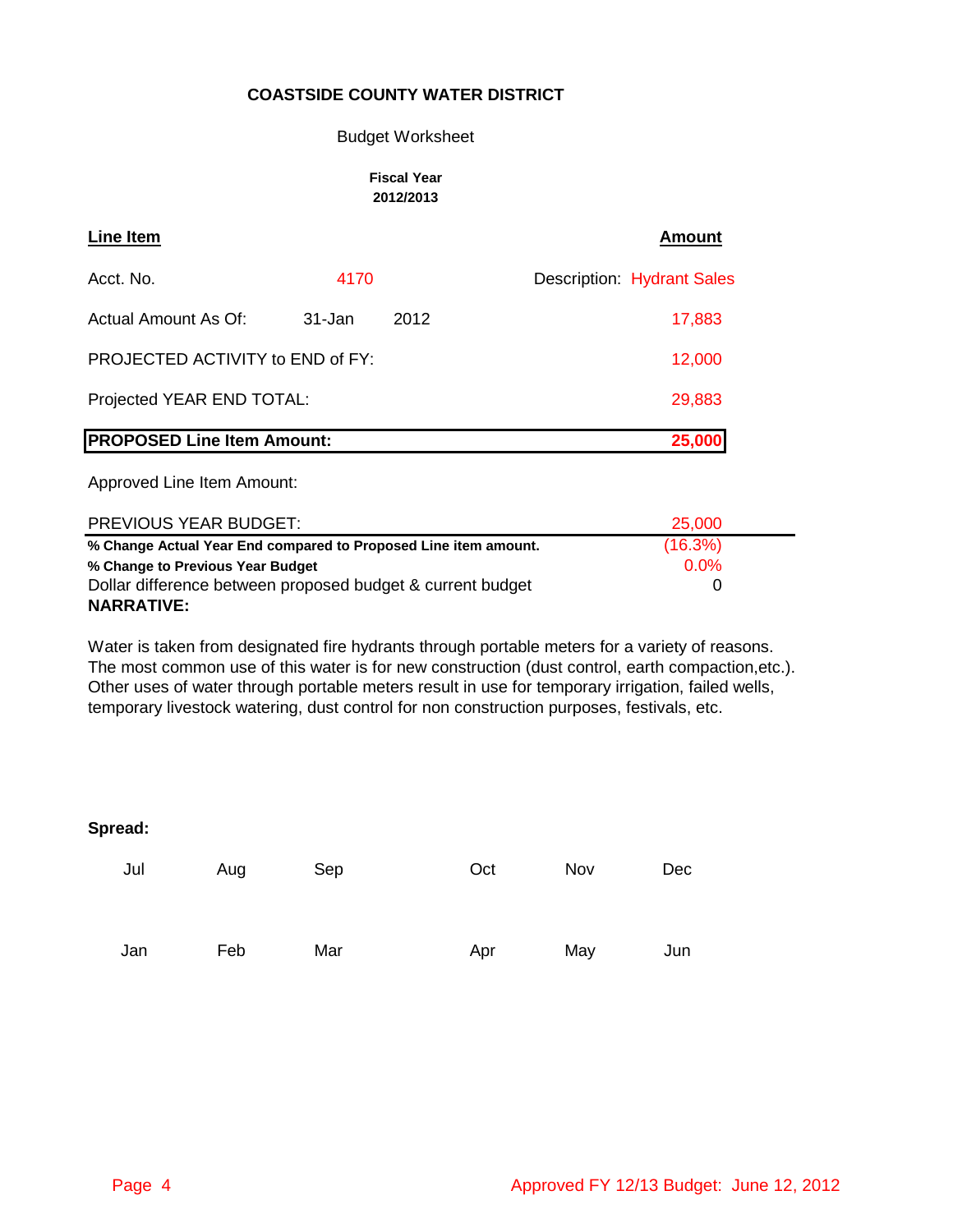# Budget Worksheet

# **Fiscal Year 2012/2013**

| <b>Line Item</b>                  |               |      | <b>Amount</b>                    |
|-----------------------------------|---------------|------|----------------------------------|
| Acct. No.                         | 4180          |      | <b>Description: Late Penalty</b> |
| Actual Amount As Of:              | $31 - Jan$    | 2012 | 35,713                           |
| PROJECTED ACTIVITY to END of FY:  | 25,000        |      |                                  |
| Projected YEAR END TOTAL:         | 60,713        |      |                                  |
| <b>PROPOSED Line Item Amount:</b> |               |      | 50,000                           |
| Approved Line Item Amount:        |               |      |                                  |
| DDEVIAUS VEAD DUNCET.             | <b>EN NAN</b> |      |                                  |

| <b>PREVIOUS YEAR BUDGET:</b>                                    | 50,000  |
|-----------------------------------------------------------------|---------|
| % Change Actual Year End compared to Proposed Line item amount. | (17.6%) |
| % Change to Previous Year Budget                                | 100.0%  |
| Dollar difference between proposed budget & current budget      |         |
| <b>NARRATIVE:</b>                                               |         |

| Jul | Aug | Sep | Oct | Nov | Dec |
|-----|-----|-----|-----|-----|-----|
| Jan | Feb | Mar | Apr | May | Jun |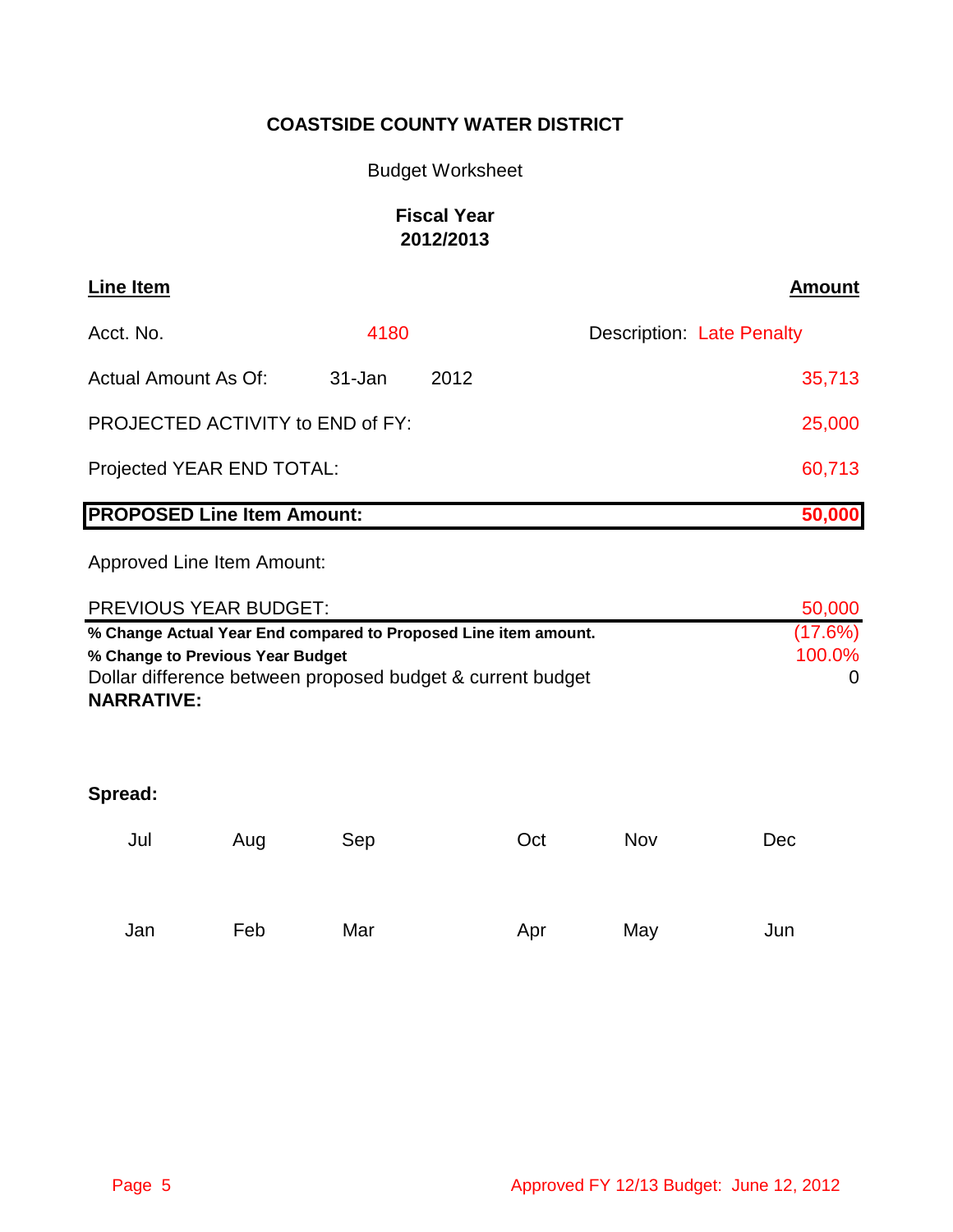### Budget Worksheet

### **Fiscal Year 2012/2013**

| Line Item                               |        |      | <b>Amount</b>                           |
|-----------------------------------------|--------|------|-----------------------------------------|
| Acct. No.                               | 4230   |      | <b>Description: Service Connections</b> |
| Actual Amount As Of:                    | 31-Jan | 2011 | 4,530                                   |
| <b>PROJECTED ACTIVITY to END of FY:</b> |        |      | 2,500                                   |
| Projected YEAR END TOTAL:               |        |      | 7,030                                   |
| <b>PROPOSED Line Item Amount:</b>       |        |      | 8,000                                   |

Approved Line Item Amount:

| <b>PREVIOUS YEAR BUDGET:</b>                                    | 8,000   |  |
|-----------------------------------------------------------------|---------|--|
| % Change Actual Year End compared to Proposed Line item amount. | 13.8%   |  |
| % Change to Previous Year Budget                                | $0.0\%$ |  |
| Dollar difference between proposed budget & current budget      |         |  |

### **NARRATIVE:**

The amounts in the account show the labor cost charged to a customer for the installation of a new water service connection. The costs vary with each new installation depending upon the size of the service and how far it is from the distribution pipeline under the street. Cost of materials are not included in this category.

| Labor   |              | \$8,000 |     |     |     |
|---------|--------------|---------|-----|-----|-----|
|         | <b>TOTAL</b> | \$8,000 |     |     |     |
| Spread: |              |         |     |     |     |
| Jul     | Aug          | Sep     | Oct | Nov | Dec |
|         |              |         |     |     |     |
| Jan     | Feb          | Mar     | Apr | May | Jun |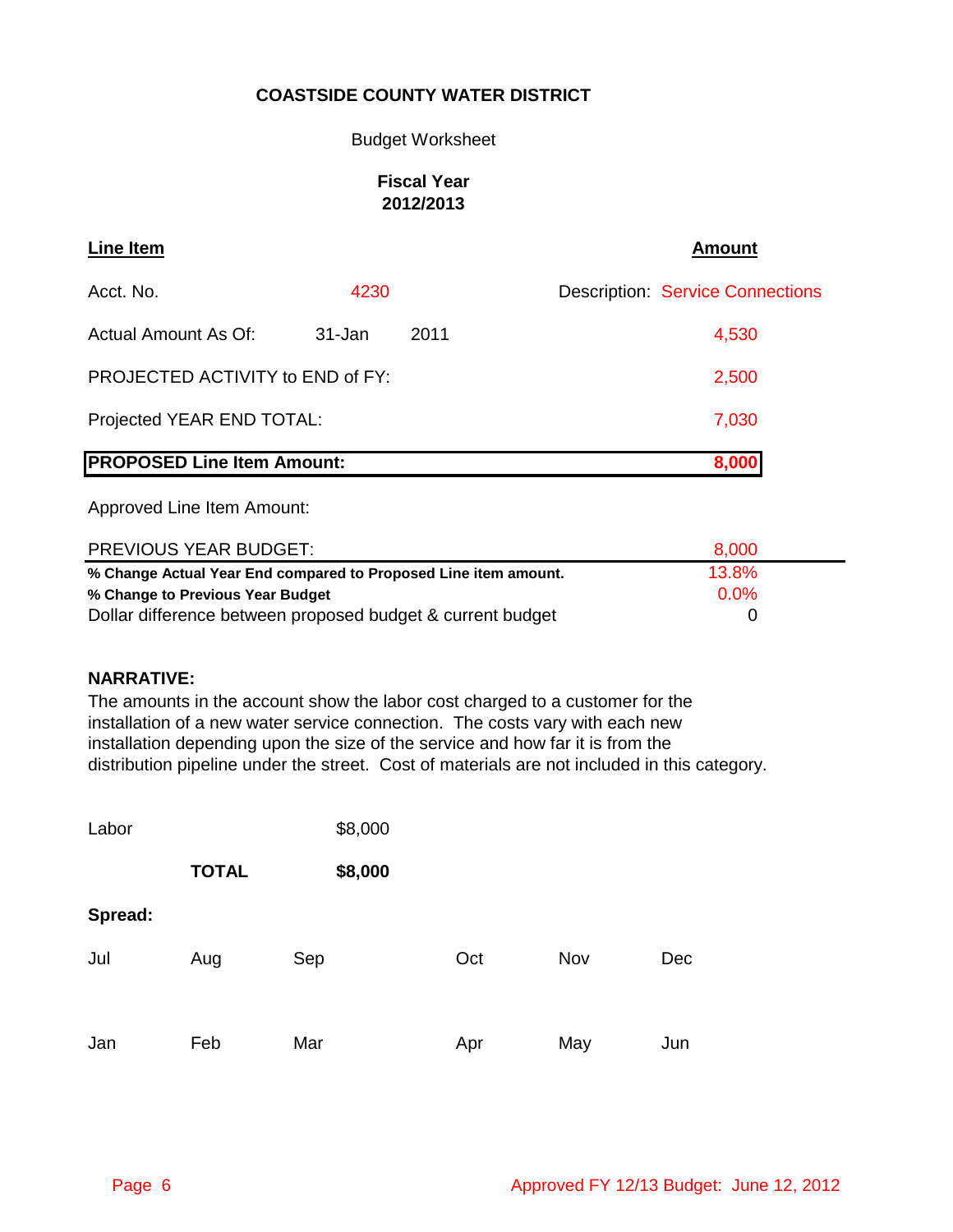# Budget Worksheet

### **Fiscal Year 2012/2013**

| <b>Line Item</b>                                                                                                                                                                                    |                                                            |                  |           |     |              | <b>Amount</b>                                 |       |       |
|-----------------------------------------------------------------------------------------------------------------------------------------------------------------------------------------------------|------------------------------------------------------------|------------------|-----------|-----|--------------|-----------------------------------------------|-------|-------|
| Acct. No.                                                                                                                                                                                           |                                                            | 4920             |           |     | Description: | <b>Interest Earned</b>                        |       |       |
| Actual Amount As Of:                                                                                                                                                                                |                                                            | 31-Jan           | 2012      |     |              |                                               | 4,041 |       |
|                                                                                                                                                                                                     | PROJECTED ACTIVITY to END of FY:                           |                  |           |     |              |                                               | 800   |       |
|                                                                                                                                                                                                     | Projected YEAR END TOTAL:                                  |                  |           |     |              |                                               | 4,841 |       |
|                                                                                                                                                                                                     | <b>PROPOSED Line Item Amount:</b>                          |                  |           |     |              | $\overline{\boldsymbol{\mathsf{s}}}$<br>3,540 |       |       |
|                                                                                                                                                                                                     | Approved Line Item Amount:                                 |                  |           |     |              |                                               |       |       |
|                                                                                                                                                                                                     | PREVIOUS YEAR BUDGET:                                      |                  |           |     |              |                                               | 7,423 |       |
| (26.9%)<br>% Change Actual Year End compared to Proposed Line item amount.<br>(52.3%)<br>% Change to Previous Year Budget<br>Dollar difference between proposed budget & current budget<br>$-3,883$ |                                                            |                  |           |     |              |                                               |       |       |
| <b>NARRATIVE:</b>                                                                                                                                                                                   | Interest income is derived from cash on deposit with LAIF. |                  |           |     |              |                                               |       |       |
| Cash on<br>Deposit                                                                                                                                                                                  | <b>Balance</b><br>1,011,454                                | Less CSP \$<br>0 | 1,011,454 | X   | 0.35%        | =                                             | \$    | 3,540 |
| Spread:                                                                                                                                                                                             |                                                            |                  |           |     |              |                                               |       |       |
| Jul                                                                                                                                                                                                 | Aug                                                        | Sep              |           | Oct | Nov          | Dec                                           |       |       |
|                                                                                                                                                                                                     |                                                            |                  |           |     |              |                                               |       |       |
| Jan                                                                                                                                                                                                 | Feb                                                        | Mar              |           | Apr | May          | Jun                                           |       |       |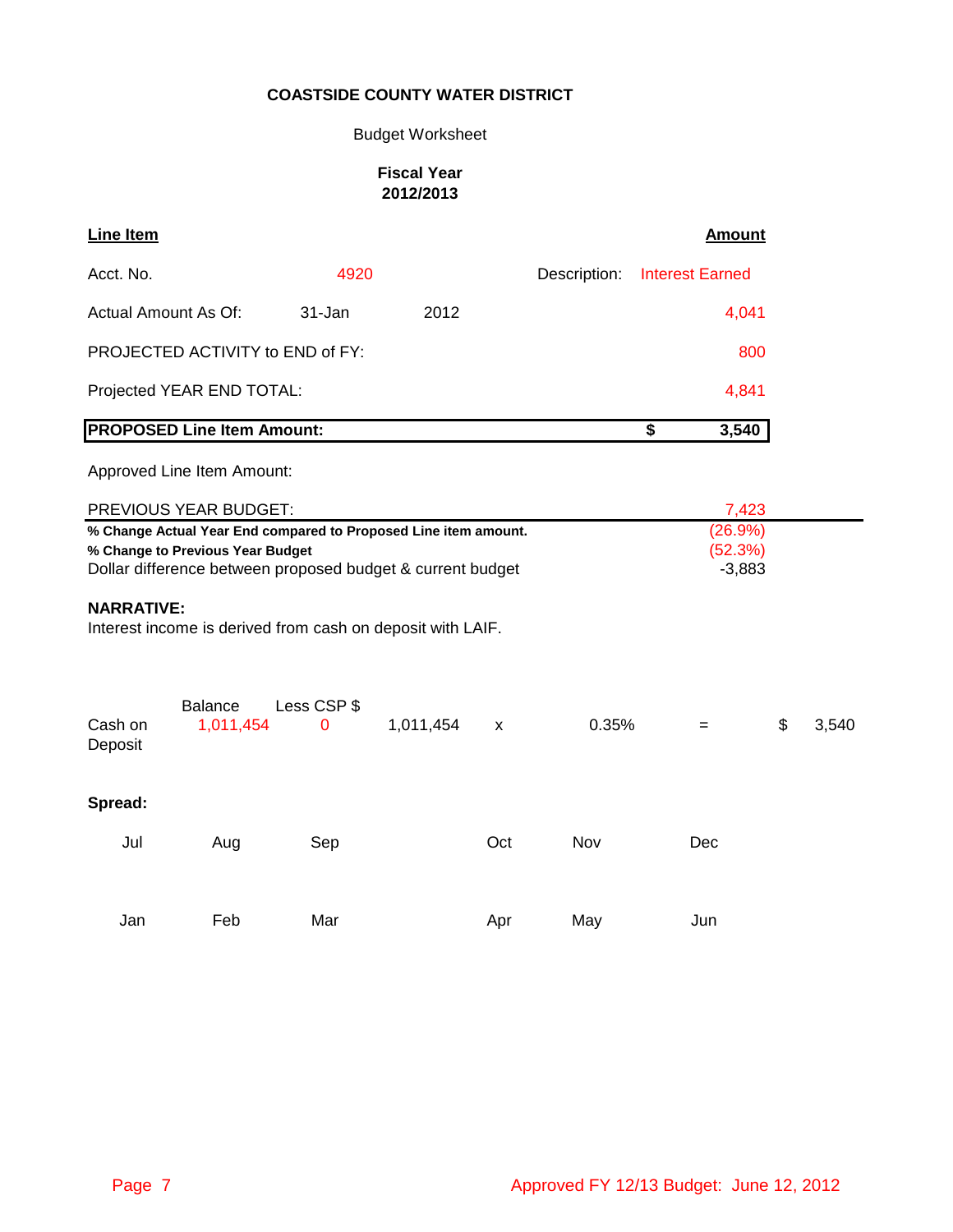# Budget Worksheet

# **Fiscal Year 2012/2013**

| <b>Line Item</b>                                                                               | <b>Amount</b>         |
|------------------------------------------------------------------------------------------------|-----------------------|
| Acct. No.<br>4930<br>Description:                                                              | <b>Property Taxes</b> |
| <b>Actual Amount As Of:</b><br>$31 - Jan$<br>2012                                              | 355,508               |
| PROJECTED ACTIVITY to END of FY:                                                               | 300,000               |
| Projected YEAR END TOTAL:                                                                      | 655,508               |
| <b>PROPOSED Line Item Amount:</b>                                                              | 600,000               |
| Approved Line Item Amount:                                                                     |                       |
| PREVIOUS YEAR BUDGET:                                                                          | 600,000               |
| % Change Actual Year End compared to Proposed Line item amount.                                | (8.5%)                |
| % Change to Previous Year Budget<br>Dollar difference between proposed budget & current budget | 0.0%<br>0             |
| <b>NARRATIVE:</b>                                                                              |                       |
| Projected CCWD portion of unsecured/secured Property Tax                                       | \$600,000             |
| <b>TOTAL</b>                                                                                   | \$600,000             |
|                                                                                                |                       |
|                                                                                                |                       |
| Spread:                                                                                        |                       |
| Jul<br>Nov<br>Aug<br>Sep<br>Oct                                                                | Dec                   |

Jan Feb Mar Apr May Jun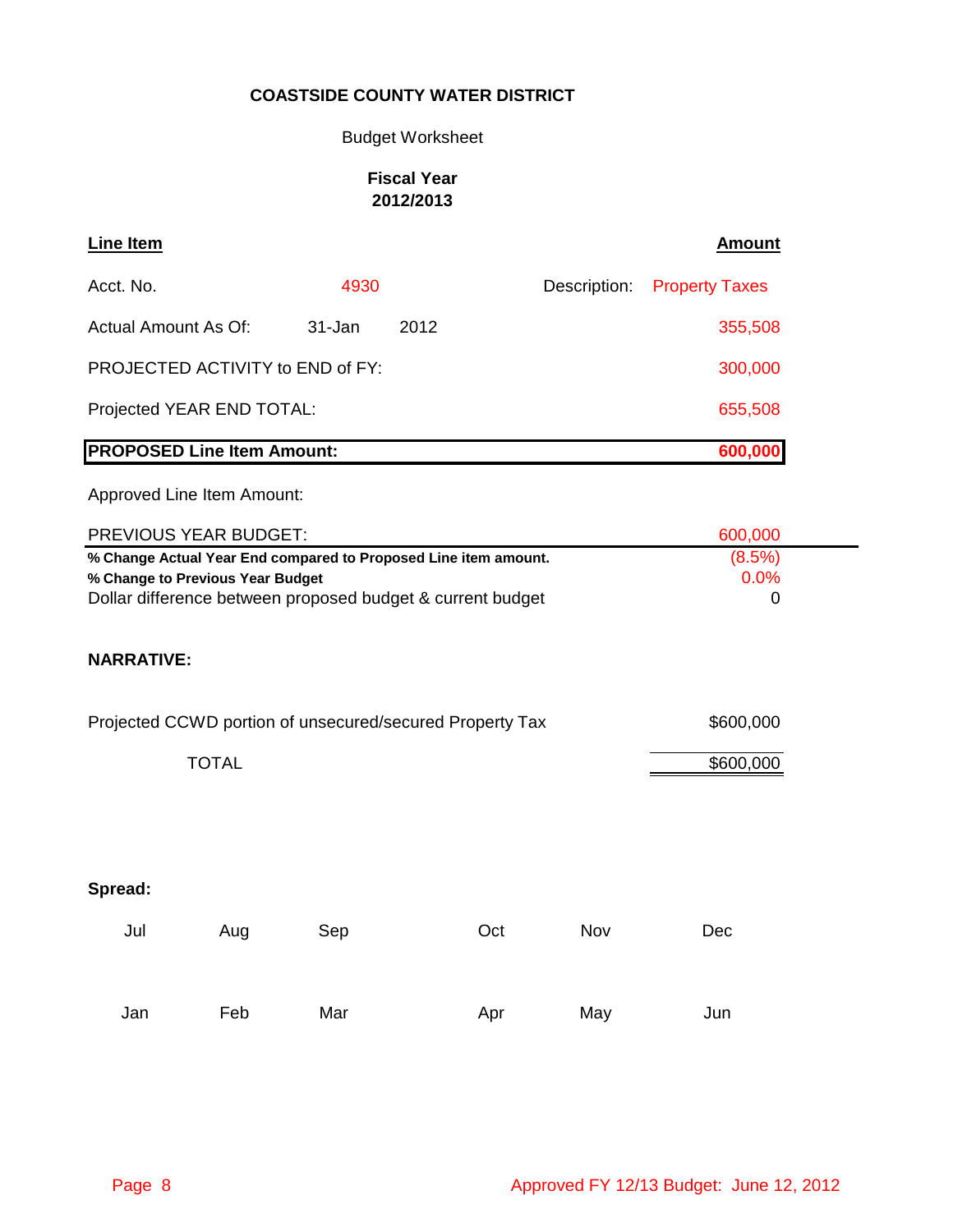### Budget Worksheet

### **Fiscal Year 2012/2013**

| Line Item                         |        |      | <b>Amount</b>              |
|-----------------------------------|--------|------|----------------------------|
| Acct. No.                         | 4950   |      | Description: Miscellaneous |
| Actual Amount As Of:              | 31-Jan | 2012 | 26,526                     |
| PROJECTED ACTIVITY to END of FY:  |        |      | 18,500                     |
| Projected YEAR END TOTAL:         |        |      | 45,026                     |
| <b>PROPOSED Line Item Amount:</b> |        |      | 37,000                     |

Approved Line Item Amount:

| <b>PREVIOUS YEAR BUDGET:</b>                                    | 37,000  |
|-----------------------------------------------------------------|---------|
| % Change Actual Year End compared to Proposed Line item amount. | (17.8%) |
| % Change to Previous Year Budget                                | $0.0\%$ |
| Dollar difference between proposed budget & current budget      |         |
|                                                                 |         |

### **NARRATIVE:**

Revenue from disposal of excess equipment, vehicles and reimbursement of expense line items, in addition to the identified sources, are entered into the Miscellaneous Sales account line item, such as: returned check fees, re-connect fees, copies of documents, reimbursement of repairs., etc…)

Skylawn Memorial Park reimburses the District for pumping when the District is not operating the Crystal Springs Pump Station for benefit of the District.

|                |     | Skylawn<br>Miscellaneous |     | FY 12/13<br>25,000<br>12,000 |     |
|----------------|-----|--------------------------|-----|------------------------------|-----|
| Spread:<br>Jul | Aug | Sep                      | Oct | 37,000<br>Nov                | Dec |
| Jan            | Feb | Mar                      | Apr | May                          | Jun |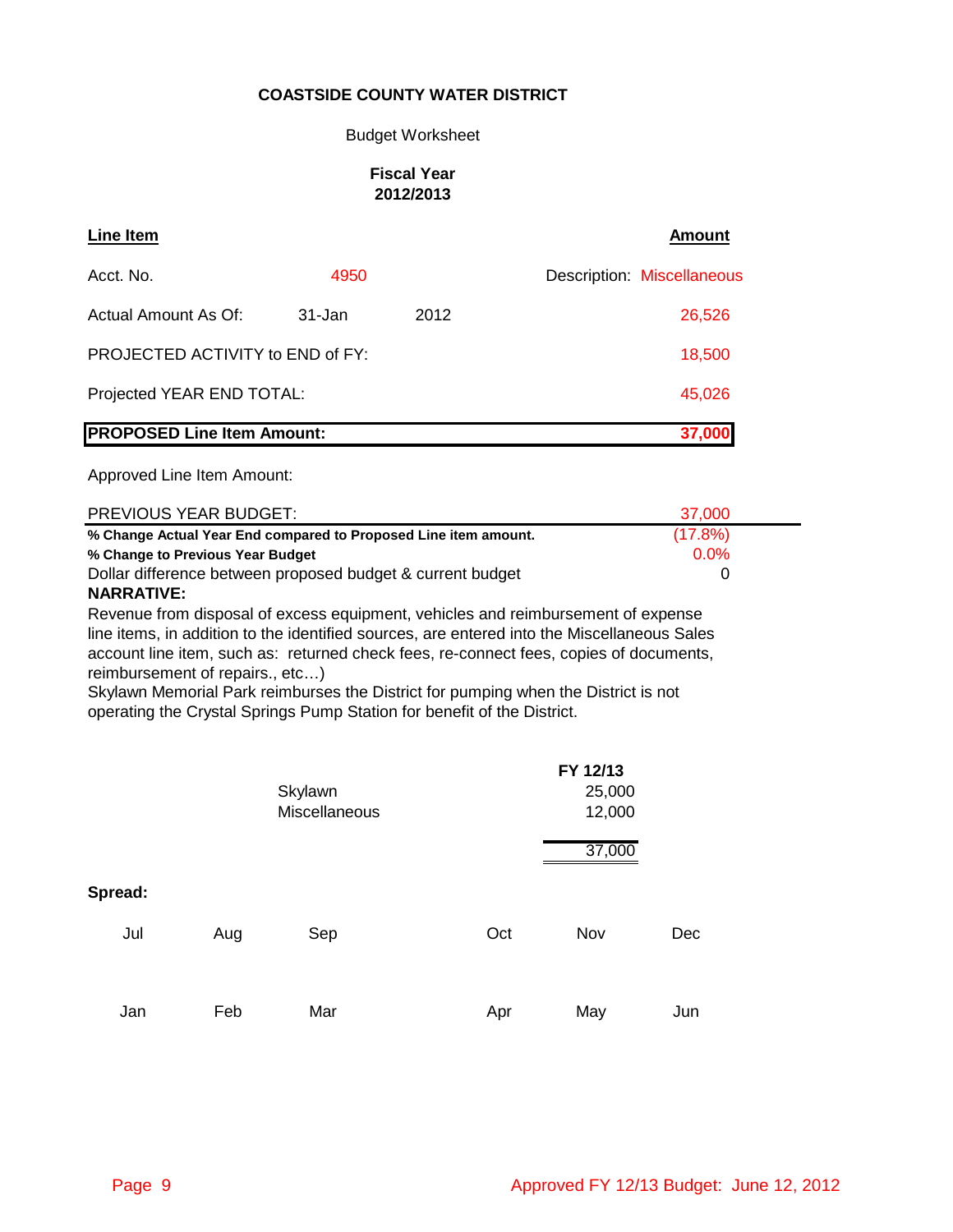# Budget Worksheet

### **Fiscal Year 2012/2013**

| <b>Line Item</b>                                                                        |                     |                                                                                                                                      |                                                                                                                               |                                                                       | <b>Amount</b>                       |
|-----------------------------------------------------------------------------------------|---------------------|--------------------------------------------------------------------------------------------------------------------------------------|-------------------------------------------------------------------------------------------------------------------------------|-----------------------------------------------------------------------|-------------------------------------|
| Acct. No.                                                                               |                     | 4955                                                                                                                                 |                                                                                                                               |                                                                       | Description: Cell Site Lease Income |
| Actual Amount As Of:                                                                    |                     | 31-Jan                                                                                                                               | 2012                                                                                                                          |                                                                       | 62,846                              |
| PROJECTED ACTIVITY to END of FY:                                                        |                     |                                                                                                                                      |                                                                                                                               |                                                                       | 48,000                              |
| Projected YEAR END TOTAL:                                                               |                     |                                                                                                                                      |                                                                                                                               |                                                                       | 110,846                             |
| <b>PROPOSED Line Item Amount:</b>                                                       |                     |                                                                                                                                      |                                                                                                                               |                                                                       | 117,524                             |
| Approved Line Item Amount:                                                              |                     |                                                                                                                                      |                                                                                                                               |                                                                       |                                     |
| PREVIOUS YEAR BUDGET:                                                                   |                     |                                                                                                                                      |                                                                                                                               |                                                                       | 113,892                             |
| % Change to Previous Year Budget<br><b>NARRATIVE:</b><br>Revenue from Cell Site Leasing |                     |                                                                                                                                      | % Change Actual Year End compared to Proposed Line item amount.<br>Dollar difference between proposed budget & current budget |                                                                       | 6.0%<br>3.2%<br>3,632               |
| Sub-Account                                                                             | Verizon (Nunes WTP) | Sprint Spectrum Lease (Carter Hill)<br>Sprint Spectrum Lease (Alves Tank)<br>Metro PCS (Miramontes Tank)<br>Metro PCS (Miramar Tank) |                                                                                                                               | FY 12/13<br>22,424<br>20,700<br>24,300<br>24,300<br>25,800<br>117,524 |                                     |
| Spread:                                                                                 |                     |                                                                                                                                      |                                                                                                                               |                                                                       |                                     |
| Jul                                                                                     | Aug                 | Sep                                                                                                                                  | Oct                                                                                                                           | Nov                                                                   | Dec                                 |
| Jan                                                                                     | Feb                 | Mar                                                                                                                                  | Apr                                                                                                                           | May                                                                   | Jun                                 |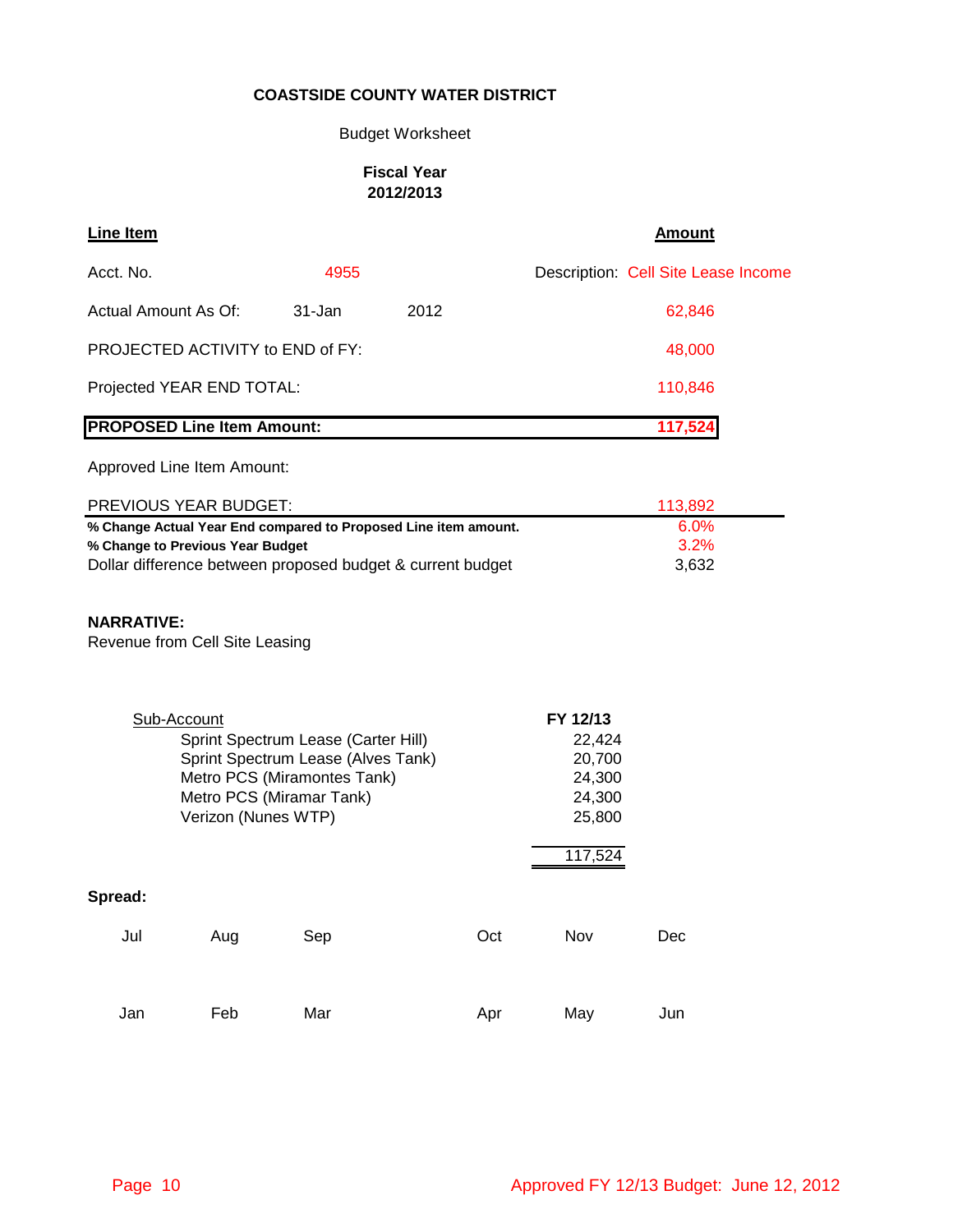#### Budget Worksheet

#### **Fiscal Year 2012/2013**

| <b>Line Item</b>                  |        |      |              | Amount             |
|-----------------------------------|--------|------|--------------|--------------------|
| Acct. No.                         | 4965   |      | Description: | <b>ERAF Refund</b> |
| Actual Amount As Of:              | 31-Jan | 2012 |              | 261,256            |
| PROJECTED ACTIVITY to END of FY:  |        |      |              | $\mathbf{0}$       |
| Projected YEAR END TOTAL:         |        |      |              | 261,256            |
| <b>PROPOSED Line Item Amount:</b> |        |      |              | 100,000            |

Approved Line Item Amount:

| <b>PREVIOUS YEAR BUDGET:</b>                                    | 100.000    |
|-----------------------------------------------------------------|------------|
| % Change Actual Year End compared to Proposed Line item amount. | $(61.7\%)$ |
| % Change to Previous Year Budget                                | $0.0\%$    |
| Dollar difference between proposed budget & current budget      |            |

#### **NARRATIVE:**

Educational Revenue Augmentation Fund (ERAF). ERAF was established in 1992 to redirect property tax revenues from cities, counties and special districts to public education programs. Once the school districts & programs are paid the maximum allowable under law, the law requires the excess to be refunded to the local taxing jurisdiction that contributed to ERAF.

| Jul | Aug | Sep | Oct | Nov | Dec |
|-----|-----|-----|-----|-----|-----|
| Jan | Feb | Mar | Apr | May | Jun |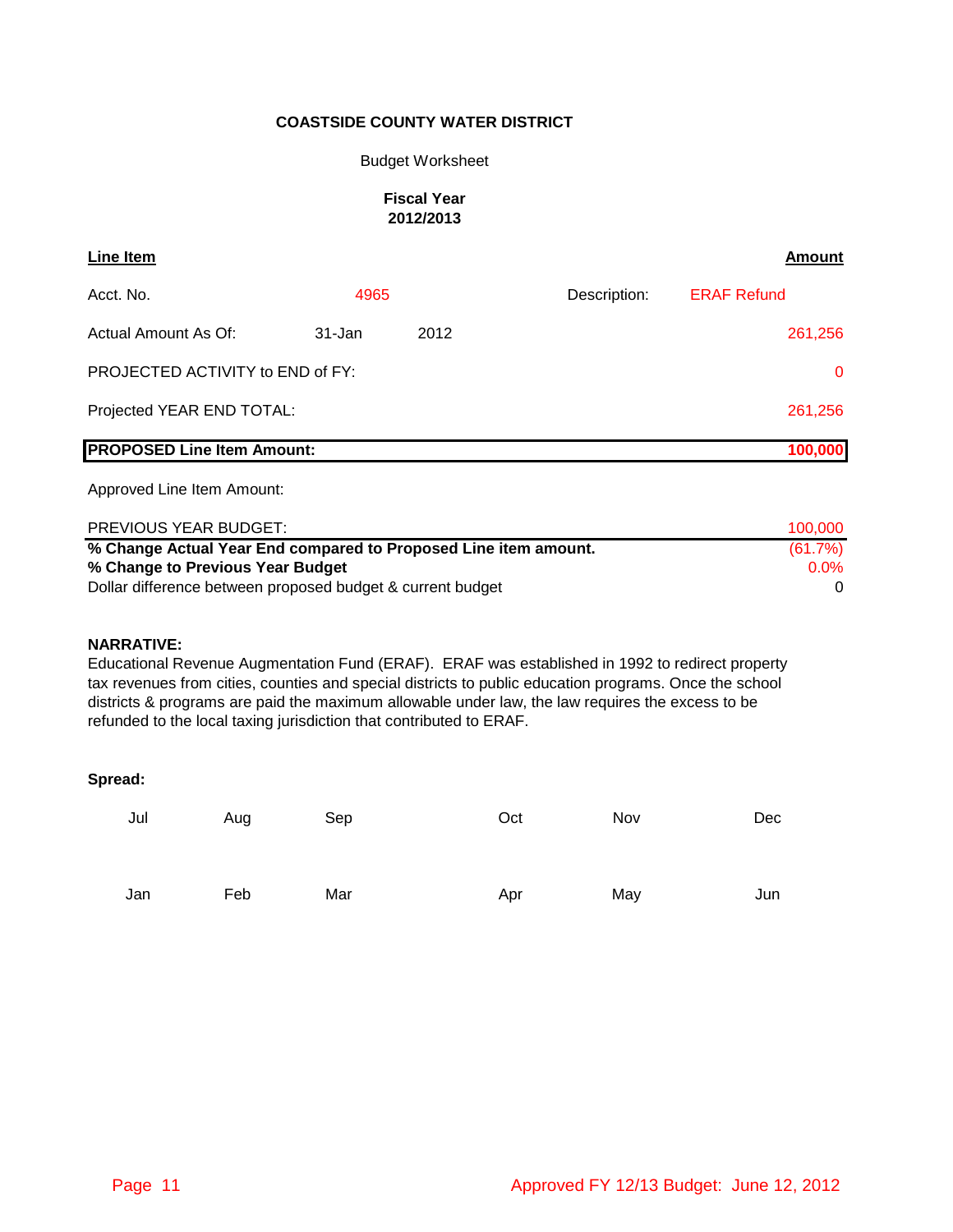#### Budget Worksheet

### **Fiscal Year 2012/2013**

| <b>Line Item</b>                                                |           |      |  | Amount                       |
|-----------------------------------------------------------------|-----------|------|--|------------------------------|
| Acct. No.                                                       | 5130      |      |  | Description: Water Purchased |
| Actual Amount As Of:                                            | 31-Jan    | 2012 |  | 1,146,107                    |
| PROJECTED ACTIVITY to END of FY:                                | 818,000   |      |  |                              |
| Projected YEAR END TOTAL:                                       | 1,964,107 |      |  |                              |
| <b>PROPOSED Line Item Amount:</b>                               |           |      |  | 1,795,164                    |
| Approved Line Item Amount:                                      |           |      |  |                              |
| <b>PREVIOUS YEAR BUDGET:</b>                                    |           |      |  | 2,059,548                    |
| % Change Actual Year End compared to Proposed Line item amount. | $(8.6\%)$ |      |  |                              |
| % Change to Previous Year Budget                                | (12.8%)   |      |  |                              |
| Dollar difference between proposed budget & current budget      |           |      |  | -264.384                     |

Dollar difference between proposed budget & current budget

The information on this sheet relates directly to Account 4120, water sales.

#### **Spread:**

**NARRATIVE:**

See worksheet 5130 A

| Jul | Aug | Sep | Oct | Nov | Dec |
|-----|-----|-----|-----|-----|-----|
|     |     |     |     |     |     |
| Jan | Feb | Mar | Apr | May | Jun |

San Francisco Wholesale rates will increase 11.4%. Cost per hcf \$2.69 (\$2.93 less \$.24)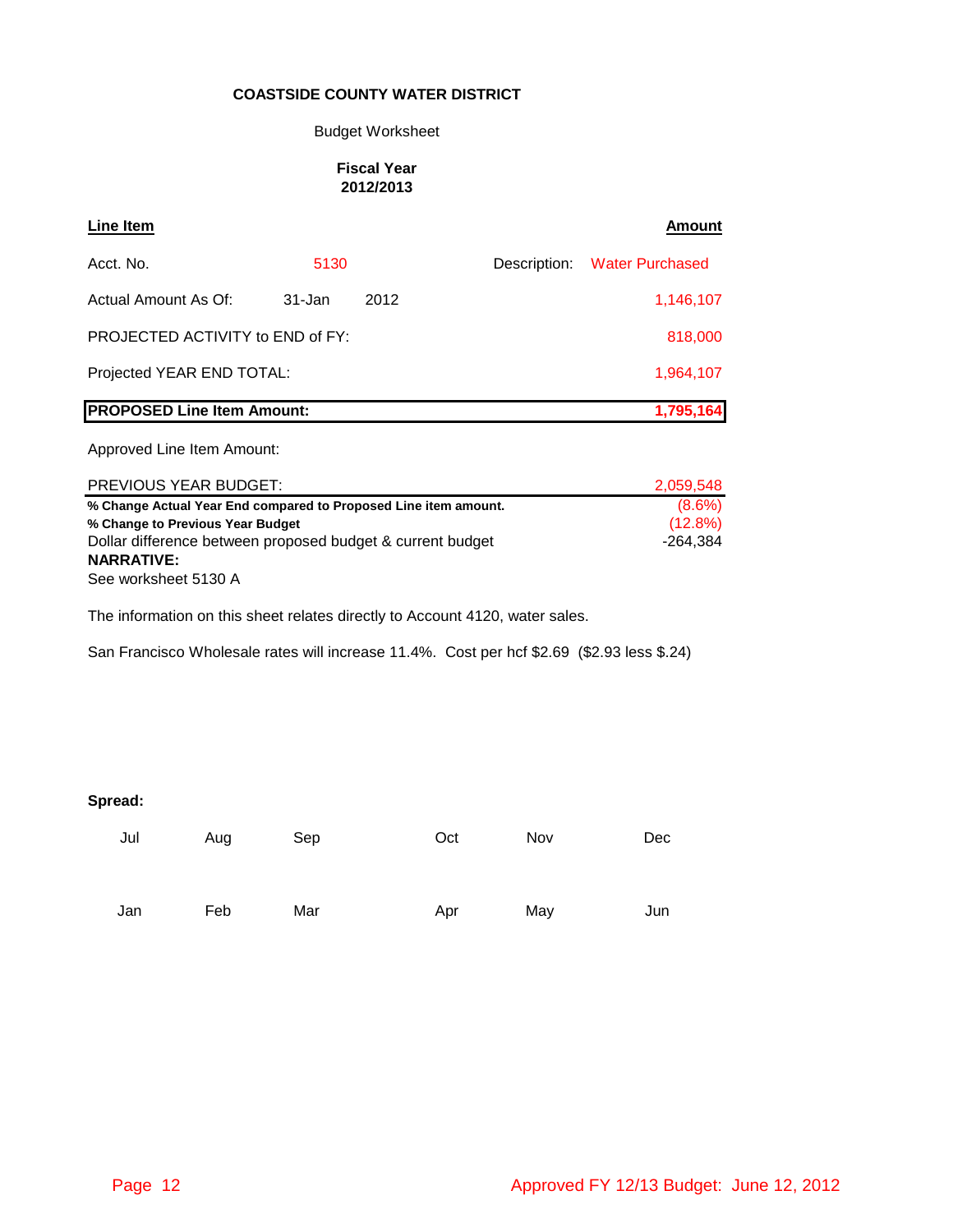#### PRODUCTION & PUMPING SCHEDULE FY 2012/2013

|                  | Denniston<br>Surface |                |          | <b>Denniston</b><br>Wells |             | <b>Pilarcitos</b><br>Wells |          | <b>SFWD</b><br><b>TOTAL</b><br><b>SFWD Total</b><br><b>Pilarcitos-Crystal Springs</b><br><b>PRODUCTION</b> |            |          |          |          |          |                    | <b>SFWD</b><br><b>COST</b> |
|------------------|----------------------|----------------|----------|---------------------------|-------------|----------------------------|----------|------------------------------------------------------------------------------------------------------------|------------|----------|----------|----------|----------|--------------------|----------------------------|
|                  |                      |                |          |                           |             |                            |          | Pilarcitos                                                                                                 | <b>CSP</b> |          |          |          | FY 11/12 | FY 12/13           | **2.69/hcf                 |
|                  | FY 11/12             | FY 12/13       | FY 11/12 | FY 12/13                  | FY 11/12    | FY 12/13                   | FY 11/12 | FY 12/13                                                                                                   | FY 11/12   | FY 12/13 | FY 11/12 | FY 12/13 | Actual   | Plan               | Plan                       |
|                  | hcf                  | hcf            | hcf      | hcf                       | hcf         | hcf                        | hcf      | hcf                                                                                                        | hcf        | hcf      |          |          | hcf      |                    |                            |
| $Jul-11$         | $\Omega$             | $\overline{0}$ |          |                           | $\mathbf 0$ |                            | 83,755   | 80,908                                                                                                     | 1,376      |          | 85,131   | 80,908   | 85,131   | 80,908             | \$217,643                  |
| Aug-11           |                      | 01             |          |                           |             |                            | 82,005   | 98,873                                                                                                     | 8,533      |          | 90,538   | 98,873   | 90,538   | 98,873             | \$265,968                  |
| Sep-11           |                      | 01             |          |                           |             |                            | 91,635   | 40,741                                                                                                     | 6,436      | 46,310   | 98,071   | 87,051   | 98,071   | 87,051             | \$234,167                  |
| Oct-11           |                      | $\Omega$       |          |                           |             |                            | 45,936   | 15,198                                                                                                     | 6,237      | 77,967   | 52,173   | 93,165   | 52,173   | 93,165             | \$250,614                  |
| <b>Nov-11</b>    |                      | 8,341          |          | 3,210                     | 14,780      | 13,000                     | 29,251   |                                                                                                            | 31,390     | 39,101   | 60,641   | 39,101   | 75,421   | 63,652             | \$105,182                  |
| Dec-11           |                      | 15,288         |          | 3,500                     | 9,625       | 13,000                     | 36,123   |                                                                                                            | 22,487     | 30,745   | 58,610   | 30,745   | 68,235   | 62,533             | \$82,704                   |
| Jan-12           | $\Omega$             | 22,039         |          | 3,500                     | 7,981       | 14,000                     |          |                                                                                                            | 43,061     | 15,874   | 43,061   | 15,874   | 51,042   | 55,413             | \$42,701                   |
| Feb-12           |                      | 22,039         | 0        | 3,500                     | 10,000      | 16,000                     |          |                                                                                                            | 45,662     | 24,506   | 45,662   | 24,506   | 55,662   | 66,045             | \$65,921                   |
| <b>Mar-12</b>    | 0                    | 21,797         | 0        | 3,500                     | 18,500      | 19,000                     |          | 11,335                                                                                                     | 32,305     |          | 32,305   | 11,335   | 50,805   | 55,632             | \$30,491                   |
| Apr-12           |                      | 22,039         | 0        | 3,500                     | 0           | 0                          | 70,456   | 33,839                                                                                                     |            |          | 70,456   | 33,839   | 70,456   | 59,378             | \$91,027                   |
| <b>May-12</b>    | 0                    | 17,434         |          | 3,500                     | 0           |                            | 84,171   | 45,866                                                                                                     |            |          | 84,171   | 45,866   | 84,171   | 66,800             | \$123,380                  |
| <b>Jun-12</b>    |                      | 7,566          |          | 3,500                     | 0           | 0                          | 86,611   | 75,830                                                                                                     |            |          | 86,611   | 75,830   | 86,611   | 86,896             | \$203,983                  |
|                  |                      |                |          |                           |             |                            |          |                                                                                                            |            |          |          |          |          |                    |                            |
| hcf Totals       | $\Omega$             | 136,543        |          | 27,710                    | 60,886      | 75,000                     | 609,943  | 402,590                                                                                                    | 197,487    | 234,503  | 807,430  | 637,093  | 868,316  | 876,346            | \$1,713,780                |
| <b>MG Totals</b> | 0.00                 | 102.13         | 0.00     | 20.73                     | 45.54       | 56.10                      | 456.24   | 301.14                                                                                                     | 147.72     | 175.41   | 603.96   | 476.55   | 649.50   | 655.51             |                            |
|                  |                      |                |          |                           |             |                            |          |                                                                                                            |            |          |          |          |          | <b>Base Charge</b> | \$81,384                   |

Grand Total **\$1,795,164**

Note: Bold numbers in actual columns are estimates

Expect 72,608 hcf of estimated unmetered water (leaks, plant use, flow tests, etc…) for FY 11/12 7.4% unaccountable water

\*\* - The San Francisco Wholesale rate is the total of \$2.93 less the untreated water of \$.24.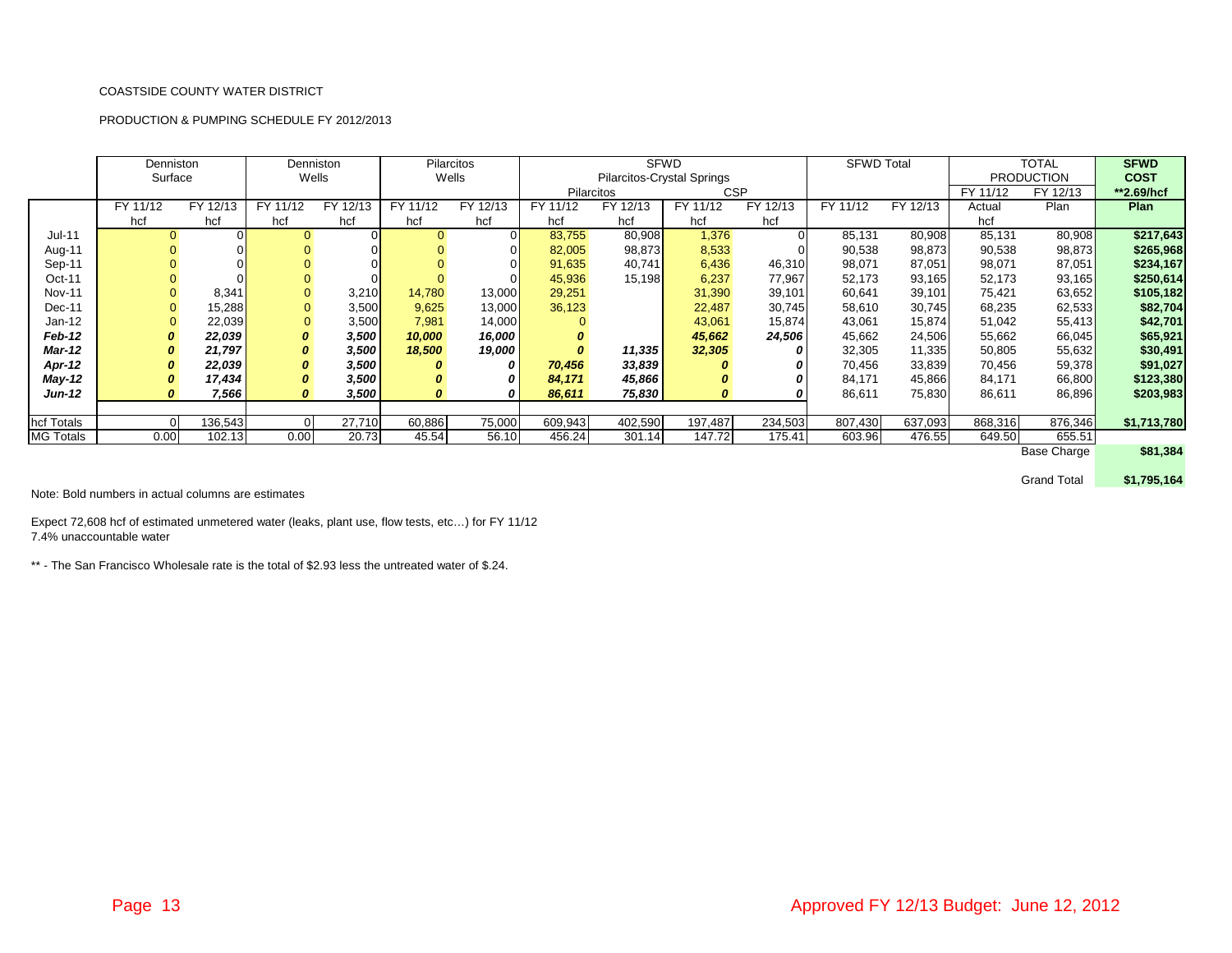Budget Worksheet

# **Fiscal Year 2012/2013**

| <b>Line Item</b>                                                                                                                                                                                                                                                                                                                   |     |        |          |     |              | <b>Amount</b>                    |  |  |
|------------------------------------------------------------------------------------------------------------------------------------------------------------------------------------------------------------------------------------------------------------------------------------------------------------------------------------|-----|--------|----------|-----|--------------|----------------------------------|--|--|
| Acct. No.                                                                                                                                                                                                                                                                                                                          |     | 5230   |          |     | Description: | <b>Electrical Exp. Nunes WTP</b> |  |  |
| Actual Amount As Of:                                                                                                                                                                                                                                                                                                               |     | 31-Jan | 2012     |     |              | 13,320                           |  |  |
| PROJECTED ACTIVITY to END of FY:                                                                                                                                                                                                                                                                                                   |     |        |          |     |              | 9,680                            |  |  |
| Projected YEAR END TOTAL:<br>23,000                                                                                                                                                                                                                                                                                                |     |        |          |     |              |                                  |  |  |
| <b>PROPOSED Line Item Amount:</b>                                                                                                                                                                                                                                                                                                  |     |        |          |     |              | 23,000                           |  |  |
| Approved Line Item Amount:                                                                                                                                                                                                                                                                                                         |     |        |          |     |              |                                  |  |  |
| PREVIOUS YEAR BUDGET:                                                                                                                                                                                                                                                                                                              |     |        |          |     |              | 25,000                           |  |  |
| 0.0%<br>% Change Actual Year End compared to Proposed Line item amount.<br>$(8.0\%)$<br>% Change to Previous Year Budget<br>Dollar difference between proposed budget & current budget<br>$-2,000$<br><b>NARRATIVE:</b><br>The costs shown for this line item are for electrical costs for operating the water<br>treatment plant. |     |        |          |     |              |                                  |  |  |
|                                                                                                                                                                                                                                                                                                                                    |     |        | FY 12/13 |     |              |                                  |  |  |
| PG&E                                                                                                                                                                                                                                                                                                                               |     |        | \$23,000 |     |              |                                  |  |  |
|                                                                                                                                                                                                                                                                                                                                    |     |        |          |     |              |                                  |  |  |
| Spread:                                                                                                                                                                                                                                                                                                                            |     |        |          |     |              |                                  |  |  |
| Jul                                                                                                                                                                                                                                                                                                                                | Aug | Sep    | Oct      | Nov | Dec          |                                  |  |  |
| Jan                                                                                                                                                                                                                                                                                                                                | Feb | Mar    | Apr      | May | Jun          |                                  |  |  |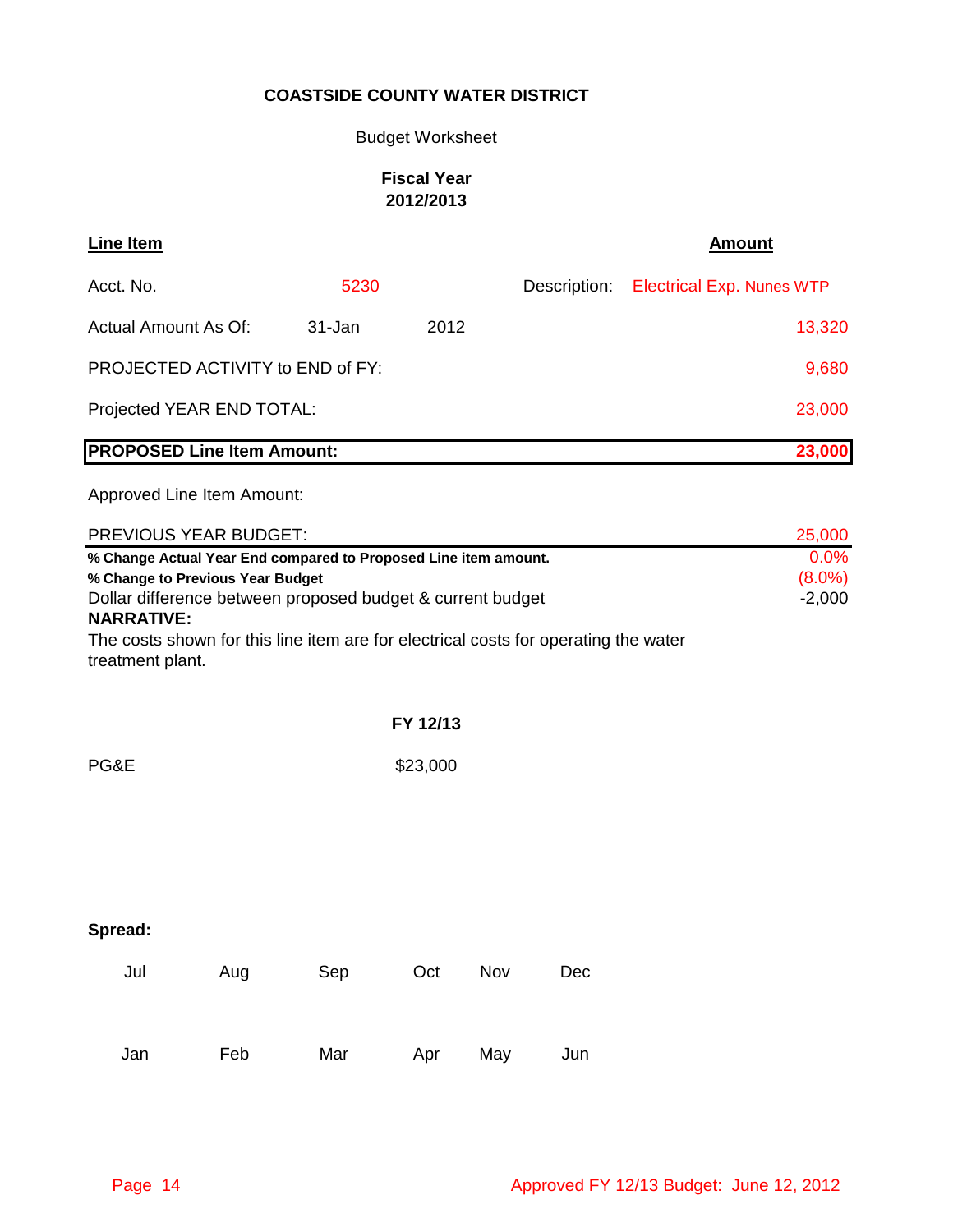### Budget Worksheet

### **Fiscal Year 2012/2013**

| Line Item                         |        |      | <b>Amount</b>                         |
|-----------------------------------|--------|------|---------------------------------------|
| Acct. No.                         | 5231   |      | Description: Electrical Expenses, CSP |
| Actual Amount As Of:              | 31-Jan | 2012 | 47,832                                |
| PROJECTED ACTIVITY to END of FY:  |        |      | 60,000                                |
| Projected YEAR END TOTAL:         |        |      | 107,832                               |
| <b>PROPOSED Line Item Amount:</b> |        |      | 215,207                               |

Approved Line Item Amount:

| PREVIOUS YEAR BUDGET:                                           | 127.434 |
|-----------------------------------------------------------------|---------|
| % Change Actual Year End compared to Proposed Line item amount. | 99.6%   |
| % Change to Previous Year Budget                                | 68.9%   |
| Dollar difference between proposed budget & current budget      | 87.773  |
| <b>NARRATIVE:</b>                                               |         |

Skylawn is estimated to purchase 50 million gallons when we are not running Crystal Springs. Denniston back on line.

| 0.770 |     |     | 180.567 |
|-------|-----|-----|---------|
|       |     | \$. | 10.000  |
| 0.770 | $=$ |     | 24,640  |
|       |     |     | 215,207 |
|       |     |     |         |

| Jul | Aug | Sep | Oct | Nov | Dec |
|-----|-----|-----|-----|-----|-----|
| Jan | Feb | Mar | Apr | May | Jun |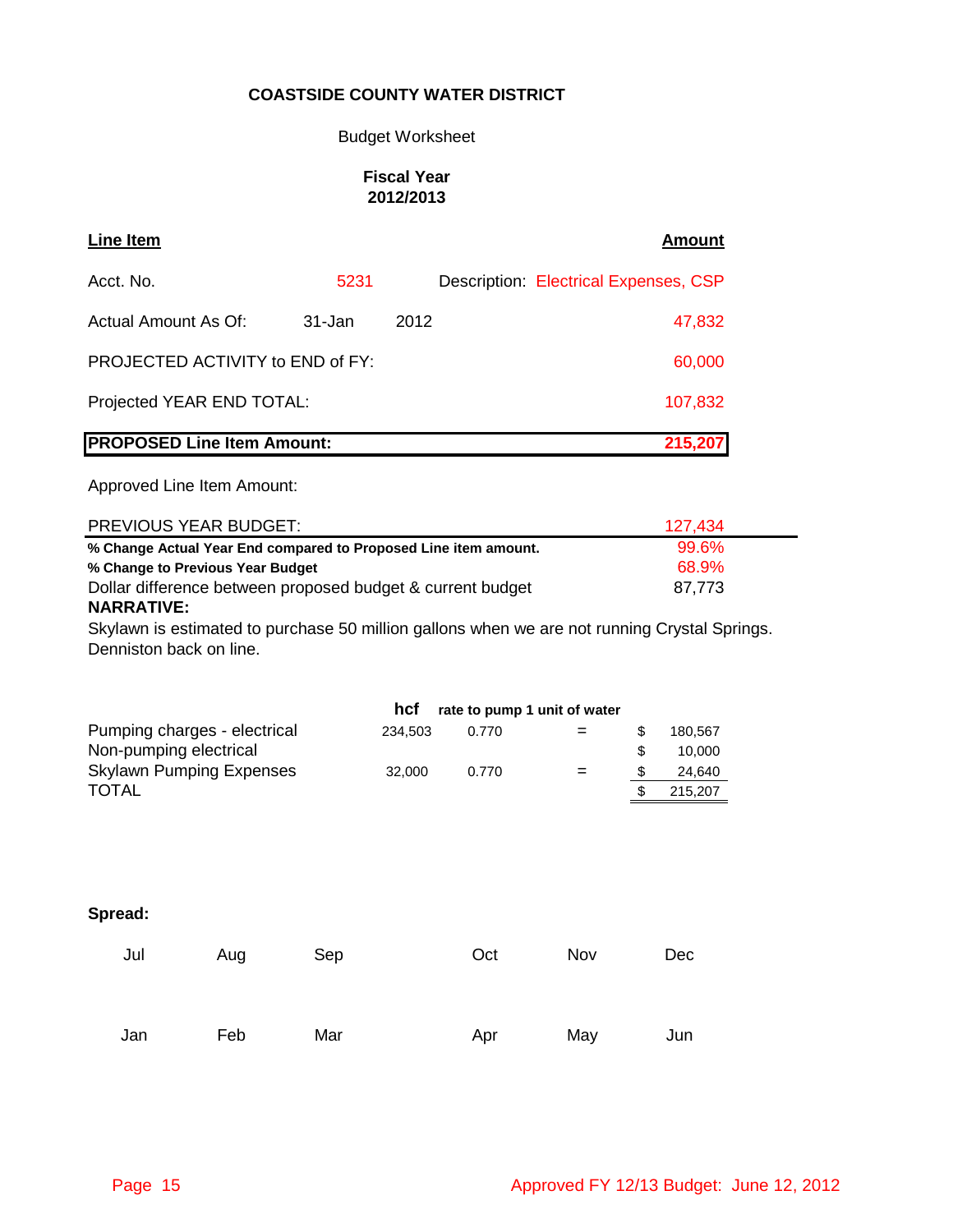# Budget Worksheet

# **Fiscal Year 2012/2013**

| Line Item                               |            |      | Amount                                          |
|-----------------------------------------|------------|------|-------------------------------------------------|
| Acct. No.                               | 5232       |      | Description: Electrical Expenses/Trans. & Dist. |
| Actual Amount As Of:                    | $31 - Jan$ | 2012 | 5,975                                           |
| <b>PROJECTED ACTIVITY to END of FY:</b> |            |      | 4,268                                           |
| Projected YEAR END TOTAL:               |            |      | 10,243                                          |
| <b>PROPOSED Line Item Amount:</b>       |            |      | 11,300                                          |
|                                         |            |      |                                                 |

Approved Line Item Amount:

| <b>PREVIOUS YEAR BUDGET:</b>                                    | 14.000   |  |
|-----------------------------------------------------------------|----------|--|
| % Change Actual Year End compared to Proposed Line item amount. | 10.3%    |  |
| % Change to Previous Year Budget                                | (19.3%)  |  |
| Dollar difference between proposed budget & current budget      | $-2,700$ |  |

# **NARRATIVE:**

|                           | FY 12/13 |
|---------------------------|----------|
| Granada #1                | \$4,000  |
| Granada #2                | \$2,500  |
| Granada #3                | \$1,200  |
| <b>Alves Pump Station</b> | \$3,200  |
| <b>Miramontes Tank</b>    | \$400    |
| <b>TOTAL</b>              | \$11,300 |

| Jul | Aug | Sep | Oct | Nov | Dec |
|-----|-----|-----|-----|-----|-----|
| Jan | Feb | Mar | Apr | May | Jun |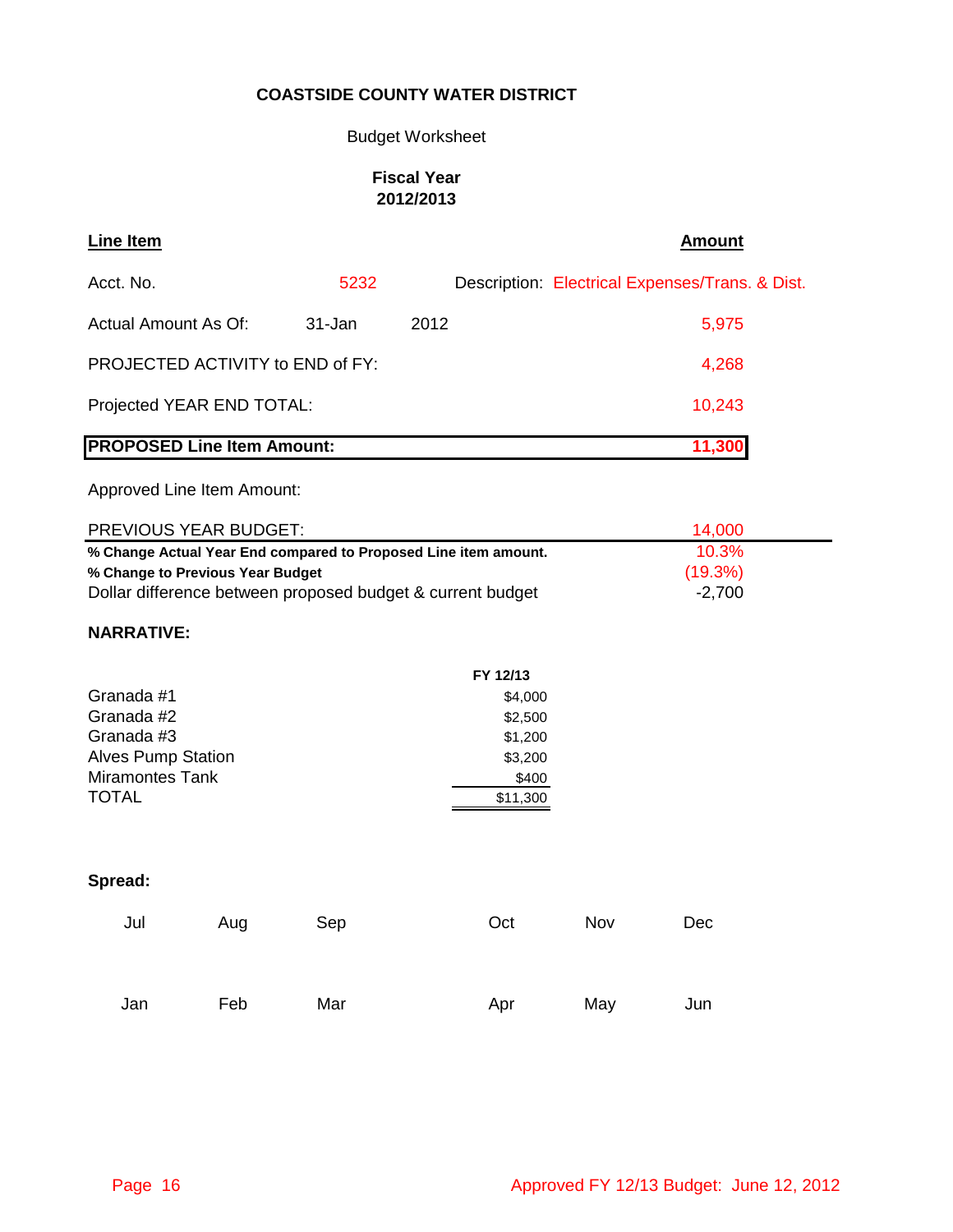### Budget Worksheet

### **Fiscal Year 2012/2013**

| Line Item                         |        |      | <b>Amount</b>                        |
|-----------------------------------|--------|------|--------------------------------------|
| Acct. No.                         | 5233   |      | Description: Elec Exp/Pilarcitos Cyn |
| Actual Amount As Of:              | 31-Jan | 2012 | 4,744                                |
| PROJECTED ACTIVITY to END of FY:  |        |      | 7,000                                |
| Projected YEAR END TOTAL:         |        |      | 11,744                               |
| <b>PROPOSED Line Item Amount:</b> |        |      | 17,444                               |

|                                                                                                                                      | <b>PREVIOUS YEAR BUDGET:</b><br>16,162 |                                                                                                                                          |                                                                                                 |                                  |                                                 |     |  |
|--------------------------------------------------------------------------------------------------------------------------------------|----------------------------------------|------------------------------------------------------------------------------------------------------------------------------------------|-------------------------------------------------------------------------------------------------|----------------------------------|-------------------------------------------------|-----|--|
| 48.5%<br>% Change Actual Year End compared to Proposed Line item amount.                                                             |                                        |                                                                                                                                          |                                                                                                 |                                  |                                                 |     |  |
| 7.9%<br>% Change to Previous Year Budget<br>Dollar difference between proposed budget & current budget<br>1,282<br><b>NARRATIVE:</b> |                                        |                                                                                                                                          |                                                                                                 |                                  |                                                 |     |  |
| in November.                                                                                                                         |                                        | Assumes sufficient rain in October to pump Pilarcitos Wells<br>Assumes 75,000 units of production, at an energy cost of \$0.29 per unit. |                                                                                                 |                                  |                                                 |     |  |
| Wells #1 & 3<br>Well $#2$<br>Well #3A<br><b>Carter Hill</b><br><b>TOTAL</b>                                                          | \$<br>\$<br>\$                         | 5,585<br>255<br>255<br>256                                                                                                               | Well $#4$<br>Well #4A<br>Well #5<br><b>Telemeter</b><br><b>Blending Station</b><br><b>Total</b> | \$<br>\$<br>\$<br>\$<br>\$<br>\$ | 3,750<br>3,750<br>3,193<br>200<br>200<br>17,444 |     |  |
| Spread:                                                                                                                              |                                        |                                                                                                                                          |                                                                                                 |                                  |                                                 |     |  |
| Jul                                                                                                                                  | Aug                                    | Sep                                                                                                                                      | Oct                                                                                             |                                  | Nov                                             | Dec |  |
| Jan                                                                                                                                  | Feb                                    | Mar                                                                                                                                      | Apr                                                                                             |                                  | May                                             | Jun |  |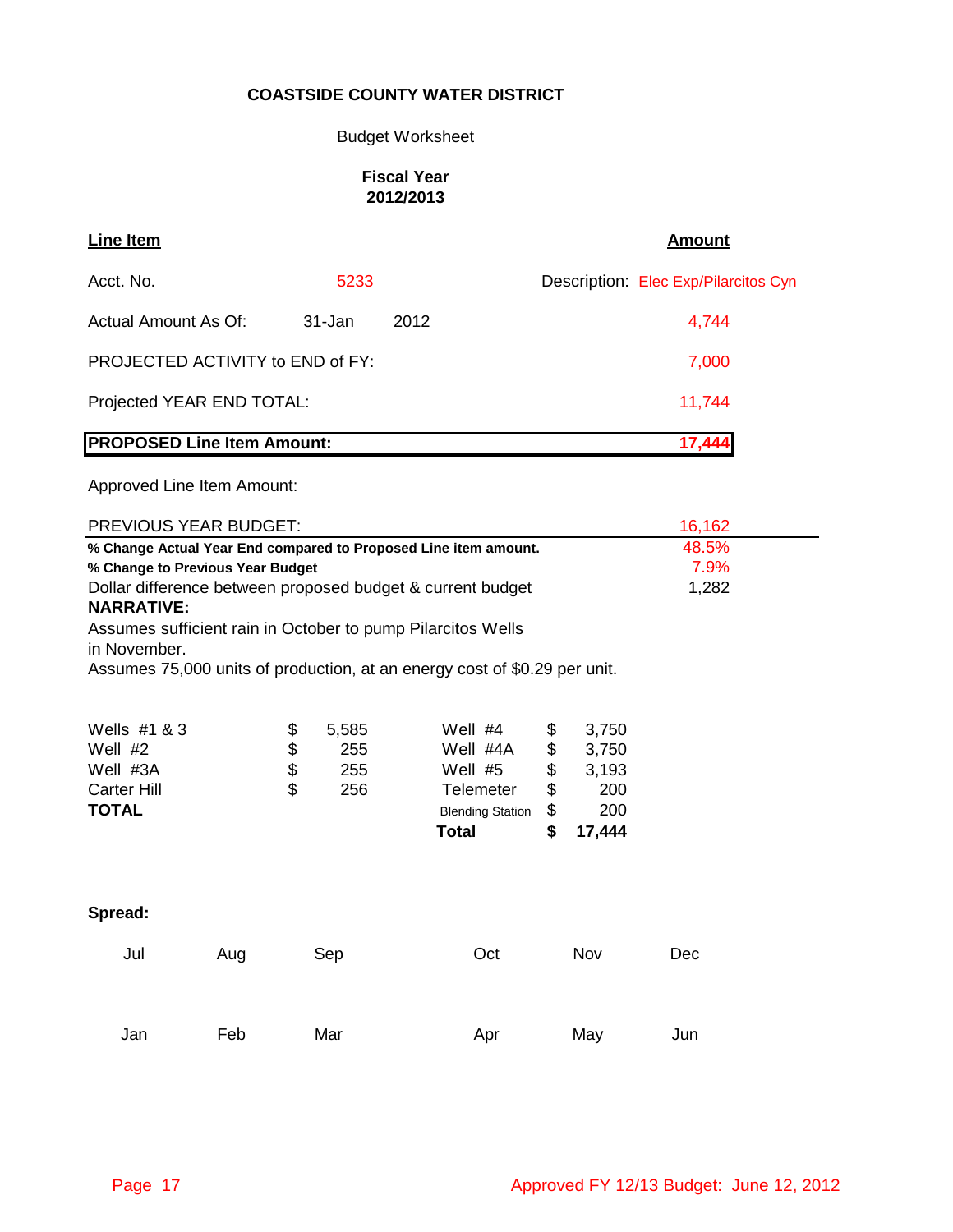### Budget Worksheet

### **Fiscal Year 2012/2013**

| Line Item                         |        |      | Amount                             |
|-----------------------------------|--------|------|------------------------------------|
| Acct. No.                         | 5234   |      | Description: Electrical Exp., Denn |
| Actual Amount As Of:              | 31-Jan | 2012 | 2,749                              |
| PROJECTED ACTIVITY to END of FY:  |        |      | 1,294                              |
| Projected YEAR END TOTAL:         |        |      | 4,043                              |
| <b>PROPOSED Line Item Amount:</b> |        |      | 93,000                             |

Approved Line Item Amount:

| <b>PREVIOUS YEAR BUDGET:</b>                                    | 5.940   |
|-----------------------------------------------------------------|---------|
| % Change Actual Year End compared to Proposed Line item amount. | 2200.2% |
| % Change to Previous Year Budget                                | 1465.7% |
| Dollar difference between proposed budget & current budget      | 87.060  |
| <b>NARRATIVE:</b>                                               |         |

Projected to have Dennistion back on line and running during FY 12/13

|                   |     |     | FY 12/13 |     |     |
|-------------------|-----|-----|----------|-----|-----|
| Denn Pump Station |     |     | \$65,000 |     |     |
| Denn Well #1      |     |     | \$1,000  |     |     |
| Denn Well #2,3,4  |     |     | \$4,000  |     |     |
| Denn Well #5      |     |     | \$1,000  |     |     |
| Denn Well #9      |     |     | \$12,000 |     |     |
| Denn WTP          |     |     | \$8,000  |     |     |
| <b>WWR System</b> |     |     | \$2,000  |     |     |
| TOTAL             |     |     | \$93,000 |     |     |
| Spread:           |     |     |          |     |     |
| Jul               | Aug | Sep | Oct      | Nov | Dec |
| Jan               | Feb | Mar | Apr      | May | Jun |
|                   |     |     |          |     |     |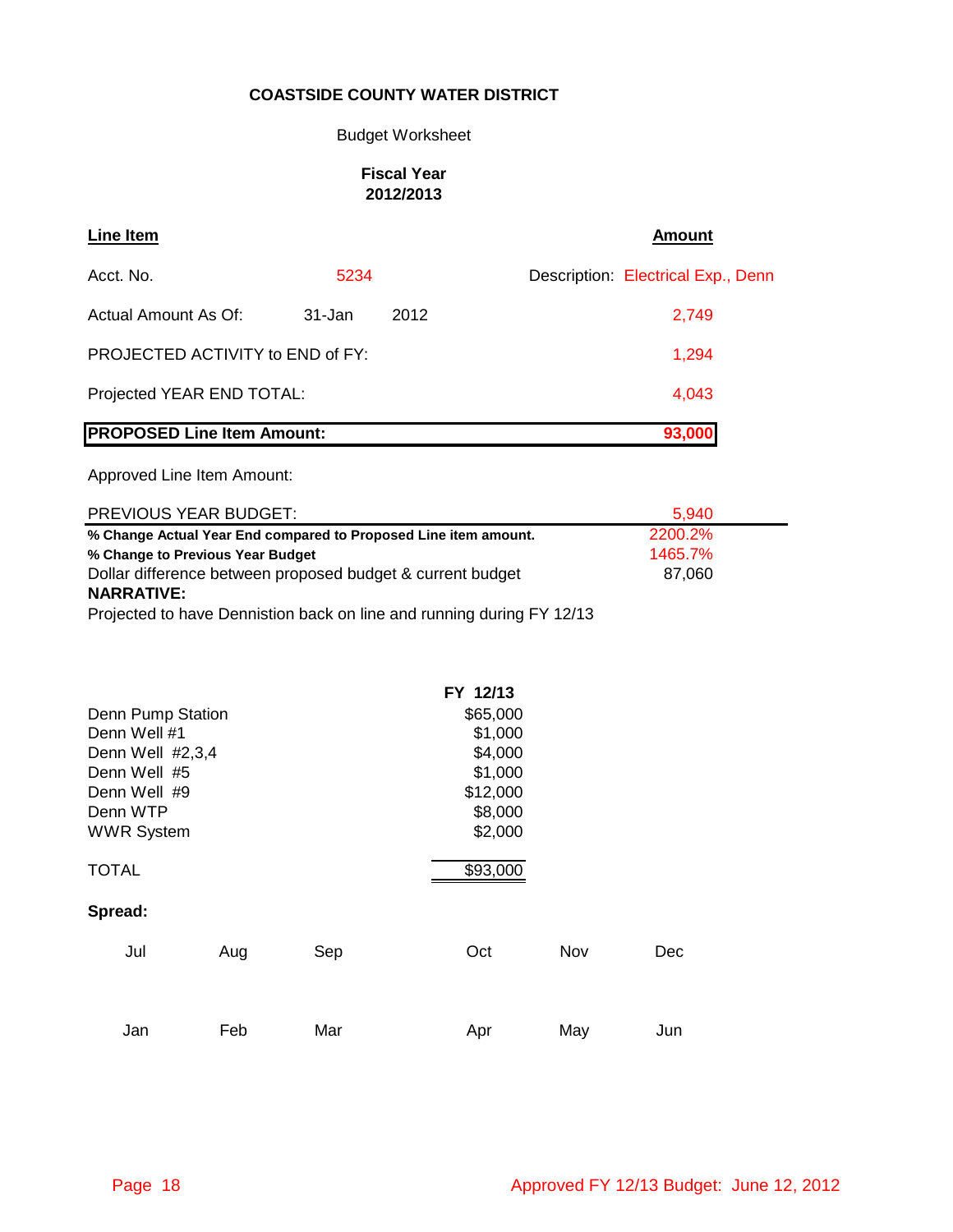### Budget Worksheet

### **Fiscal Year 2012/2013**

| Line Item                         |            |      | Amount                       |
|-----------------------------------|------------|------|------------------------------|
| Acct. No.                         | 5235       |      | Description: Denn. WTP Oper. |
| Actual Amount As Of:              | $31 - Jan$ | 2012 | 1,623                        |
| PROJECTED ACTIVITY to END of FY:  |            |      | 1,200                        |
| Projected YEAR END TOTAL:         |            |      | 2,823                        |
| <b>PROPOSED Line Item Amount:</b> |            |      | 25,000                       |

Approved Line Item Amount:

| PREVIOUS YEAR BUDGET:                                           | 3.000  |  |
|-----------------------------------------------------------------|--------|--|
| % Change Actual Year End compared to Proposed Line item amount. | 785.6% |  |
| % Change to Previous Year Budget                                | 733.3% |  |
| Dollar difference between proposed budget & current budget      | 22,000 |  |

### **NARRATIVE:**

Projected to have Dennistion back on line and running during FY 12/13 Assume production of 122 MG

| <b>ADMIN</b>  |          |                 | <b>CHEMICALS</b> |          |     |
|---------------|----------|-----------------|------------------|----------|-----|
| Telephone/DSL |          | \$2,000 Caustic |                  | \$6,500  |     |
| Alarm System  |          | \$2,000 Polymer |                  | \$2,500  |     |
|               |          | Alum            |                  | \$6,000  |     |
|               | Subtotal | \$4,000 Salt    |                  | \$1,500  |     |
|               |          |                 | Pot. Perm        | \$1,500  |     |
|               |          |                 | Lab Reagents     | \$3,000  |     |
|               |          |                 | Subtotal         | \$21,000 |     |
|               |          |                 | Total            | \$25,000 |     |
|               |          |                 |                  |          |     |
| Spread:       |          |                 |                  |          |     |
| Jul           | Aug      | Sep             | Oct              | Nov      | Dec |
|               |          |                 |                  |          |     |
|               |          |                 |                  |          |     |
| Jan           | Feb      | Mar             | Apr              | May      | Jun |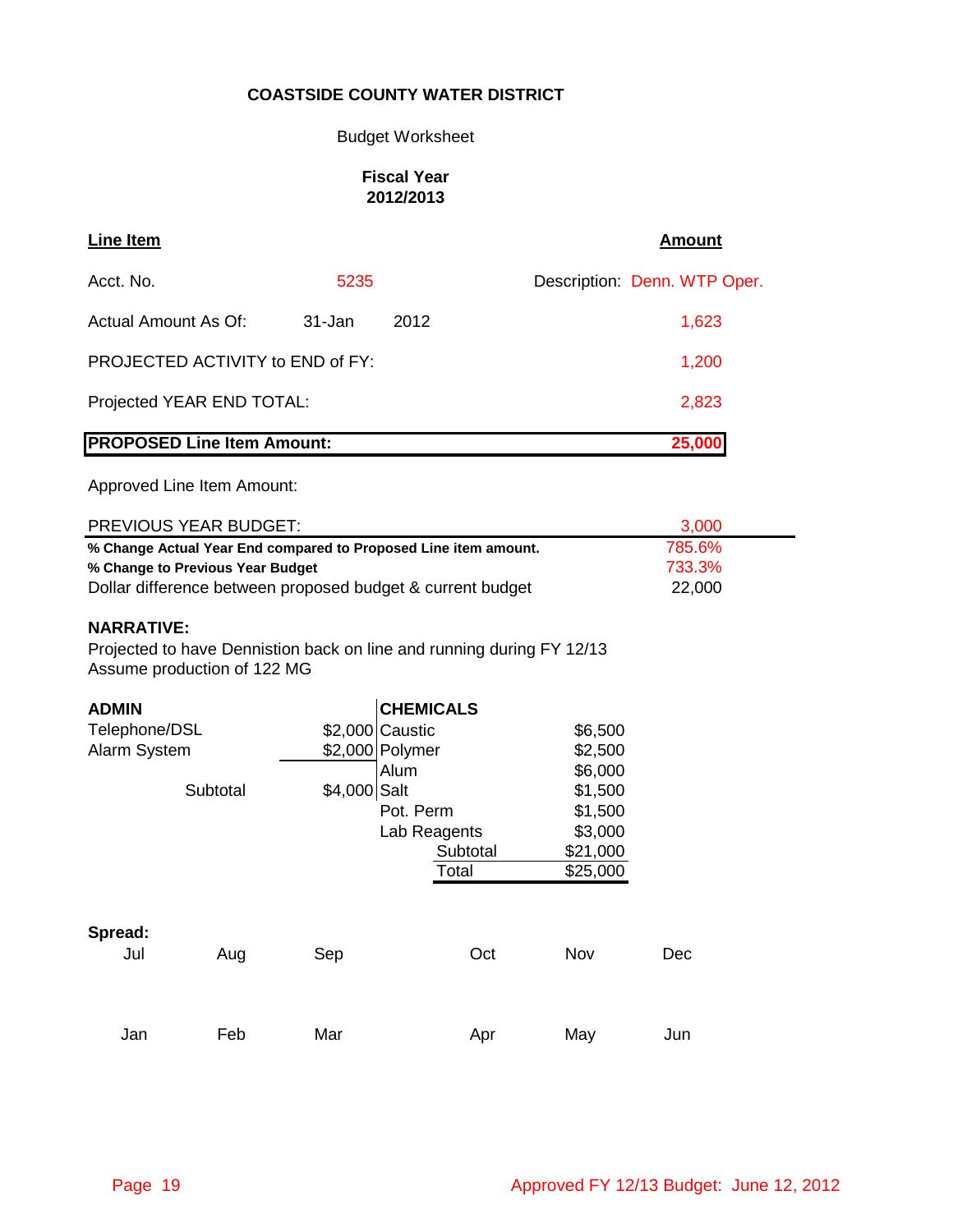#### Budget Worksheet

#### **Fiscal Year 2012/2013**

| Line Item                        |        |      | Amount                      |
|----------------------------------|--------|------|-----------------------------|
| Acct. No.                        | 5236   |      | Description: Denn WTP Maint |
| Actual Amount As Of:             | 31-Jan | 2012 | 413                         |
| PROJECTED ACTIVITY to END of FY: |        |      | 600                         |
| Projected YEAR END TOTAL:        |        |      | 1,013                       |
|                                  |        |      |                             |

# **PROPOSED Line Item Amount: 37,000**

#### Approved Line Item Amount:

| <b>PREVIOUS YEAR BUDGET:</b>                                    | 5.000   |  |
|-----------------------------------------------------------------|---------|--|
| % Change Actual Year End compared to Proposed Line item amount. | 3553.2% |  |
| % Change to Previous Year Budget                                | 640.0%  |  |
| Dollar difference between proposed budget & current budget      | 32,000  |  |
| <b>NARRATIVE:</b>                                               |         |  |
|                                                                 |         |  |

Projected to have Dennistion back on line and running during FY 12/13

|                        |    | FY 12/13 |
|------------------------|----|----------|
| Telemetry              | \$ | 3,000    |
| Misc. Plumbing & Parts | \$ | 4,000    |
| Sludge Removal         | \$ | 6,000    |
| <b>Annual PM</b>       | \$ | 3,000    |
| Inst. Controls         | \$ | 10,000   |
| Office Lab             | \$ | 3,000    |
| <b>CCTV</b>            | \$ | 8,000    |
| <b>TOTAL</b>           | S  | 37,000   |

| Jul | Aug | Sep | Oct | Nov | Dec |
|-----|-----|-----|-----|-----|-----|
|     |     |     |     |     |     |
| Jan | Feb | Mar | Apr | May | Jun |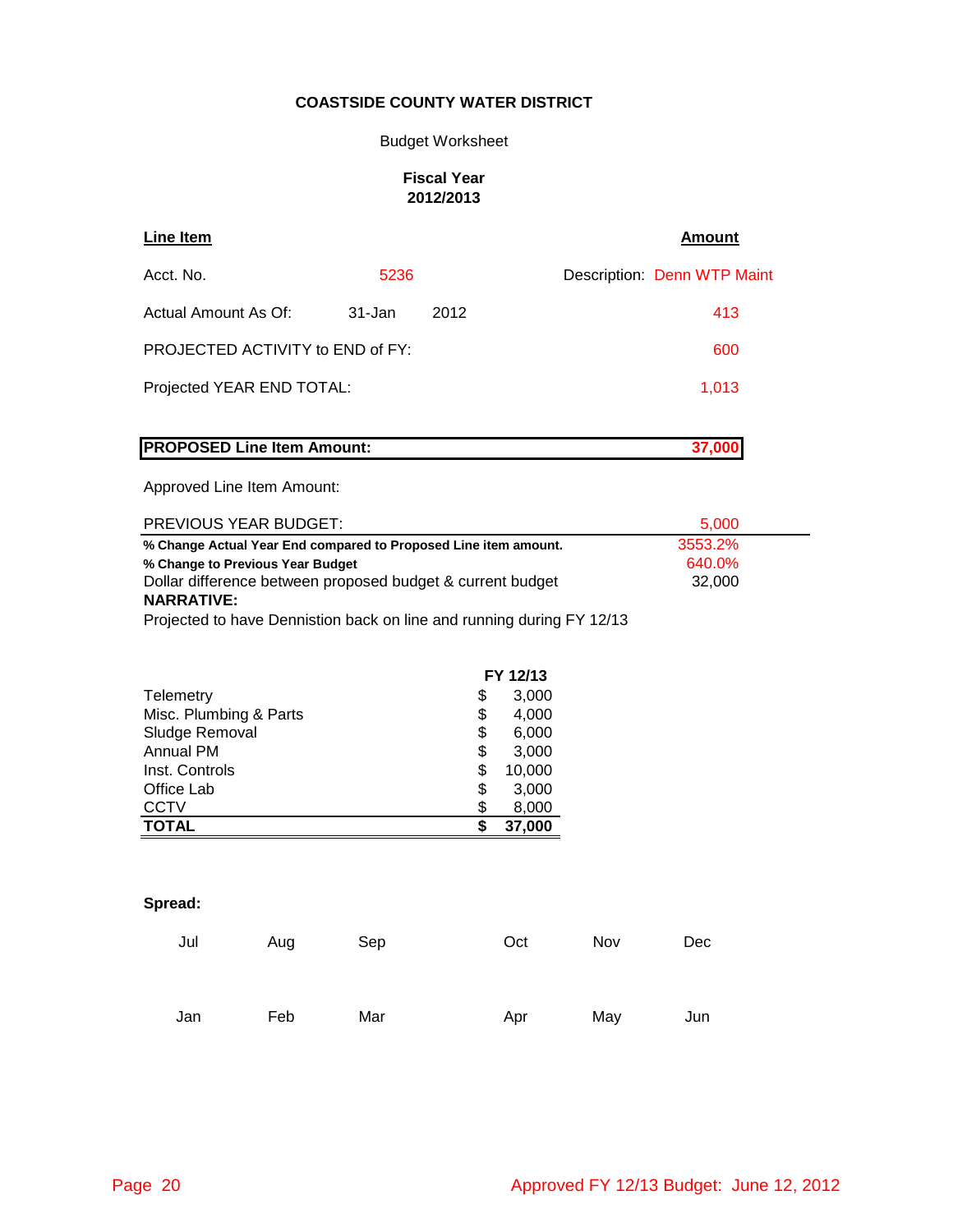# Budget Worksheet

### **Fiscal Year 2012/2013**

| <b>Line Item</b>                                                                                    |     |                    |      |                           | <b>Amount</b>         |
|-----------------------------------------------------------------------------------------------------|-----|--------------------|------|---------------------------|-----------------------|
| Acct. No.                                                                                           |     | 5240               |      | Description:              | <b>Nunes WTP Oper</b> |
| Actual Amount As Of:                                                                                |     | 31-Jan             | 2012 |                           | 65,930                |
| PROJECTED ACTIVITY to END of FY:                                                                    |     |                    |      |                           | 47,750                |
| Projected YEAR END TOTAL:                                                                           |     |                    |      |                           | 113,680               |
| <b>PROPOSED Line Item Amount:</b>                                                                   |     |                    |      |                           | 98,212                |
| Approved Line Item Amount:                                                                          |     |                    |      |                           |                       |
| PREVIOUS YEAR BUDGET:                                                                               |     |                    |      |                           | 70,908                |
| % Change Actual Year End compared to Proposed Line item amount.<br>% Change to Previous Year Budget |     |                    |      |                           | (13.6%)<br>38.5%      |
| Dollar difference between proposed budget & current budget                                          |     |                    |      |                           | 27,304                |
| <b>NARRATIVE:</b><br>Chemical costs = $$175/MG$ .<br>Expect to treat 532 MG.                        |     |                    |      |                           |                       |
| Telephone/DSL                                                                                       |     | \$2,000            |      | <b>Chemicals</b>          |                       |
| Alarm System<br>Sub total                                                                           |     | \$1,000<br>\$3,000 |      | Caustic<br>Polymer        | \$34,178<br>\$3,107   |
|                                                                                                     |     |                    |      | Alum                      | \$45,053              |
|                                                                                                     |     |                    |      | Salt                      | \$10,874              |
|                                                                                                     |     |                    |      | Lab Reagents<br>Sub Total | \$2,000               |
|                                                                                                     |     |                    |      | <b>TOTAL</b>              | \$95,212<br>\$98,212  |
|                                                                                                     |     |                    |      |                           |                       |
| Spread:                                                                                             |     |                    |      |                           |                       |
| Jul                                                                                                 | Aug | Sep                | Oct  | Nov                       | Dec                   |
|                                                                                                     |     |                    |      |                           |                       |
| Jan                                                                                                 | Feb | Mar                | Apr  | May                       | Jun                   |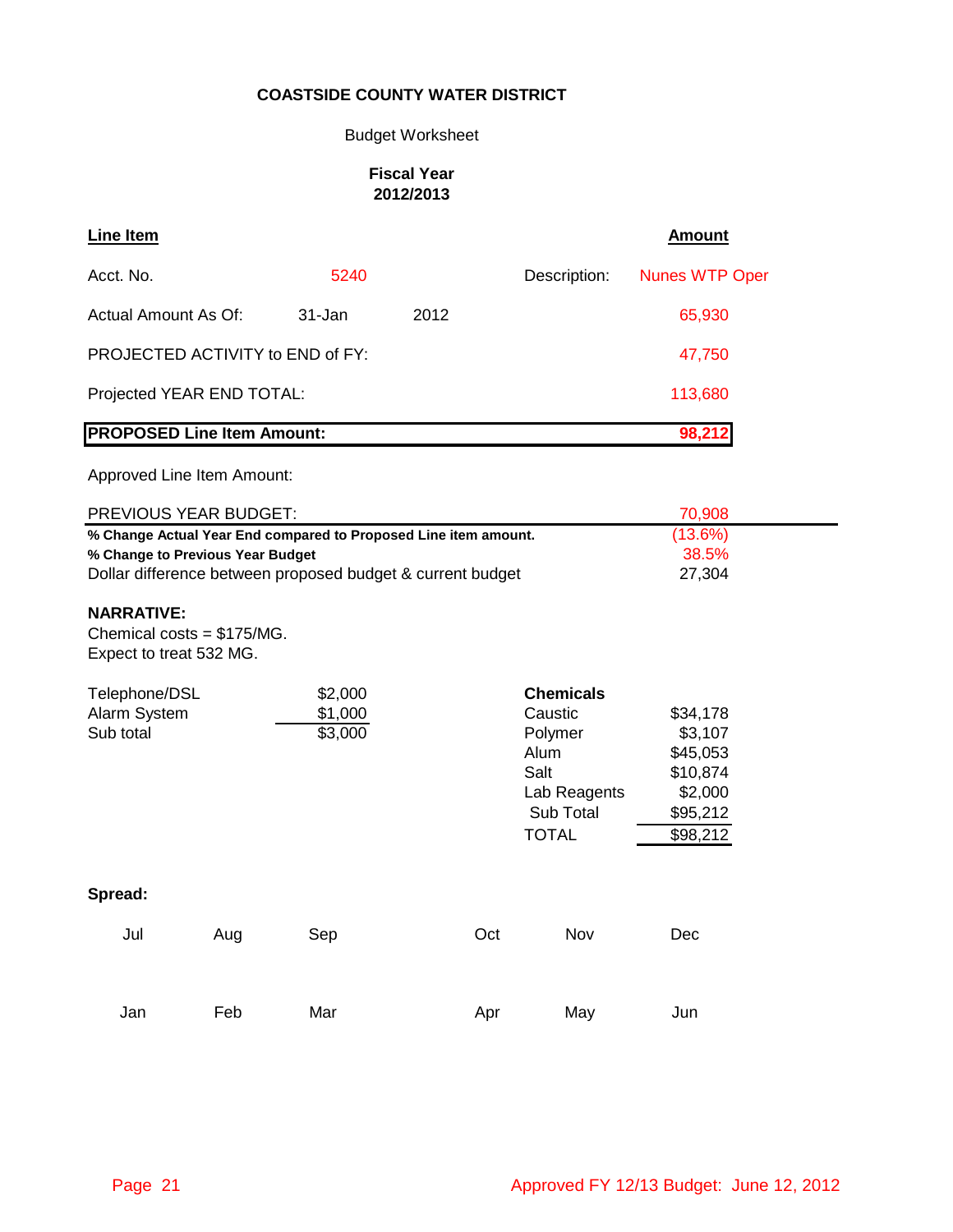# Budget Worksheet

### **Fiscal Year 2012/2013**

| <b>Line Item</b>                  |        |      | <b>Amount</b>                       |
|-----------------------------------|--------|------|-------------------------------------|
| Acct. No.                         | 5241   |      | <b>Description: Nunes WTP Maint</b> |
| Actual Amount As Of:              | 31-Jan | 2012 | 24,294                              |
| PROJECTED ACTIVITY to END of FY:  |        |      | 17,591                              |
| Projected YEAR END TOTAL:         |        |      | 41,885                              |
| <b>PROPOSED Line Item Amount:</b> |        |      | 40,000                              |

Approved Line Item Amount:

| PREVIOUS YEAR BUDGET:                                           | 38,000    |
|-----------------------------------------------------------------|-----------|
| % Change Actual Year End compared to Proposed Line item amount. | $(4.5\%)$ |
| % Change to Previous Year Budget                                | 5.3%      |
| Dollar difference between proposed budget & current budget      | 2.000     |
| <b>NARRATIVE:</b>                                               |           |

No change in maintenance costs expected.

|                                   |                          |     | FY 12/13 |     |     |
|-----------------------------------|--------------------------|-----|----------|-----|-----|
| <b>Generator Service Contract</b> |                          |     | \$1,000  |     |     |
| Sludge Removal                    |                          |     | \$6,000  |     |     |
| Electrical                        |                          |     | \$5,000  |     |     |
| <b>Instrumentation/Controls</b>   |                          |     | \$8,000  |     |     |
|                                   | Motor & Pump Replacement |     | \$9,000  |     |     |
| <b>Filter Inspection</b>          |                          |     | \$4,000  |     |     |
| Annual Electrical PM              |                          |     | \$5,000  |     |     |
| Misc.                             |                          |     | \$2,000  |     |     |
|                                   |                          |     | \$40,000 |     |     |
| Spread:                           |                          |     |          |     |     |
| Jul                               | Aug                      | Sep | Oct      | Nov | Dec |
|                                   |                          |     |          |     |     |
| Jan                               | Feb                      | Mar | Apr      | May | Jun |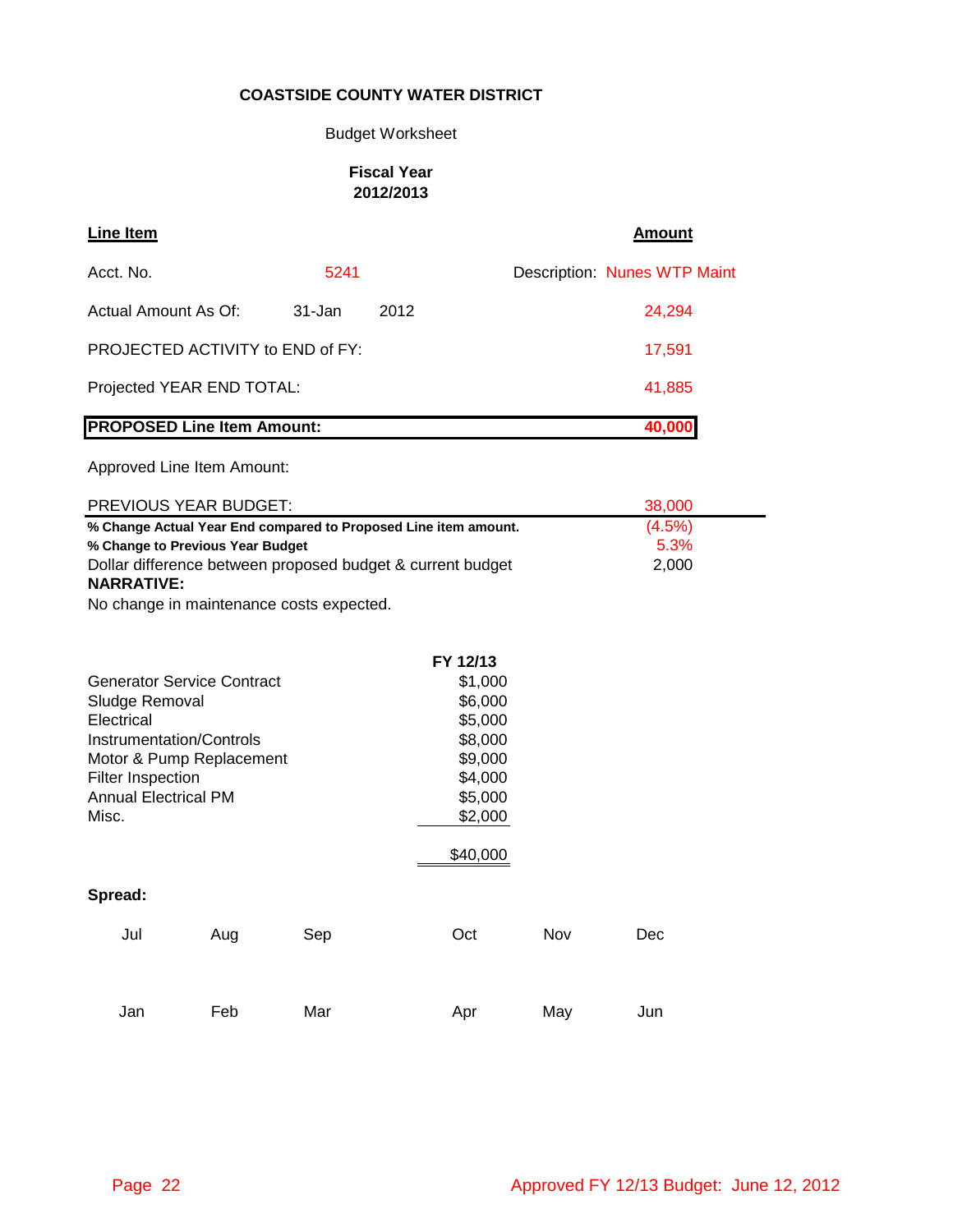# Budget Worksheet

# **Fiscal Year 2012/2013**

| Line Item                               |            |      | Amount                       |
|-----------------------------------------|------------|------|------------------------------|
| Acct. No.                               | 5242       |      | Description: CSP - Operation |
| Actual Amount As Of:                    | $31 - Jan$ | 2012 | 4,968                        |
| <b>PROJECTED ACTIVITY to END of FY:</b> |            |      | 3,597                        |
| Projected YEAR END TOTAL:               |            |      | 8,565                        |
| <b>PROPOSED Line Item Amount:</b>       |            |      | 8,500                        |

Approved Line Item Amount:

|                                                                                                                                                                   | PREVIOUS YEAR BUDGET: |     | 8,500                                    |     |                            |
|-------------------------------------------------------------------------------------------------------------------------------------------------------------------|-----------------------|-----|------------------------------------------|-----|----------------------------|
| % Change Actual Year End compared to Proposed Line item amount.<br>% Change to Previous Year Budget<br>Dollar difference between proposed budget & current budget |                       |     |                                          |     | (0.8%)<br>0.0%<br>$\Omega$ |
| <b>NARRATIVE:</b>                                                                                                                                                 |                       |     | FY 12/13                                 |     |                            |
| Telephone & Telemetry<br>Alarm Co. (Bay Alarm / HMB Alarm)<br>Fire System Maint.<br><b>TOTAL</b>                                                                  |                       |     | \$6,300<br>\$1,200<br>\$1,000<br>\$8,500 |     |                            |
| Spread:                                                                                                                                                           |                       |     |                                          |     |                            |
| Jul                                                                                                                                                               | Aug                   | Sep | Oct                                      | Nov | Dec                        |

Jan Feb Mar Apr May Jun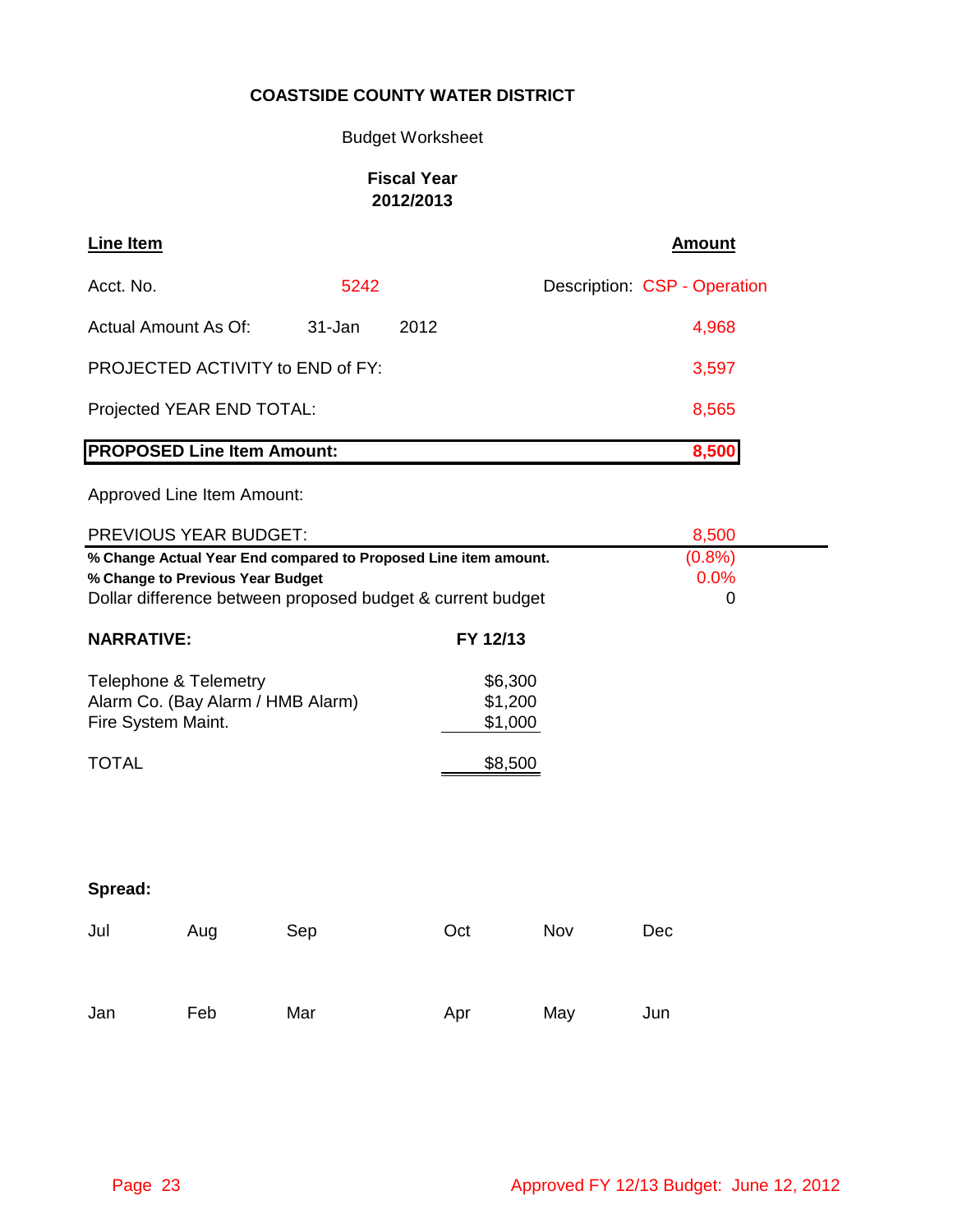#### Budget Worksheet

#### **Fiscal Year 2012/2013**

| Line Item                         |            |        | <b>Amount</b>                  |
|-----------------------------------|------------|--------|--------------------------------|
| Acct. No.                         | 5243       |        | Description: CSP - Maintenance |
| Actual Amount As Of:              | $31 - Jan$ | 2012   | 12,867                         |
| PROJECTED ACTIVITY to END of FY:  |            |        | 30,000                         |
| Projected YEAR END TOTAL:         |            | 42,867 |                                |
| <b>PROPOSED Line Item Amount:</b> |            |        | 40,000                         |

#### Approved Line Item Amount:

| <b>PREVIOUS YEAR BUDGET:</b>                                    | 50.000     |
|-----------------------------------------------------------------|------------|
| % Change Actual Year End compared to Proposed Line item amount. | $(6.7\%)$  |
| % Change to Previous Year Budget                                | $(20.0\%)$ |
| Dollar difference between proposed budget & current budget      | $-10.000$  |

#### **NARRATIVE:**

Will not be cleaning tunnel in FY 10/11. Anticipate needing more work on instrumentation and controls in FY 10/11.

|                                 | FY 12/13 |
|---------------------------------|----------|
| Electrical Testing (ETI)        | \$5,000  |
| <b>Electrical Repair</b>        | \$7,000  |
| Equipment /Valve Maintenance    | \$12,000 |
| <b>Pressure Reducing Valves</b> | \$1,000  |
| Misc. Equip/Air Vent            | \$1,000  |
| Telemetry & Alarms              | \$4,000  |
| <b>Pump Maintenance</b>         | \$10,000 |
|                                 |          |
|                                 |          |

| Jul | Aug | Sep | Oct | Nov | <b>Dec</b> |
|-----|-----|-----|-----|-----|------------|
| Jan | Feb | Mar | Apr | May | Jun        |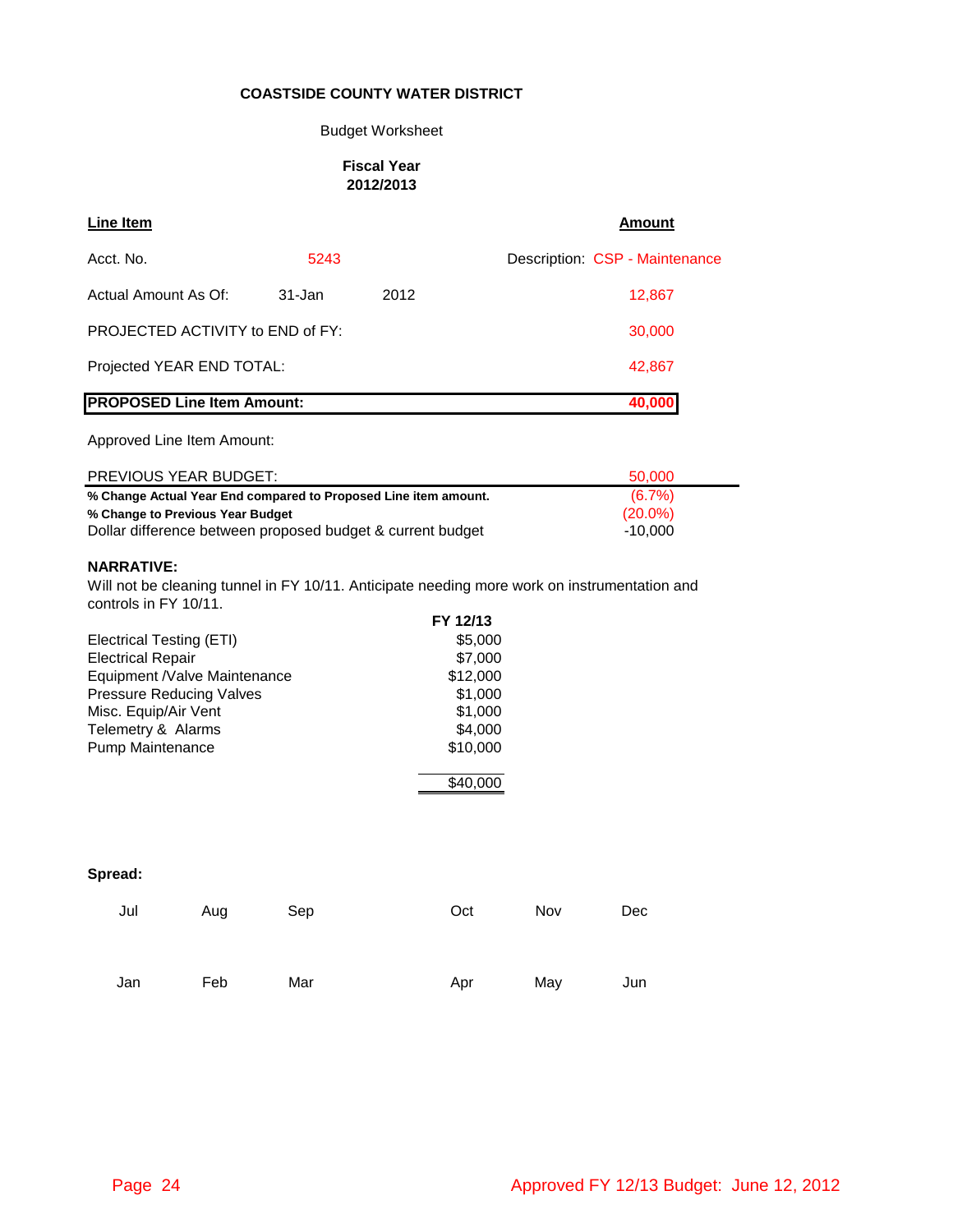#### Budget Worksheet

### **Fiscal Year 2012/2013**

| <b>Line Item</b>                        |            |      | <b>Amount</b>                           |
|-----------------------------------------|------------|------|-----------------------------------------|
| Acct. No.                               | 5250       |      | <b>Description: Laboratory Expenses</b> |
| Actual Amount As Of:                    | $31 - Jan$ | 2012 | 16,633                                  |
| <b>PROJECTED ACTIVITY to END of FY:</b> |            |      | 12,045                                  |
| Projected YEAR END TOTAL:               |            |      | 28,678                                  |
| <b>PROPOSED Line Item Amount:</b>       |            |      | 50,000                                  |

Approved Line Item Amount:

| PREVIOUS YEAR BUDGET:                                           | 35.000 |
|-----------------------------------------------------------------|--------|
| % Change Actual Year End compared to Proposed Line item amount. | 74.4%  |
| % Change to Previous Year Budget                                | 42.9%  |
| Dollar difference between proposed budget & current budget      | 15.000 |

### **NARRATIVE:**

Laboratory Costs associated with water sampling throughout distribution system, source waters and Treatment Plants.

|                      | FY 12/13 |
|----------------------|----------|
| Nunes WTP            | \$14,000 |
| Denniston WTP        | \$14,000 |
| <b>Source Waters</b> | \$10,000 |
| <b>Distribution</b>  | \$7,000  |
| Shipping             | \$5,000  |
|                      | \$50,000 |

| Jul | Aug | Sep | Oct | Nov | Dec |
|-----|-----|-----|-----|-----|-----|
|     |     |     |     |     |     |
| Jan | Feb | Mar | Apr | May | Jun |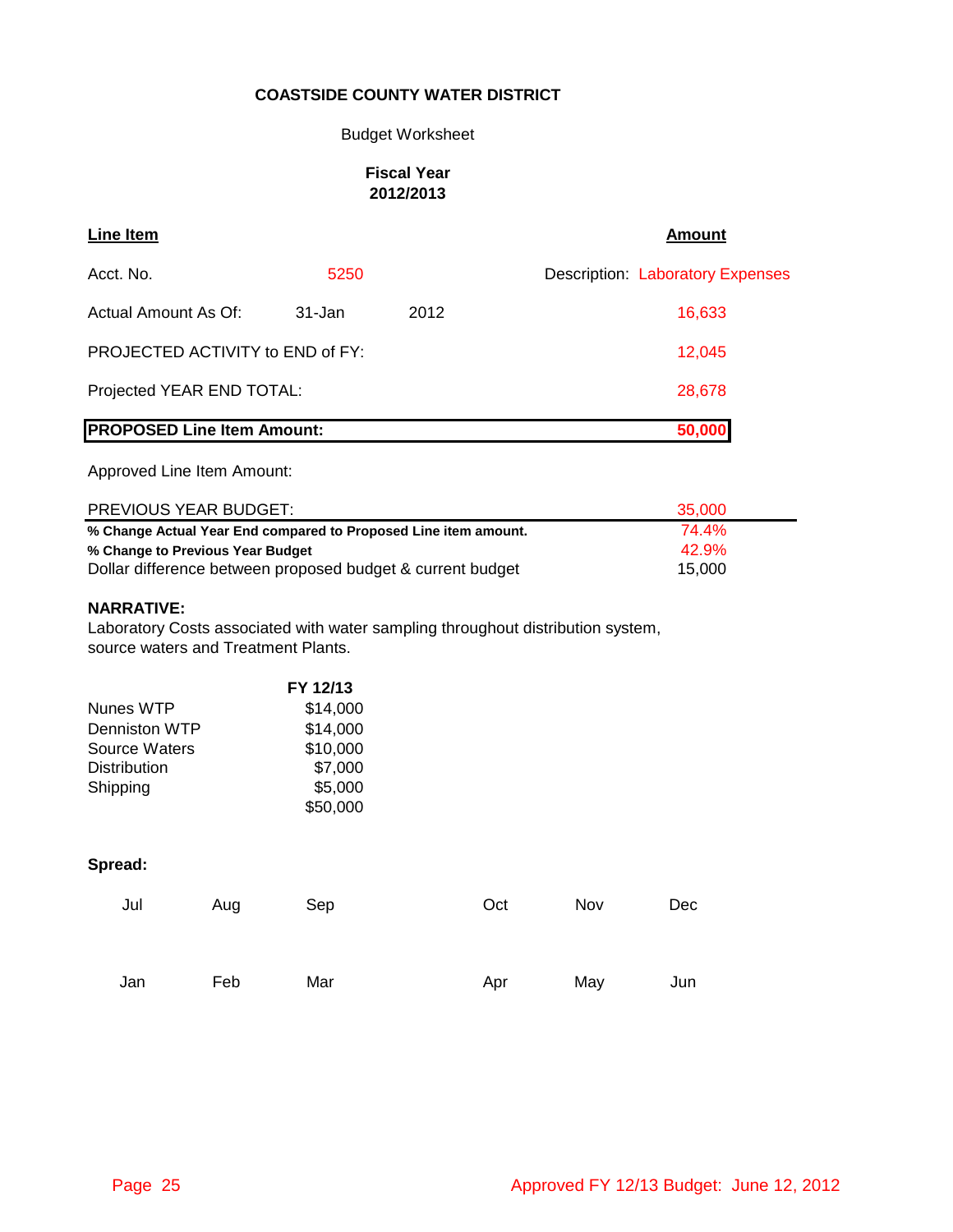# Budget Worksheet

### **Fiscal Year 2012/2013**

| <b>Line Item</b>                        |            |      | Amount                                  |
|-----------------------------------------|------------|------|-----------------------------------------|
| Acct. No.                               | 5318       |      | Description: Studies/Surveys/Consulting |
| Actual Amount As Of:                    | $31 - Jan$ | 2012 | 13,998                                  |
| <b>PROJECTED ACTIVITY to END of FY:</b> |            |      | 10,000                                  |
| Projected YEAR END TOTAL:               |            |      | 23,998                                  |
| <b>PROPOSED Line Item Amount:</b>       |            |      | \$68,000                                |
| Approved Line Item Amount:              |            |      |                                         |

|                       | PREVIOUS YEAR BUDGET:                                           |     |                                                            |             | 45,000 |  |
|-----------------------|-----------------------------------------------------------------|-----|------------------------------------------------------------|-------------|--------|--|
|                       | % Change Actual Year End compared to Proposed Line item amount. |     |                                                            |             |        |  |
|                       | % Change to Previous Year Budget                                |     |                                                            |             | 51.1%  |  |
|                       |                                                                 |     | Dollar difference between proposed budget & current budget |             | 23,000 |  |
| Narrative:            |                                                                 |     |                                                            |             |        |  |
|                       | <b>Communication Lease Consultant</b>                           |     |                                                            | \$5,000.00  |        |  |
| <b>CASGEM</b>         |                                                                 |     |                                                            | \$3,000.00  |        |  |
|                       | <b>Irrigation Metering BMP Study</b>                            |     |                                                            | \$10,000.00 |        |  |
|                       | <b>Drought Contingency Planning</b>                             |     |                                                            | \$40,000.00 |        |  |
| Misc. Studies/Surveys |                                                                 |     |                                                            | \$10,000.00 |        |  |
|                       |                                                                 |     |                                                            | \$68,000.00 |        |  |
| Spread:               |                                                                 |     |                                                            |             |        |  |
| Jul                   | Aug                                                             | Sep | Oct                                                        | Nov         | Dec    |  |
| Jan                   | Feb                                                             | Mar | Apr                                                        | May         | Jun    |  |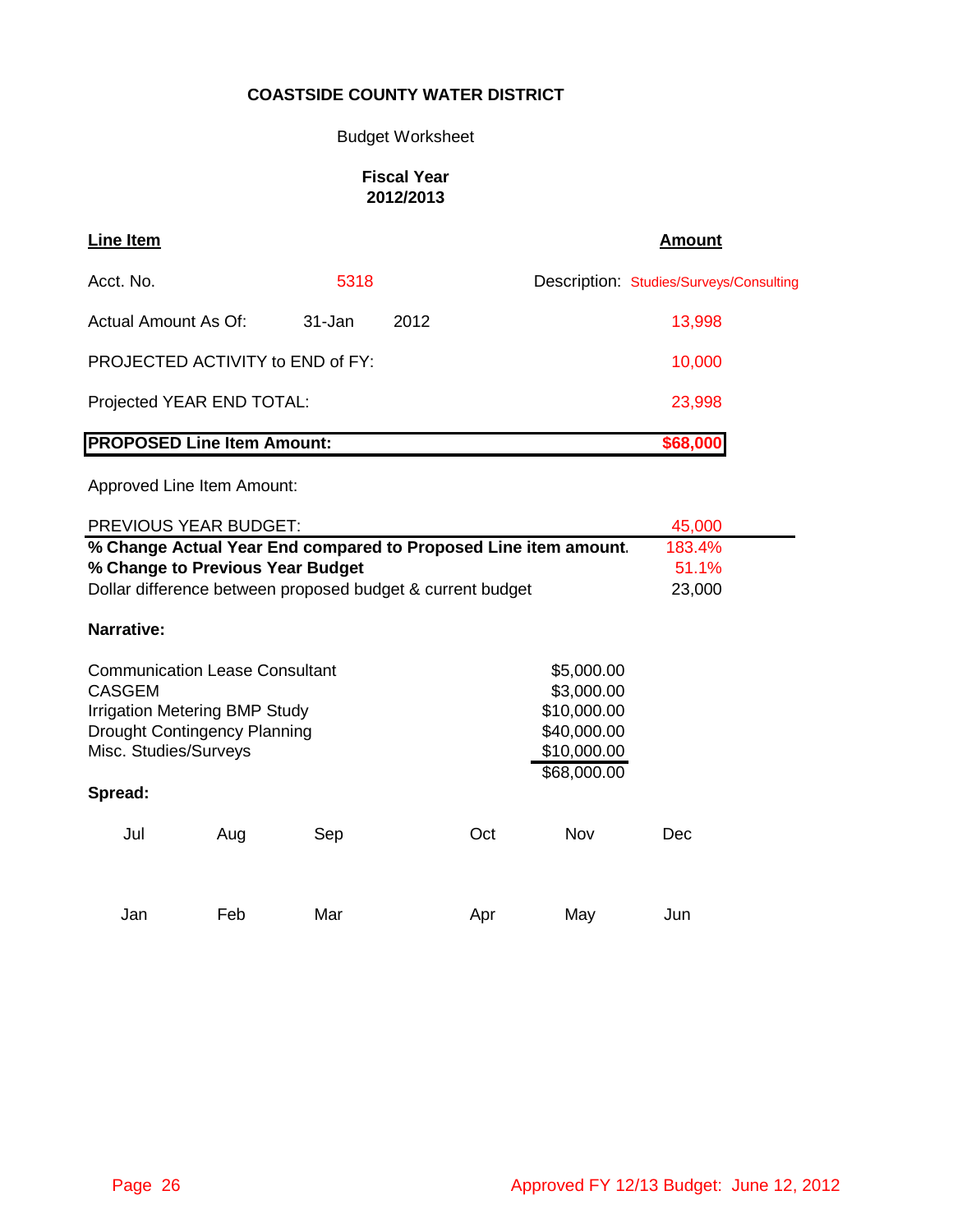#### Budget Worksheet

### **Fiscal Year 2012/2013**

| <b>Line Item</b>                  |        |      | <b>Amount</b>                          |
|-----------------------------------|--------|------|----------------------------------------|
| Acct. No.                         | 5321   |      | <b>Description: Water Conservation</b> |
| Actual Amount As Of:              | 31-Jan | 2012 | 30,478                                 |
| PROJECTED ACTIVITY to END of FY:  |        |      | 20,000                                 |
| Projected YEAR END TOTAL:         |        |      | 50,478                                 |
| <b>PROPOSED Line Item Amount:</b> |        |      | 74,200                                 |

### Approved Line Item Amount:

| PREVIOUS YEAR BUDGET:                                           | 62,350   |
|-----------------------------------------------------------------|----------|
| % Change Actual Year End compared to Proposed Line item amount. | 47.0%    |
| % Change to Previous Year Budget                                | $19.0\%$ |
| Dollar difference between proposed budget & current budget      | 11.850   |

#### **NARRATIVE:**

Increase funding due to:

1. Funding included for new lawn replacement program.

#### *Legend:*

 *BAWSCA* - Bay Area Water Supply and Conservation Agency **BMP** - Best Management Practices **CASGEM**: California Statewide Groundwater Elevation Monitoring  *CUWCC* - California Urban Water Conservation Council **IRWMP** - Integrated Regional Watershed Management Plan **UWMP** - Urban Water Management Plan  *WCIP* - Water Conservation Implementation Plan

| Jul | Aug | Sep | Oct | Nov | Dec |
|-----|-----|-----|-----|-----|-----|
| Jan | Feb | Mar | Apr | May | Jun |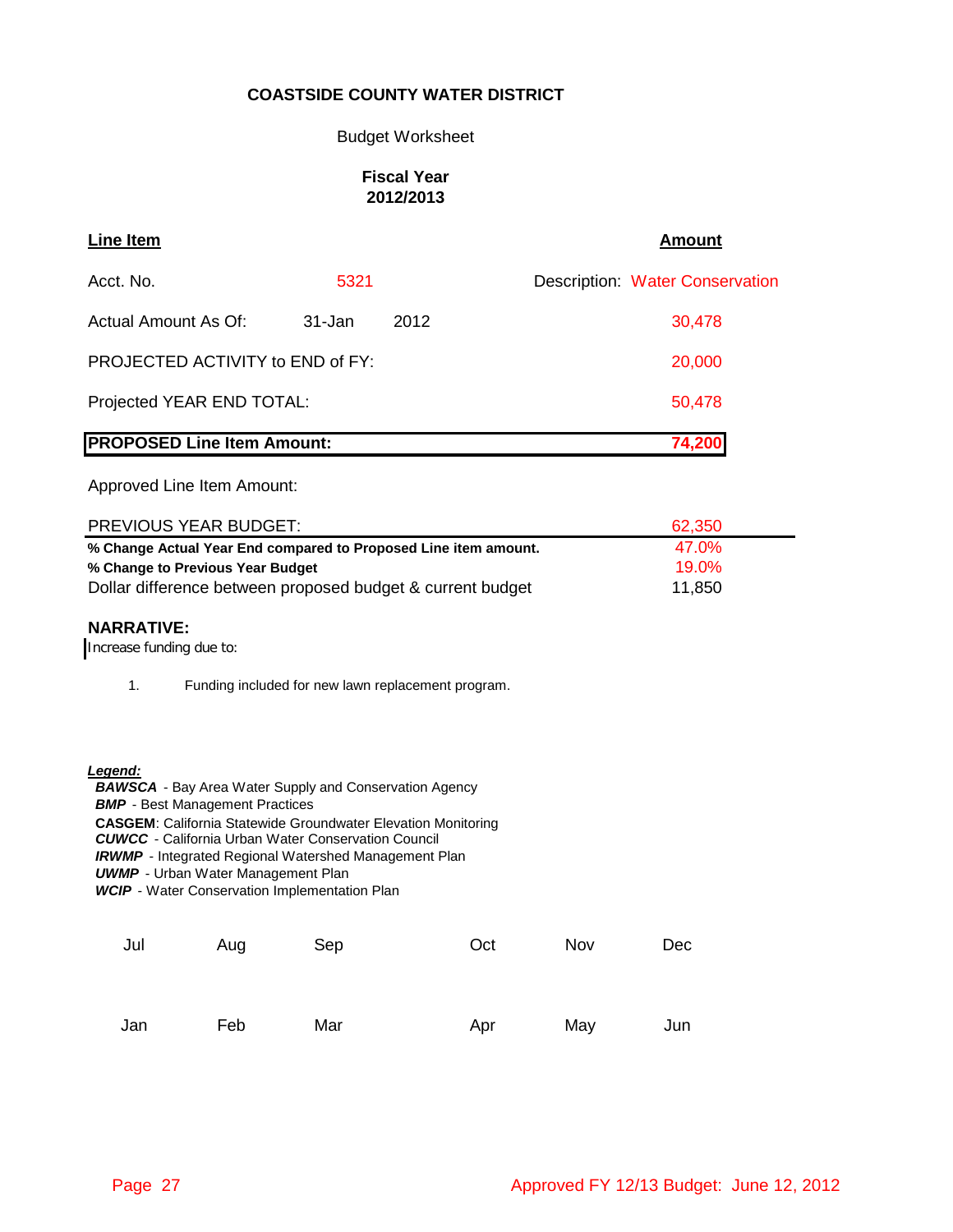| <b>DRAFT Budget Worksheet</b>                 |          |
|-----------------------------------------------|----------|
| <b>FOR DISCUSSION ONLY</b>                    |          |
| <b>Fiscal Year 2012-2013</b>                  |          |
| Worksheet 5321 - Water Resources              | FY 2013  |
| <b>Description</b>                            | Amount   |
| <b>Foundational Best Management Practices</b> |          |
| 1.0 Utility Operations Programs               |          |
| Subtotal                                      | \$0      |
| 2.0 Education Programs                        |          |
| Subtotal                                      | \$21,500 |
| <b>Programmatic Best Management Practices</b> |          |
| 3.0 Residential                               |          |
| Subtotal                                      | \$33,000 |
| 4.0 Commercial, Industrial and Institutional  |          |
| Subtotal                                      | \$10,000 |
| 5.0 Landscape (Large)                         |          |
| Subtotal                                      | \$4,500  |
| <b>Flex Track Best Management Practices</b>   |          |
| Subtotal                                      | \$5,000  |
| <b>GPCD Compliance (CUWCC/SBx7)</b>           |          |
|                                               | \$0      |
| <b>Water Resources</b>                        |          |
| Subtotal                                      | \$200    |
|                                               |          |
| <b>Total</b>                                  | \$74,200 |
|                                               |          |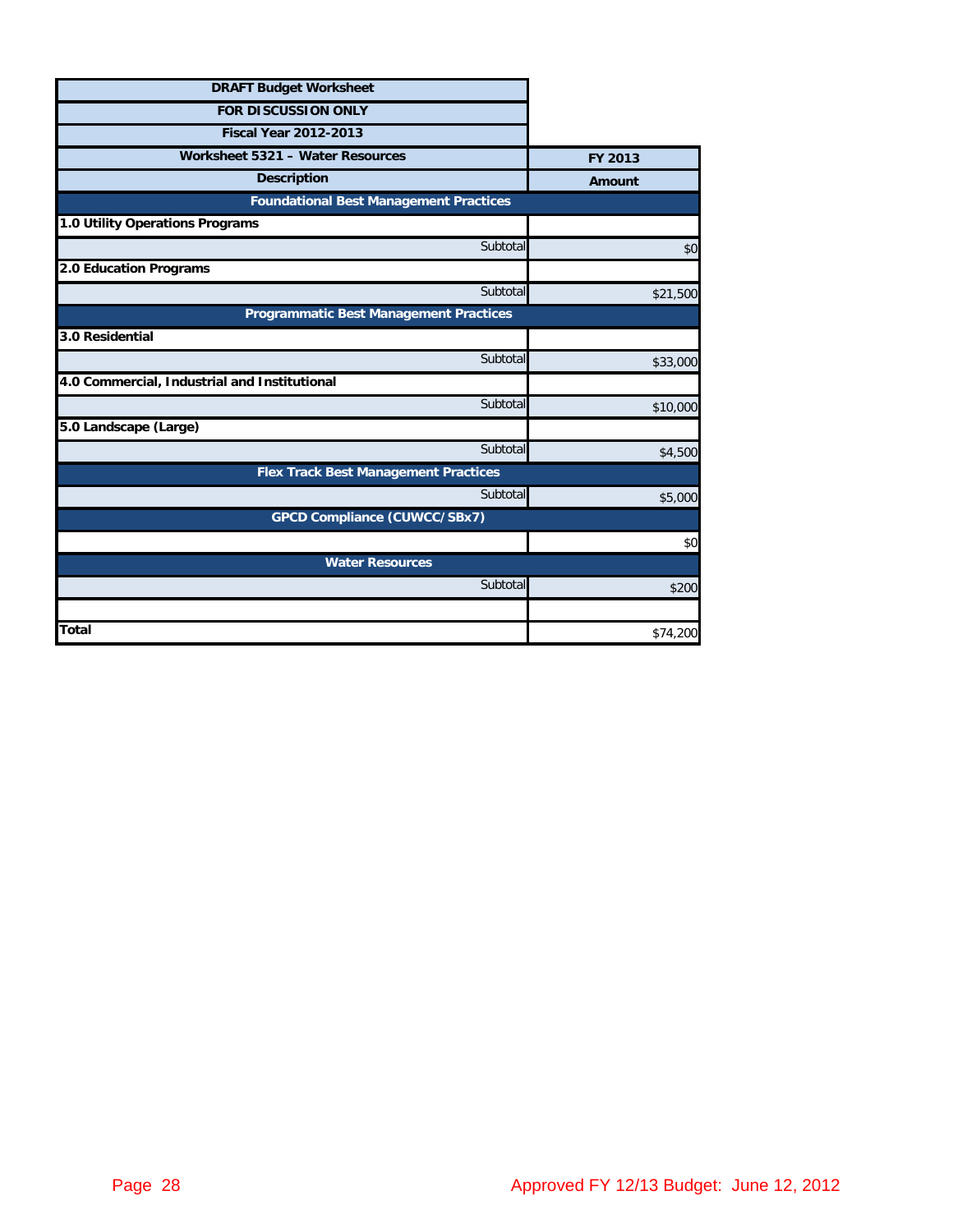#### Budget Worksheet

### **Fiscal Year 2012/2013**

| Line Item                               |        |      |  | <b>Amount</b>                   |  |
|-----------------------------------------|--------|------|--|---------------------------------|--|
| Acct. No.                               | 5322   |      |  | Description: Community Outreach |  |
| Actual Amount As Of:                    | 31-Jan | 2012 |  | 3,824                           |  |
| <b>PROJECTED ACTIVITY to END of FY:</b> |        |      |  | 25,000                          |  |
| Projected YEAR END TOTAL:               |        |      |  | 28,824                          |  |
| <b>PROPOSED Line Item Amount:</b>       |        |      |  | 35,200                          |  |

#### Approved Line Item Amount:

| PREVIOUS YEAR BUDGET:                                           | 26,200       |  |
|-----------------------------------------------------------------|--------------|--|
| % Change Actual Year End compared to Proposed Line item amount. | <b>22.1%</b> |  |
| % Change to Previous Year Budget                                | $34.4\%$     |  |
| Dollar difference between proposed budget & current budget      | 9.000        |  |

### **NARRATIVE:**

Created new account per Finance Committee to accommodate new community outreach between CCWD and Customers. Increase due to additional printing of annual reports and postage.

| Pacifica Coast Television - Recording meetings (14 @ \$250) |     |                                                                     |                                                      |                     |  |  |  |
|-------------------------------------------------------------|-----|---------------------------------------------------------------------|------------------------------------------------------|---------------------|--|--|--|
| Montara Fog (14 @ \$300)                                    |     |                                                                     |                                                      |                     |  |  |  |
| Materials/Publications/Public Information                   |     |                                                                     |                                                      |                     |  |  |  |
|                                                             |     |                                                                     |                                                      | \$6,000             |  |  |  |
|                                                             |     |                                                                     |                                                      | \$10,000            |  |  |  |
| <b>Constant Contact/Email</b>                               |     |                                                                     |                                                      | \$1,500             |  |  |  |
|                                                             |     |                                                                     |                                                      | \$5,000             |  |  |  |
|                                                             |     |                                                                     |                                                      |                     |  |  |  |
|                                                             |     |                                                                     |                                                      | 35,200              |  |  |  |
| Aug                                                         | Sep | Oct                                                                 | Nov                                                  | Dec                 |  |  |  |
|                                                             |     |                                                                     |                                                      |                     |  |  |  |
|                                                             |     | Postage for Public Outreach<br>Water Supply Evaluation, etc)<br>Feb | Printing Annual Reports (Consumer Confidence Report/ | <b>TOTAL</b><br>May |  |  |  |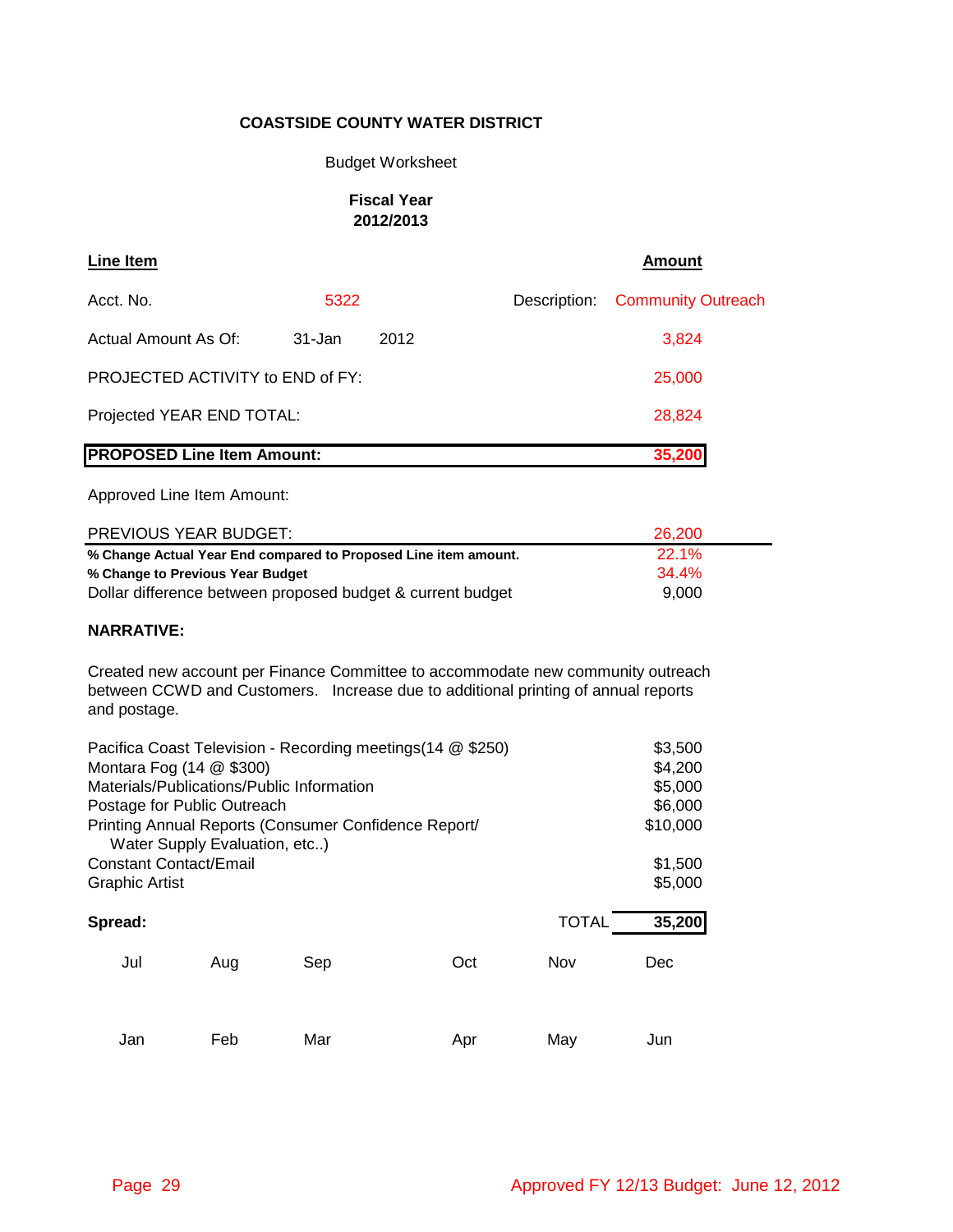### Budget Worksheet

### **Fiscal Year 2012/2013**

| Line Item                         |        |      | <b>Amount</b>                 |
|-----------------------------------|--------|------|-------------------------------|
| Acct. No.                         | 5411   |      | Description: Salaries - Field |
| Actual Amount As Of:              | 31-Jan | 2012 | 499,051                       |
| PROJECTED ACTIVITY to END of FY:  |        |      | 430,000                       |
| Projected YEAR END TOTAL:         |        |      | 929,051                       |
| <b>PROPOSED Line Item Amount:</b> |        |      | 985,319                       |

Approved Line Item Amount:

| <b>PREVIOUS YEAR BUDGET:</b>                                    | 958,326 |  |
|-----------------------------------------------------------------|---------|--|
| % Change Actual Year End compared to Proposed Line item amount. | $6.1\%$ |  |
| % Change to Previous Year Budget                                | 2.8%    |  |
| Dollar difference between proposed budget & current budget      | 26,993  |  |

### **NARRATIVE:**

A COLA of 3.0% was used as a place holder based upon the Memorandum of Understanding between the CCWD and Teamsters Local 856.

| Jul | Aug | Sep | Oct | Nov | Dec |
|-----|-----|-----|-----|-----|-----|
| Jan | Feb | Mar | Apr | May | Jun |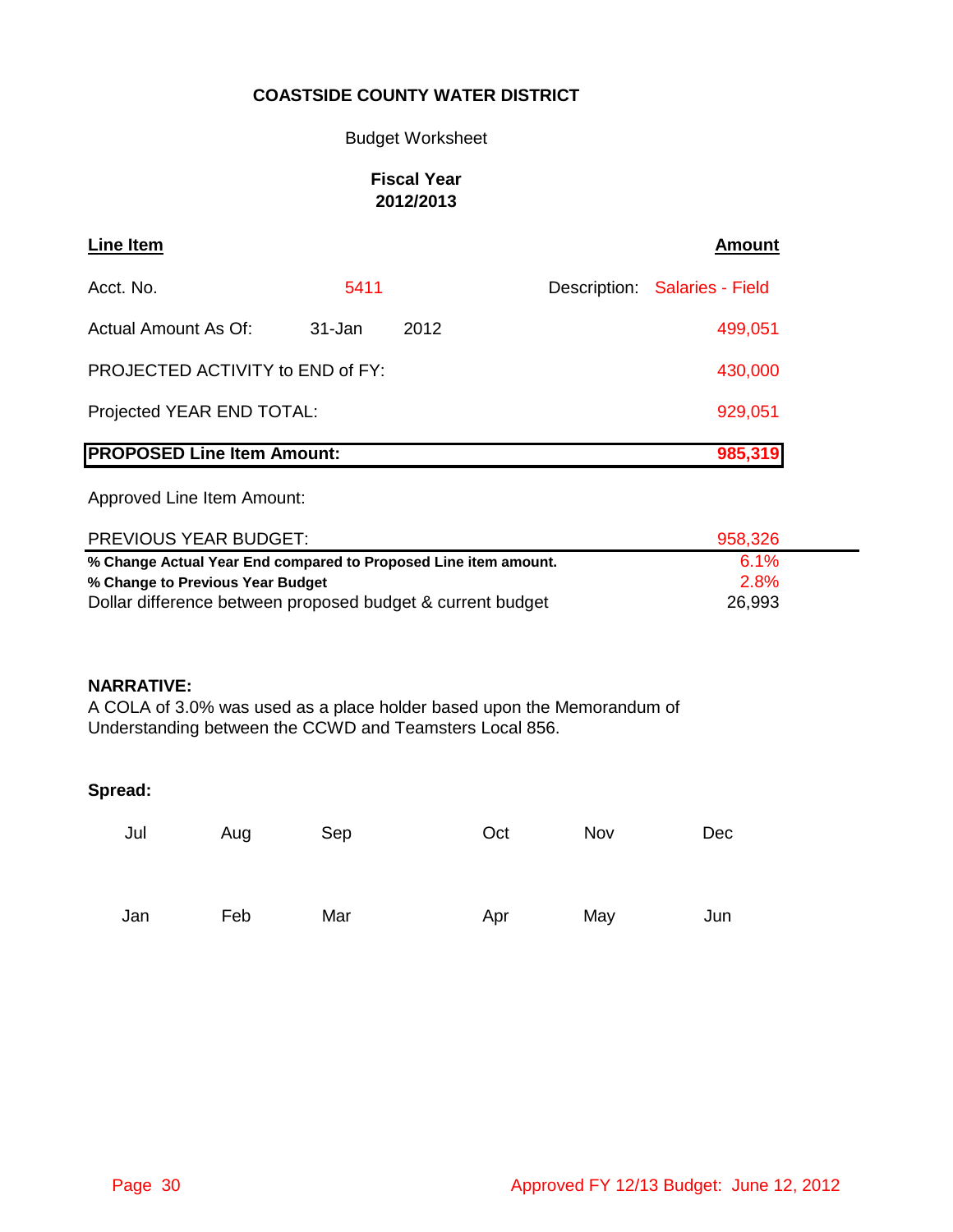#### **COASTSIDE COUNTY WATER DISTRICT FY 2012/2013 BUDGET WORKSHEET (5411 A)** 6/21/2012

#### **SALARIES - Accounts 5411 & 5610**

|                                        | <b>Current</b>     | <b>COLA</b> | Annual  | OT           | O T    | Cert.  |              |
|----------------------------------------|--------------------|-------------|---------|--------------|--------|--------|--------------|
| <b>EMPLOYEE</b>                        | <b>Hrly Rate</b>   | 3.0%        | Pay     | <b>Hours</b> | Pay    | Pay    | <b>TOTAL</b> |
|                                        |                    |             |         |              |        |        |              |
| FIELD #5411                            |                    |             |         |              |        |        |              |
| Superintendent                         | 58.43              | 60.18       | 125,170 |              |        | 10,800 | 135,970      |
| <b>Field Supervisor</b>                | 46.79              | 48.19       | 100,238 | 120          | 8,674  | 7,200  | 116,112      |
| <b>WTP Supervisor</b>                  | 51.64              | 53.19       | 110.628 | 120          | 9,574  | 8,400  | 128.602      |
| Sr. WTP Oper.                          | 44.53              | 45.86       | 95.390  | 120          | 8,255  | 7,200  | 110,845      |
| Treat/Dist Op                          | 30.00              | 30.90       | 64,272  | 120          | 5,562  | 4,800  | 74,634       |
| Treat/Dist Op                          | 29.26              | 30.14       | 62,692  | 120          | 5,425  | 6,000  | 74,117       |
| Treat/Dist Op                          | 29.26              | 30.14       | 61,787  | 120          | 5,425  | 6,000  | 70,151       |
| Treat/Dist Op                          | 30.75              | 31.67       | 65.879  | 120          | 5.701  | 7.200  | 78,780       |
| <b>Maint Worker</b>                    | 27.21              | 28.03       | 58,300  | 80           | 3,363  | 3,600  | 65,264       |
| <b>Maint Worker</b>                    | 25.26              | 26.02       | 54,122  | 80           | 3,122  | 3,600  | 60,845       |
| Part-Time Help                         | 15.00              |             | 15,000  |              |        |        | 15,000       |
| Part-Time Help                         | 15.00              |             | 15,000  |              |        |        | 15,000       |
| <b>Estimated Annual Merit Increase</b> |                    |             | 15,000  |              |        |        | 20,000       |
| Standby Pay for On-Call Employees      |                    |             | 20,000  |              |        |        | 20,000       |
| Sub total, Field                       |                    |             | 863,478 |              | 55,102 | 64,800 | 985,319      |
|                                        |                    |             |         |              |        |        |              |
| <b>ADMIN #5610</b>                     |                    |             |         |              |        |        |              |
| Gen Manager                            | 89.33              | 92.00       | 191.370 |              |        |        | 191,370      |
| Water Conser.                          | 35.58              | 36.64       | 76,216  | 80           | 4,397  |        | 80,613       |
| Prj Coord. PT                          | 60.00              |             | 15.000  |              |        |        | 15,000       |
| Office Mgr                             | 39.35              | 40.53       | 84,303  | 80           | 4,864  |        | 89,167       |
| Admin Assist.                          | 35.65              | 36.72       | 76,377  | 80           | 4,406  | 6,946  | 87,729       |
| <b>Office Specist</b>                  | $\overline{27.21}$ | 28.03       | 58,300  |              |        |        | 58,300       |
| <b>Office Specist</b>                  | 25.26              | 26.02       | 54.122  | 80           | 3,122  |        | 57,245       |
| <b>Office Specist</b>                  | 27.21              | 28.03       | 58,300  |              |        |        | 58,300       |
| <b>Directors</b>                       |                    |             | 20,000  |              |        |        | 20,000       |
| <b>Estimated Annual Merit Increase</b> |                    |             | 5,000   |              |        |        | 5,000        |
| Sub total, Admin                       |                    |             | 638,988 |              | 16,790 | 6,946  | \$662,724    |

**TOTAL 1,502,466 \$1,648,043**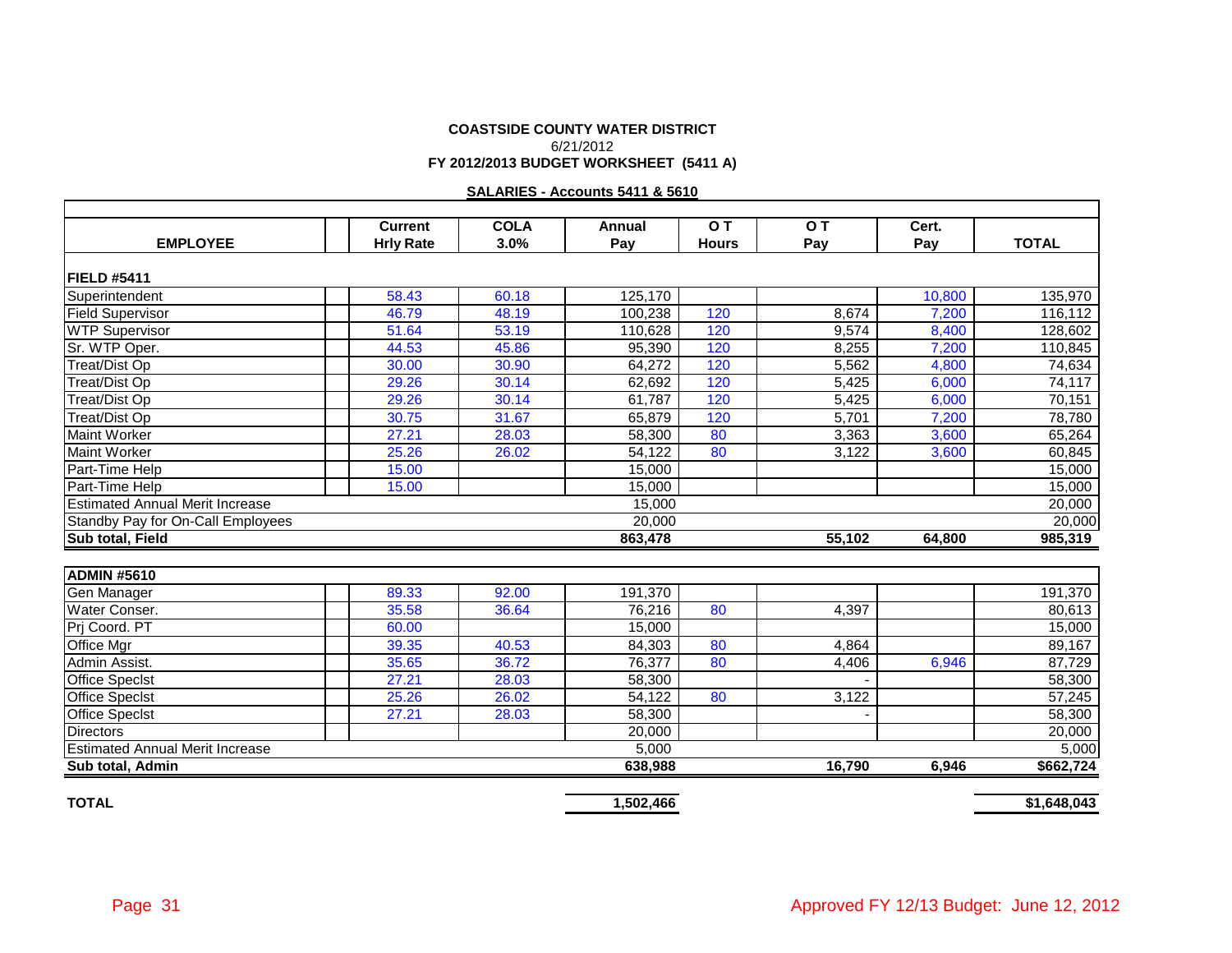# Budget Worksheet

### **Fiscal Year 2012/2013**

| Line Item                               |        |      | Amount                                   |
|-----------------------------------------|--------|------|------------------------------------------|
| Acct. No.                               | 5412   |      | <b>Description: Maintenance Expenses</b> |
| Actual Amount As Of:                    | 31-Jan | 2012 | 82,084                                   |
| <b>PROJECTED ACTIVITY to END of FY:</b> |        |      | 59,440                                   |
| Projected YEAR END TOTAL:               |        |      | 141,524                                  |
| <b>PROPOSED Line Item Amount:</b>       |        |      | 163,800                                  |

| <b>PREVIOUS YEAR BUDGET:</b>                                    | 192.500    |
|-----------------------------------------------------------------|------------|
| % Change Actual Year End compared to Proposed Line item amount. | 157%       |
| % Change to Previous Year Budget                                | $(14.9\%)$ |
| Dollar difference between proposed budget & current budget      | -28.700    |
| <b>NARRATIVE:</b>                                               |            |

| Laundry                     |           | \$1,000  | Tree Removal                    |                                                 | \$8,000  |
|-----------------------------|-----------|----------|---------------------------------|-------------------------------------------------|----------|
| Supplies Shop/Breakroom     |           | \$500    | Paving                          |                                                 | \$24,000 |
| <b>Service Products</b>     |           | \$3,000  | Inventory                       |                                                 | \$11,000 |
| Pump Repair                 |           | \$5,000  | <b>Materials</b>                |                                                 | \$6,000  |
| Uniforms/Jackets/Shoes      |           | \$8,000  | Equip. Rental                   |                                                 | \$2,000  |
| <b>USA</b>                  |           | \$500    | Radio Repair/PM                 |                                                 | \$3,000  |
| <b>Backfill</b>             |           | \$3,000  | Landscape Maint                 |                                                 | \$2,500  |
| Hydrant repair              |           | \$1,300  | Main Repairs/Sml Line Replacmnt |                                                 | \$16,000 |
| <b>Tank Inspection</b>      |           | \$3,000  | <b>Cathodic Protection</b>      |                                                 | \$4,000  |
| Generator services          |           | \$5,000  | Misc. tools, etc.               |                                                 | \$2,000  |
| <b>Safety Supplies</b>      |           | \$4,000  |                                 | (Welder, Drill, Airtools, Sump Pump, Lrg tools) |          |
| DMV/Pre-employment Physical |           | \$1,000  | <b>Waste Services</b>           |                                                 | \$4,000  |
| Alves Alt Valve             |           | \$10,000 | <b>Fence Repairs</b>            |                                                 | \$1,000  |
| <b>Alves Vault Valves</b>   |           | \$5,000  | Raising Valve (City/County)     |                                                 | \$20,000 |
| <b>TOTAL</b>                | \$163,800 |          | <b>Building Maintenace</b>      |                                                 | \$10,000 |
| Spread:                     |           |          |                                 |                                                 |          |
| Jul                         | Aug       | Sep      | Oct                             | Nov                                             | Dec      |
| Jan                         | Feb       | Mar      | Apr                             | May                                             | Jun      |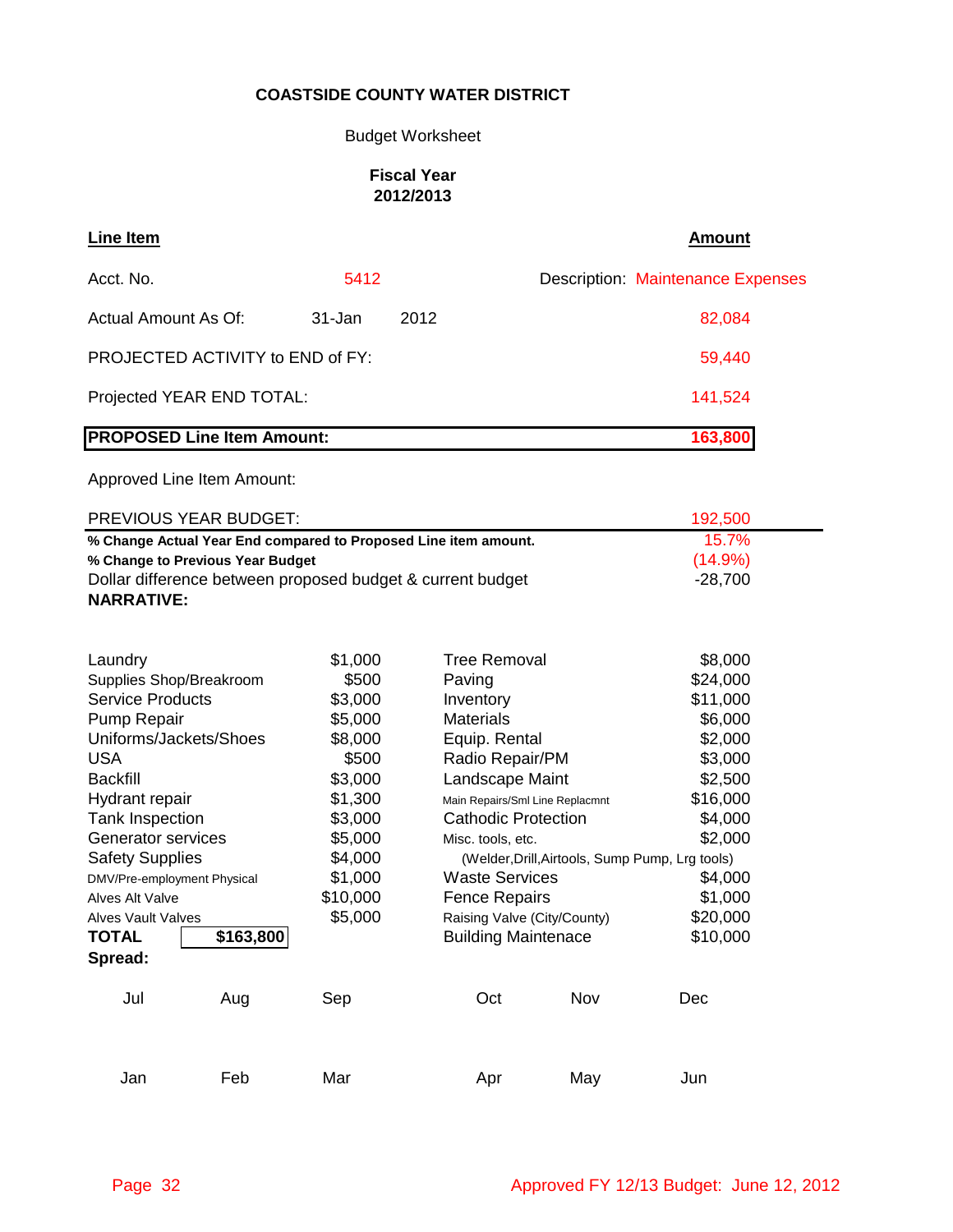Budget Worksheet

# **Fiscal Year 2012/2013**

| Line Item                         |        |      | <b>Amount</b>                   |
|-----------------------------------|--------|------|---------------------------------|
| Acct. No.                         | 5414   |      | Description: Motor Vehicle Exp. |
| Actual Amount As Of:              | 31-Jan | 2012 | 39,391                          |
| PROJECTED ACTIVITY to END of FY:  |        |      | 21,000                          |
| Projected YEAR END TOTAL:         |        |      | 60,391                          |
| <b>PROPOSED Line Item Amount:</b> |        |      | 44,650                          |

Approved Line Item Amount:

| PREVIOUS YEAR BUDGET:                                           | 44.500     |  |
|-----------------------------------------------------------------|------------|--|
| % Change Actual Year End compared to Proposed Line item amount. | $(26.1\%)$ |  |
| % Change to Previous Year Budget                                | 0.3%       |  |
| Dollar difference between proposed budget & current budget      | 150        |  |

# **NARRATIVE:**

|                      | FY 12/13    |
|----------------------|-------------|
| Gasoline             | \$29,000.00 |
| FastTrak             | \$150.00    |
| <b>Mobile Phones</b> | \$7,500.00  |
| Service & Repairs    | \$8,000.00  |
|                      | \$44,650.00 |

Total

| Jul | Aug | Sept | Oct | Nov | Dec |
|-----|-----|------|-----|-----|-----|
|     |     |      |     |     |     |
| Jan | Feb | Mar  | Apr | May | Jun |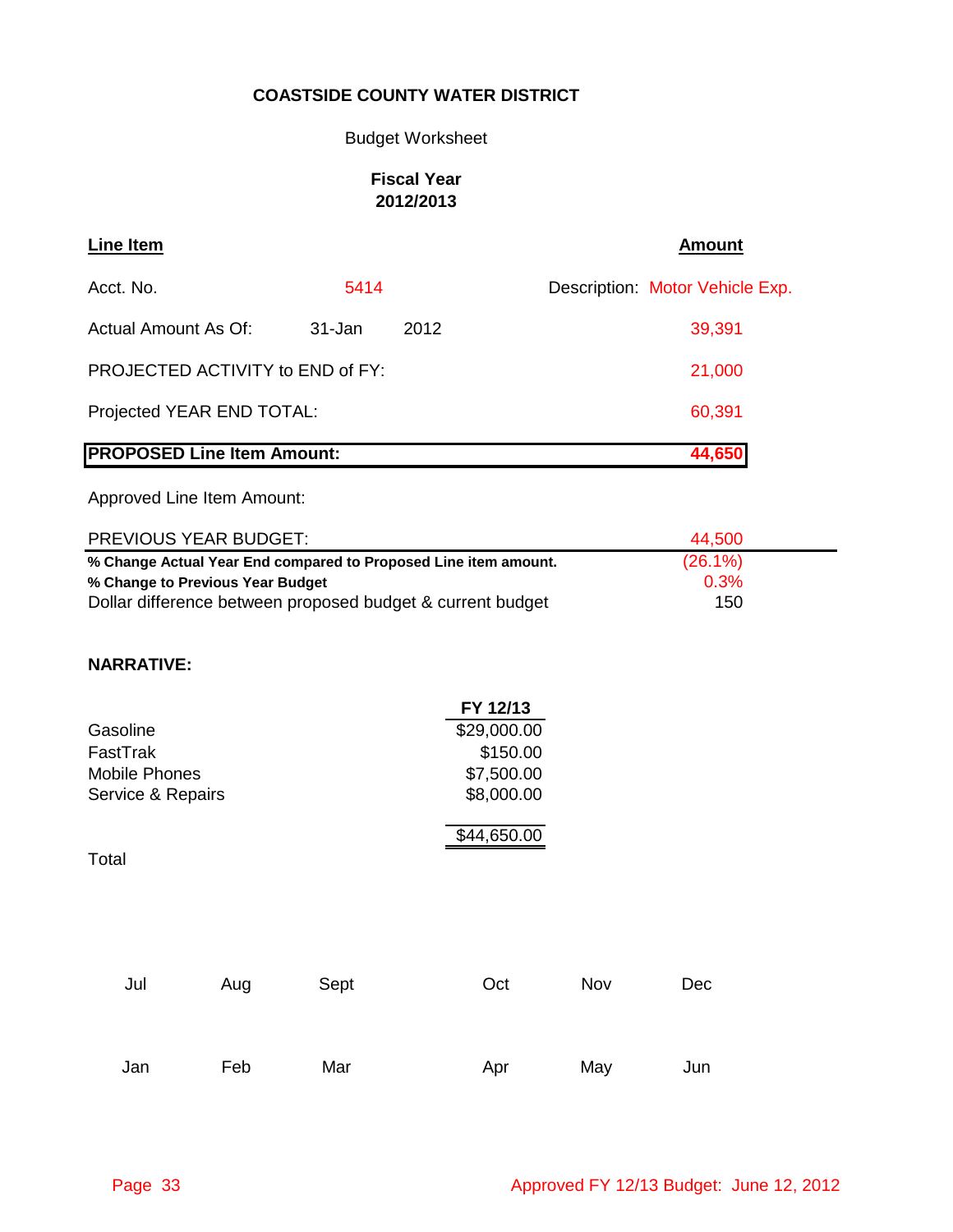# Budget Worksheet

# **Fiscal Year 2012/2013**

| <b>Line Item</b>                                                                                                                                                               |                                                         |        |      |                                                   | <b>Amount</b>                   |
|--------------------------------------------------------------------------------------------------------------------------------------------------------------------------------|---------------------------------------------------------|--------|------|---------------------------------------------------|---------------------------------|
| Acct. No.                                                                                                                                                                      |                                                         | 5415   |      |                                                   | Description: Maintenance, Wells |
| <b>Actual Amount As Of:</b>                                                                                                                                                    |                                                         | 31-Jan | 2012 |                                                   | $\mathbf 0$                     |
|                                                                                                                                                                                | PROJECTED ACTIVITY to END of FY:                        |        |      |                                                   | 0                               |
|                                                                                                                                                                                | Projected YEAR END TOTAL:                               |        |      |                                                   | 0                               |
|                                                                                                                                                                                | <b>PROPOSED Line Item Amount:</b>                       |        |      |                                                   | 6,000                           |
|                                                                                                                                                                                | Approved Line Item Amount:                              |        |      |                                                   |                                 |
|                                                                                                                                                                                | <b>PREVIOUS YEAR BUDGET:</b>                            |        |      |                                                   | 6,000                           |
| % Change Actual Year End compared to Proposed Line item amount.<br>0.0%<br>% Change to Previous Year Budget<br>Dollar difference between proposed budget & current budget<br>0 |                                                         |        |      |                                                   |                                 |
| <b>NARRATIVE:</b><br>FY 12/13 amounts same from past year due to not being able to rehabilitate<br>wells and complete upgrades<br>FY 12/13                                     |                                                         |        |      |                                                   |                                 |
|                                                                                                                                                                                | <b>Electrical PM</b><br>Pumps<br>Electrical<br>Plumbing |        |      | \$1,200<br>\$3,000<br>\$1,600<br>\$200<br>\$6,000 |                                 |
| Spread:                                                                                                                                                                        |                                                         |        |      |                                                   |                                 |
| Jul                                                                                                                                                                            | Aug                                                     | Sep    | Oct  | Nov                                               | Dec                             |
| Jan                                                                                                                                                                            | Feb                                                     | Mar    | Apr  | May                                               | Jun                             |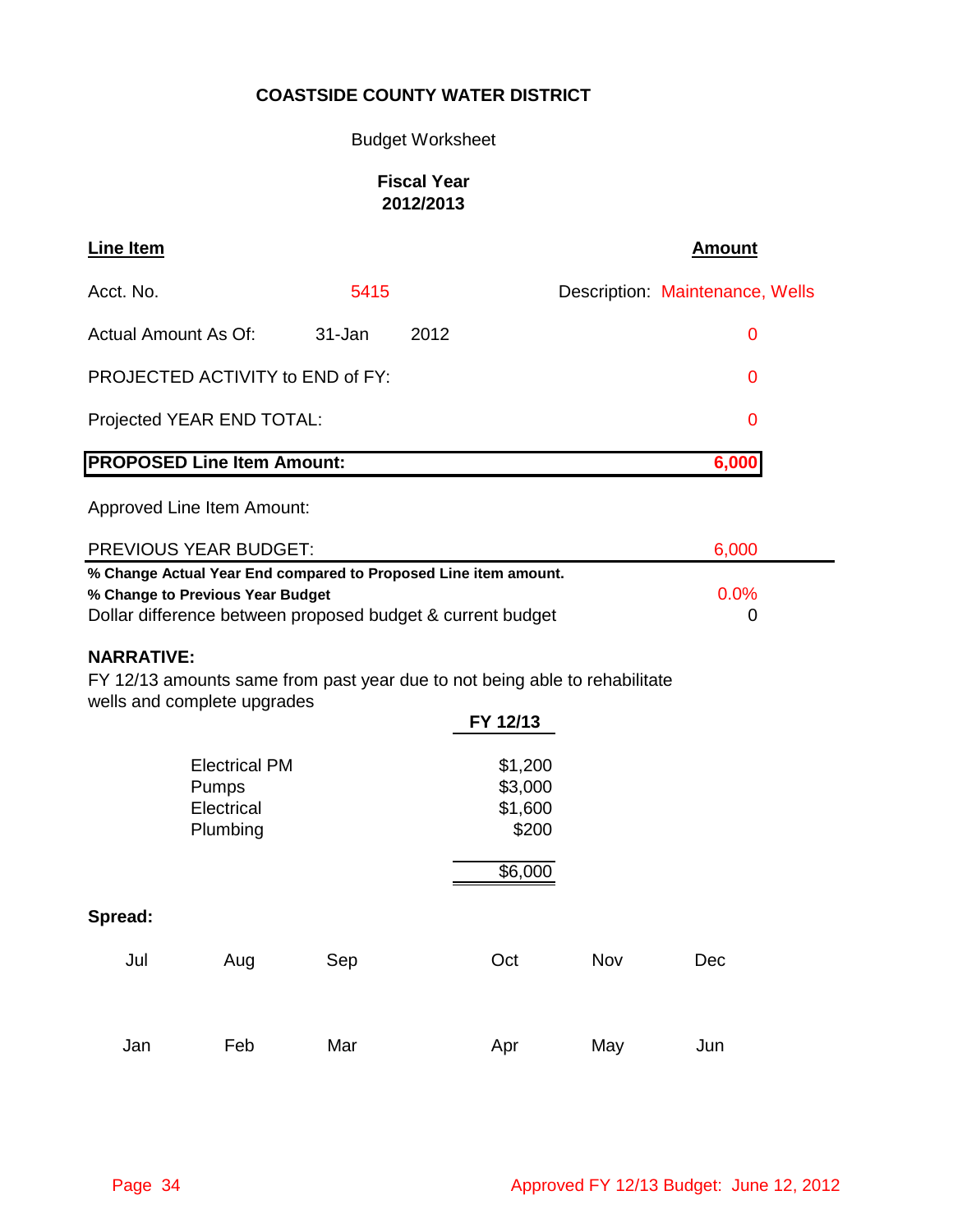### Budget Worksheet

# **Fiscal Year 2012/2013**

| Line Item                         |         |      | <b>Amount</b>                 |
|-----------------------------------|---------|------|-------------------------------|
| Acct. No.                         | 5610    |      | Description: Salaries, Admin. |
| Actual Amount As Of:              | 31-Jan  | 2011 | 328,346                       |
| PROJECTED ACTIVITY to END of FY:  | 250,000 |      |                               |
| Projected YEAR END TOTAL:         | 578,346 |      |                               |
| <b>PROPOSED Line Item Amount:</b> |         |      | 662,724                       |

Approved Line Item Amount:

| <b>PREVIOUS YEAR BUDGET:</b>                                    | 644.904 |  |
|-----------------------------------------------------------------|---------|--|
| % Change Actual Year End compared to Proposed Line item amount. | 14.6%   |  |
| % Change to Previous Year Budget                                | 2.8%    |  |
| Dollar difference between proposed budget & current budget      | 17,820  |  |

### **NARRATIVE:**

A COLA of 3.0% was used as a place holder based upon the Memorandum of Understanding between the CCWD and Teamsters Local 856.

| Jul | Aug | Sep | Oct | Nov | Dec |
|-----|-----|-----|-----|-----|-----|
| Jan | Feb | Mar | Apr | May | Jun |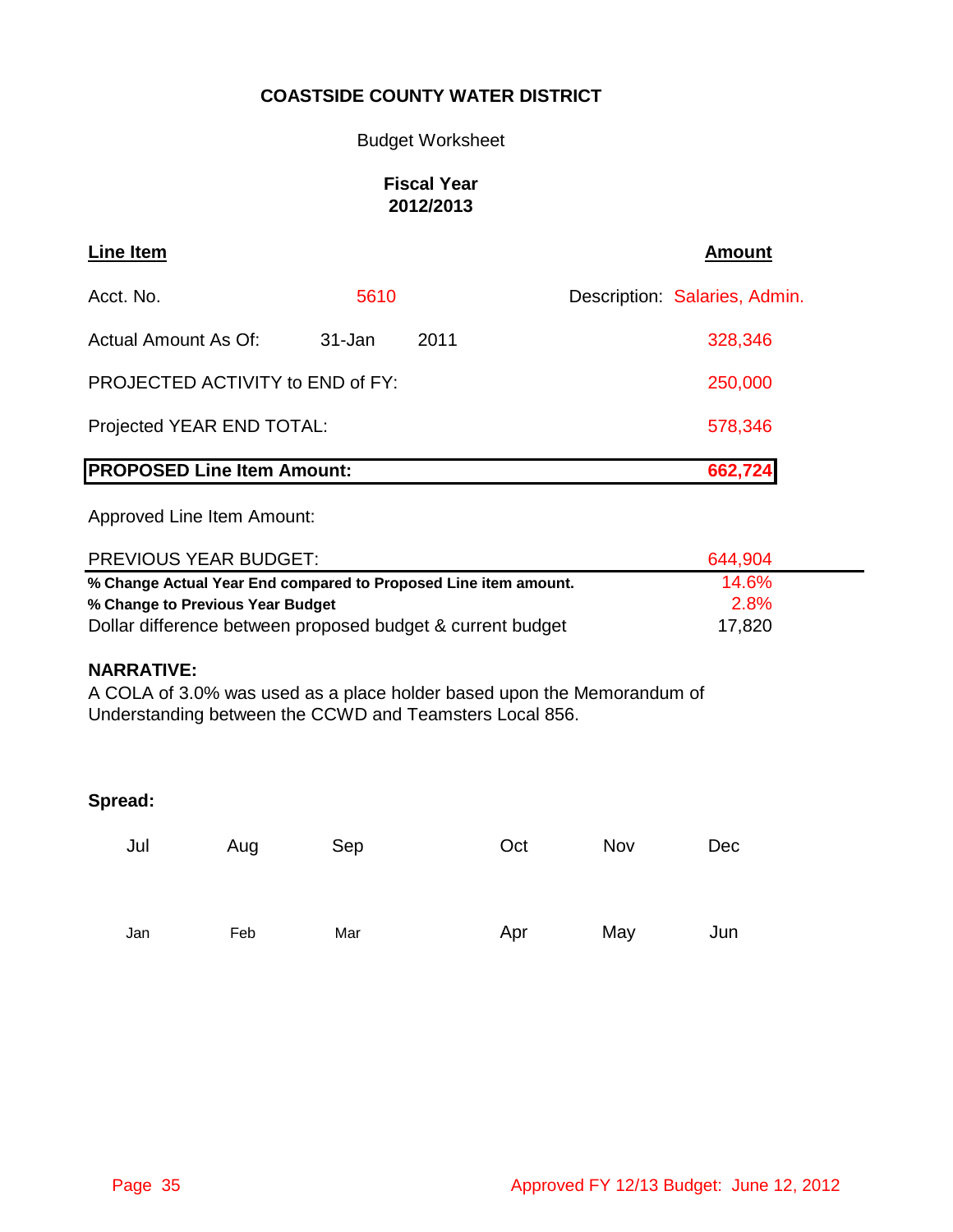### **Budget Worksheet**

### **Fiscal Year 2012/2013**

| <b>Line Item</b>                                                        |         |      | <b>Amount</b>                       |
|-------------------------------------------------------------------------|---------|------|-------------------------------------|
| Acct. No.                                                               | 5620    |      | <b>Description: Office Expenses</b> |
| Actual Amount As Of:                                                    | 31-Jan  | 2011 | 71,742                              |
| PROJECTED ACTIVITY to END of FY:                                        |         |      | 70,000                              |
| Projected YEAR END TOTAL:                                               | 141,742 |      |                                     |
| <b>PROPOSED Line Item Amount:</b>                                       |         |      | 130,625                             |
| Approved Line Item Amount:                                              |         |      |                                     |
| <b>PREVIOUS YEAR BUDGET:</b>                                            |         |      | 119,375                             |
| % Change Actual Year End compared to Proposed Line item amount.         |         |      | (7.8%)                              |
| % Change to Previous Year Budget                                        | $9.4\%$ |      |                                     |
| Dollar difference between proposed budget & current budget              | 11,250  |      |                                     |
| <b>NARRATIVE:</b>                                                       |         |      |                                     |
| See Sheet 5620 A which details the cost items comprising this line item |         |      |                                     |
| Increase due to:<br>- Postage Rate Increase - Eff. January 22, 2012     |         |      |                                     |

- Additional charges for Late Notices to be mailed from CSG Systems

- Office Building Repairs/Maintenance

| Jul | Aug | Sep | Oct | Nov | Dec |
|-----|-----|-----|-----|-----|-----|
|     |     |     |     |     |     |
| Jan | Feb | Mar | Apr | May | Jun |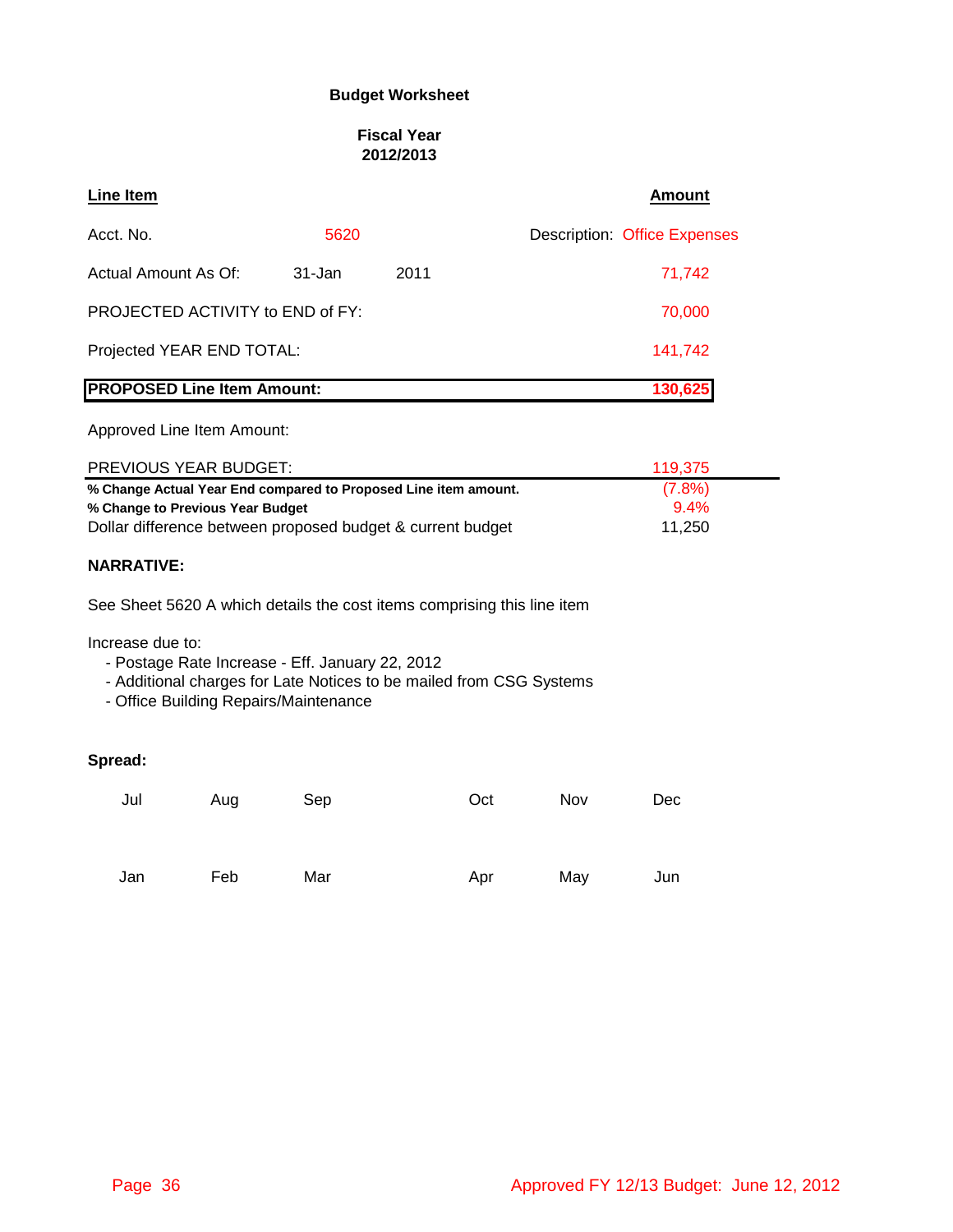# **Account 5620 - Detail of Account**

| <b>Account Name</b>           | <b>Description</b>                                                                                                                                                                                                                  |          | <b>Amount</b>                                                                          |
|-------------------------------|-------------------------------------------------------------------------------------------------------------------------------------------------------------------------------------------------------------------------------------|----------|----------------------------------------------------------------------------------------|
| Postage                       | Mail Machine<br><b>Bulk Mailing</b><br><b>Pre-Stamped Envelopes</b>                                                                                                                                                                 |          | 3,000<br>\$<br>\$<br>5,000<br>\$<br>3,000                                              |
| <b>Phone Services</b><br>PG&E | <b>Monthly Service &amp; Repairs</b><br>Monthly Service (District Office)                                                                                                                                                           |          | \$<br>6,000<br>\$<br>8,000                                                             |
| <b>Office Cleaning</b>        | Janitorial Service/Carpet Cleaning                                                                                                                                                                                                  |          | \$<br>7,800                                                                            |
| <b>File Storage</b>           | Iron Mountain - Offsite Storage<br>Iron Mountain - Shredding Service                                                                                                                                                                |          | \$<br>5,000<br>\$<br>300                                                               |
| Leases                        | Mail & Copier Machines<br><b>Office Alarms and Security Camera</b>                                                                                                                                                                  |          | \$<br>13,000<br>\$<br>5,000                                                            |
| Printing                      | Checks, Forms, Statements                                                                                                                                                                                                           |          | \$<br>1,000                                                                            |
| CSG Systems, Inc.             | <b>Fulfillment Center for Billing Stmnts</b><br><b>NetBill (Online Payments)</b>                                                                                                                                                    |          | \$<br>25,000<br>\$<br>6,500                                                            |
| Emergency                     | <b>Supplies</b><br><b>AED Certification</b>                                                                                                                                                                                         |          | \$<br>1,000<br>\$<br>125                                                               |
| Miscellaneous                 | <b>Office Supplies</b><br>Credit Card / Bank Fees<br><b>Pre-Employment Physicals</b><br><b>Employee Recognition Program</b><br>Petty Cash<br>Director recognition/framing<br><b>ORCC LockBox Services</b><br>Allowance for Bad Debt |          | \$<br>6,000<br>\$\$\$\$\$\$\$<br>15,000<br>2,000<br>2,500<br>300<br>600<br>5,000<br>\$ |
| Maintenance                   | <b>Office Equipment/Repairs</b>                                                                                                                                                                                                     |          | \$<br>1,000                                                                            |
| Payroll                       | Payroll Processing with ADP                                                                                                                                                                                                         |          | \$<br>8,500                                                                            |
|                               |                                                                                                                                                                                                                                     | TOTAL \$ | 130,625                                                                                |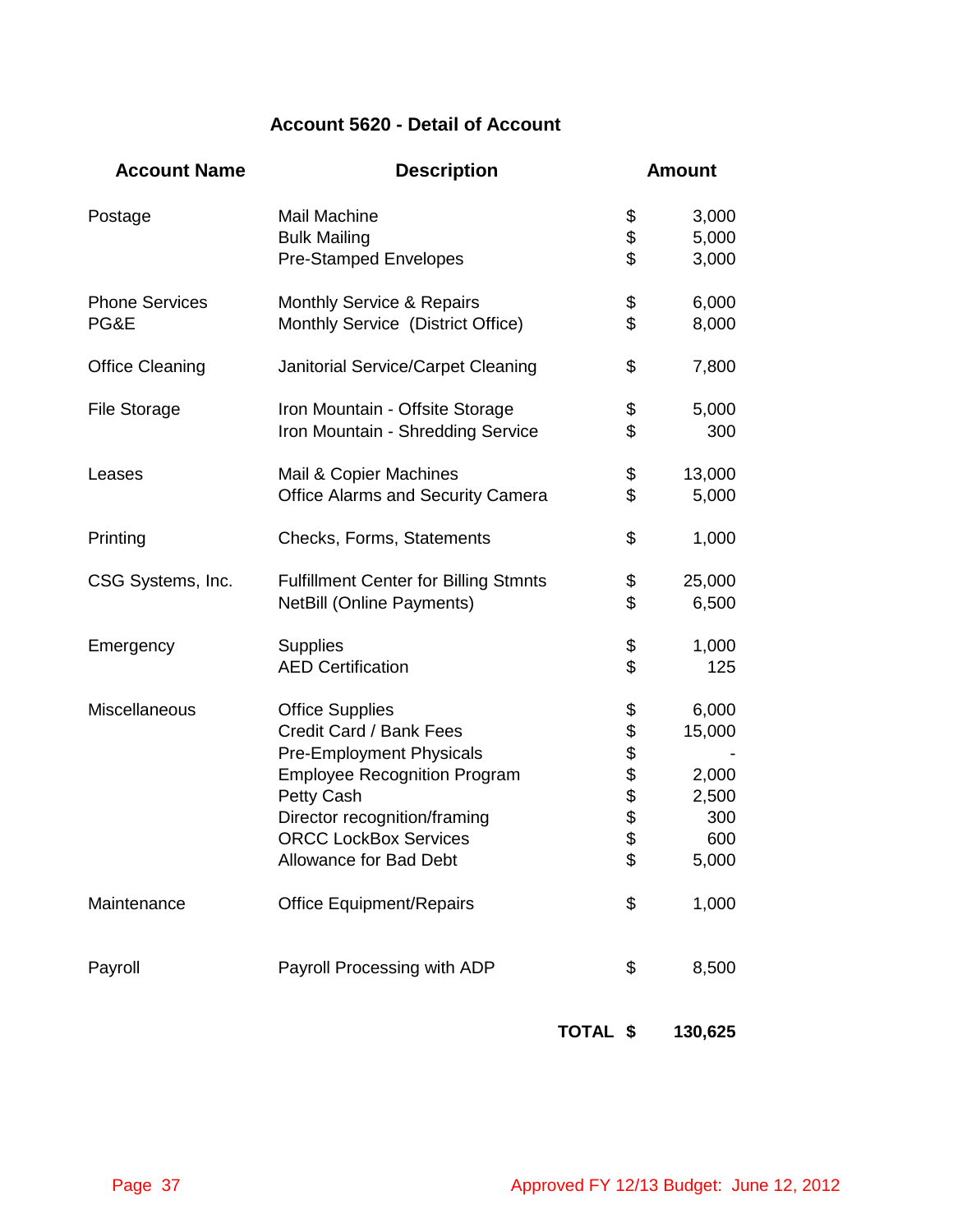#### Budget Worksheet

#### **Fiscal Year 2012/2013**

| Line Item                               |            |        |              | Amount                   |
|-----------------------------------------|------------|--------|--------------|--------------------------|
| Acct. No.                               | 5621       |        | Description: | <b>Computer Services</b> |
| Actual Amount As Of:                    | $31 - Jan$ | 2011   |              | 24,350                   |
| <b>PROJECTED ACTIVITY to END of FY:</b> |            | 45,000 |              |                          |
| Projected YEAR END TOTAL:               |            | 69,350 |              |                          |
| <b>PROPOSED Line Item Amount:</b>       |            |        |              | 75,000                   |

#### Approved Line Item Amount:

| <b>PREVIOUS YEAR BUDGET:</b>                                    | 67.650   |  |
|-----------------------------------------------------------------|----------|--|
| % Change Actual Year End compared to Proposed Line item amount. | 8.1%     |  |
| % Change to previous year budget:                               | $10.9\%$ |  |
| Dollar difference between proposed budget & current budget      | 7.350    |  |

#### **NARRATIVE:**

| <b>Maintenance Agreements</b> |          |     | <b>Computer Services</b>           |                    |          |
|-------------------------------|----------|-----|------------------------------------|--------------------|----------|
| Springbrook                   | \$12,000 |     |                                    |                    |          |
| Radix                         | \$3,000  |     | New/Upgrades to software/Cust Rpts |                    | \$6,000  |
| <b>ICS</b>                    | \$15,000 |     | Service/Repairs/Parts              |                    | \$15,000 |
| Hansen                        | \$2,500  |     | Coastside Net                      |                    | \$900    |
| Badger                        | \$1,500  |     | Rogue Web Works (Website Maint.)   |                    | \$6,000  |
| <b>XC2 Software</b>           | \$1,800  |     | Sonic.net                          |                    | \$1,300  |
| Remit Plus/Ck Scanner)        | \$2,000  |     | Spam Filtering                     |                    | \$900    |
| <b>GIS License</b>            | \$5,000  |     |                                    | Subtotal           | \$30,100 |
| Web Filtering (Barracuda)     | \$1,400  |     |                                    |                    |          |
| Sprbrk Server License         | \$700    |     |                                    |                    |          |
| Subtotal                      | \$44,900 |     |                                    |                    |          |
|                               |          |     |                                    | <b>Grand Total</b> | \$75,000 |
| Spread:                       |          |     |                                    |                    |          |
| Jul                           | Aug      | Sep | Oct                                | Nov                | Dec      |
|                               |          |     |                                    |                    |          |
| Jan                           | Feb      | Mar | Apr                                | May                | Jun      |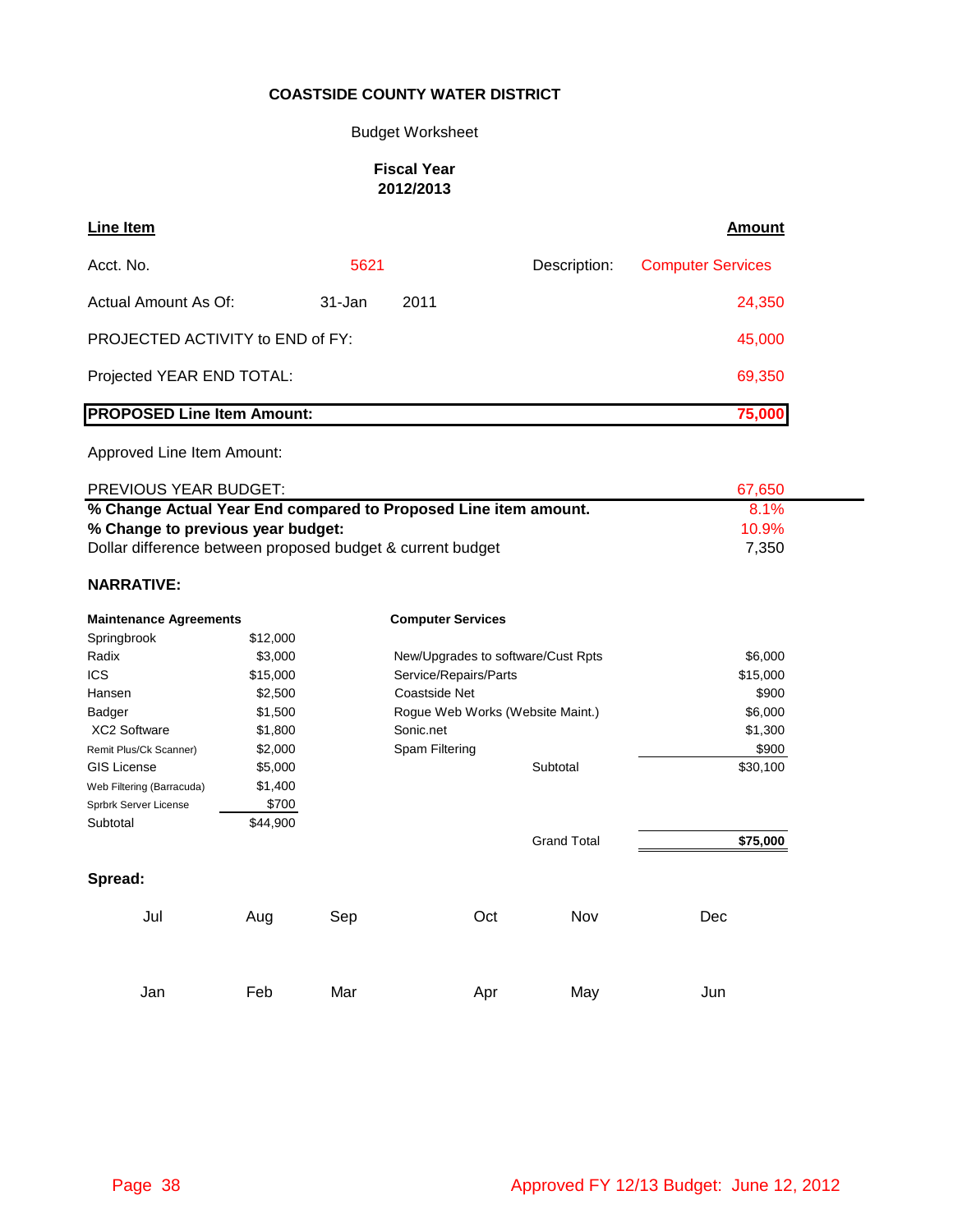# Budget Worksheet

### **Fiscal Year 2012/2013**

| Line Item                         |                                                                                                                                                                                 |        |      |     |                            |                                                            | <b>Amount</b>                           |
|-----------------------------------|---------------------------------------------------------------------------------------------------------------------------------------------------------------------------------|--------|------|-----|----------------------------|------------------------------------------------------------|-----------------------------------------|
| Acct. No.                         |                                                                                                                                                                                 | 5625   |      |     |                            |                                                            | Description: Meetings/Training/Seminars |
| Actual Amount As Of:              |                                                                                                                                                                                 | 31-Jan | 2011 |     |                            |                                                            | 10,223                                  |
|                                   | PROJECTED ACTIVITY to END of FY:                                                                                                                                                |        |      |     |                            |                                                            | 5,000                                   |
|                                   | Projected YEAR END TOTAL:                                                                                                                                                       |        |      |     |                            |                                                            | 15,223                                  |
| <b>PROPOSED Line Item Amount:</b> |                                                                                                                                                                                 |        |      |     |                            |                                                            | 20,000                                  |
|                                   | Approved Line Item Amount:                                                                                                                                                      |        |      |     |                            |                                                            |                                         |
|                                   | PREVIOUS YEAR BUDGET:                                                                                                                                                           |        |      |     |                            |                                                            | 18,000                                  |
| <b>NARRATIVE:</b>                 | % Change to Previous Year Budget<br>Dollar difference between proposed budget & current budget                                                                                  |        |      |     |                            |                                                            | 11.1%<br>2,000                          |
| Safety Training (CINTAS)          | <b>Conferences (District Employees)</b><br>Conferences/Seminars (Board of Directors)<br><b>Staff Training/Seminars/Continuing Education</b><br>WTO/WDO Renewal/Application Fees |        |      |     | \$<br>\$<br>\$<br>\$<br>\$ | <b>Amount</b><br>5,000<br>3,000<br>4,000<br>7,000<br>1,000 |                                         |
| <b>TOTAL</b>                      |                                                                                                                                                                                 |        |      |     | \$                         | 20,000                                                     |                                         |
| Spread:                           |                                                                                                                                                                                 |        |      |     |                            |                                                            |                                         |
| Jul                               | Aug                                                                                                                                                                             | Sep    |      | Oct |                            | Nov                                                        | Dec                                     |
| Jan                               | Feb                                                                                                                                                                             | Mar    |      | Apr |                            | May                                                        | Jun                                     |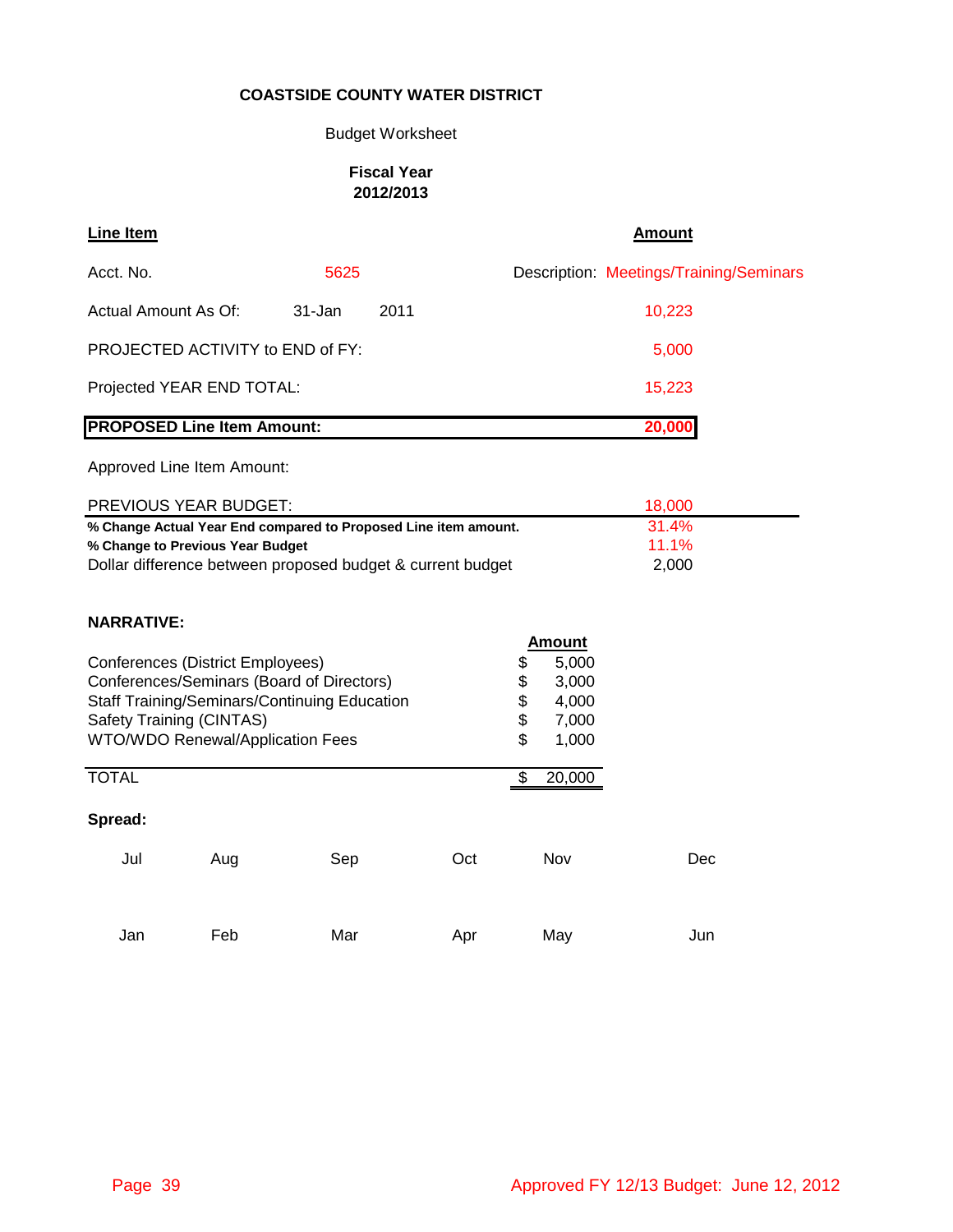Budget Worksheet

# **Fiscal Year 2012/2013**

| Line Item                         |         |      | <b>Amount</b>          |
|-----------------------------------|---------|------|------------------------|
| Acct. No.                         | 5630    |      | Description: Insurance |
| Actual Amount As Of:              | 31-Jan  | 2011 | 107,533                |
| PROJECTED ACTIVITY to END of FY:  |         |      | 30,000                 |
| Projected YEAR END TOTAL:         |         |      | 137,533                |
| <b>PROPOSED Line Item Amount:</b> | 125,000 |      |                        |

| PREVIOUS YEAR BUDGET:                                           |     |     |           |     |            | 125,000   |  |
|-----------------------------------------------------------------|-----|-----|-----------|-----|------------|-----------|--|
| % Change Actual Year End compared to Proposed Line item amount. |     |     |           |     |            | $(9.1\%)$ |  |
| % Change to Previous Year Budget                                |     |     |           |     |            | 0.0%      |  |
| Dollar difference between proposed budget & current budget      |     |     |           |     |            | 0         |  |
| <b>NARRATIVE:</b>                                               |     |     |           |     |            |           |  |
| Auto/General Liability                                          |     |     | FY 12/13  |     |            |           |  |
|                                                                 |     |     | \$55,000  |     |            |           |  |
| Property Program                                                |     |     |           |     |            |           |  |
| <b>Workers Compensation</b>                                     |     |     | \$20,000  |     |            |           |  |
|                                                                 |     |     | \$50,000  |     |            |           |  |
| <b>TOTAL</b>                                                    |     |     |           |     |            |           |  |
|                                                                 |     |     | \$125,000 |     |            |           |  |
|                                                                 |     |     |           |     |            |           |  |
|                                                                 |     |     |           |     |            |           |  |
|                                                                 |     |     |           |     |            |           |  |
|                                                                 |     |     |           |     |            |           |  |
|                                                                 |     |     |           |     |            |           |  |
|                                                                 |     |     |           |     |            |           |  |
| Spread:                                                         |     |     |           |     |            |           |  |
|                                                                 |     |     |           | Oct | <b>Nov</b> | Dec       |  |
| Jul                                                             | Aug | Sep |           |     |            |           |  |
|                                                                 |     |     |           |     |            |           |  |

|  | Jan Feb Mar |  |  | Apr May Jun |  |
|--|-------------|--|--|-------------|--|
|--|-------------|--|--|-------------|--|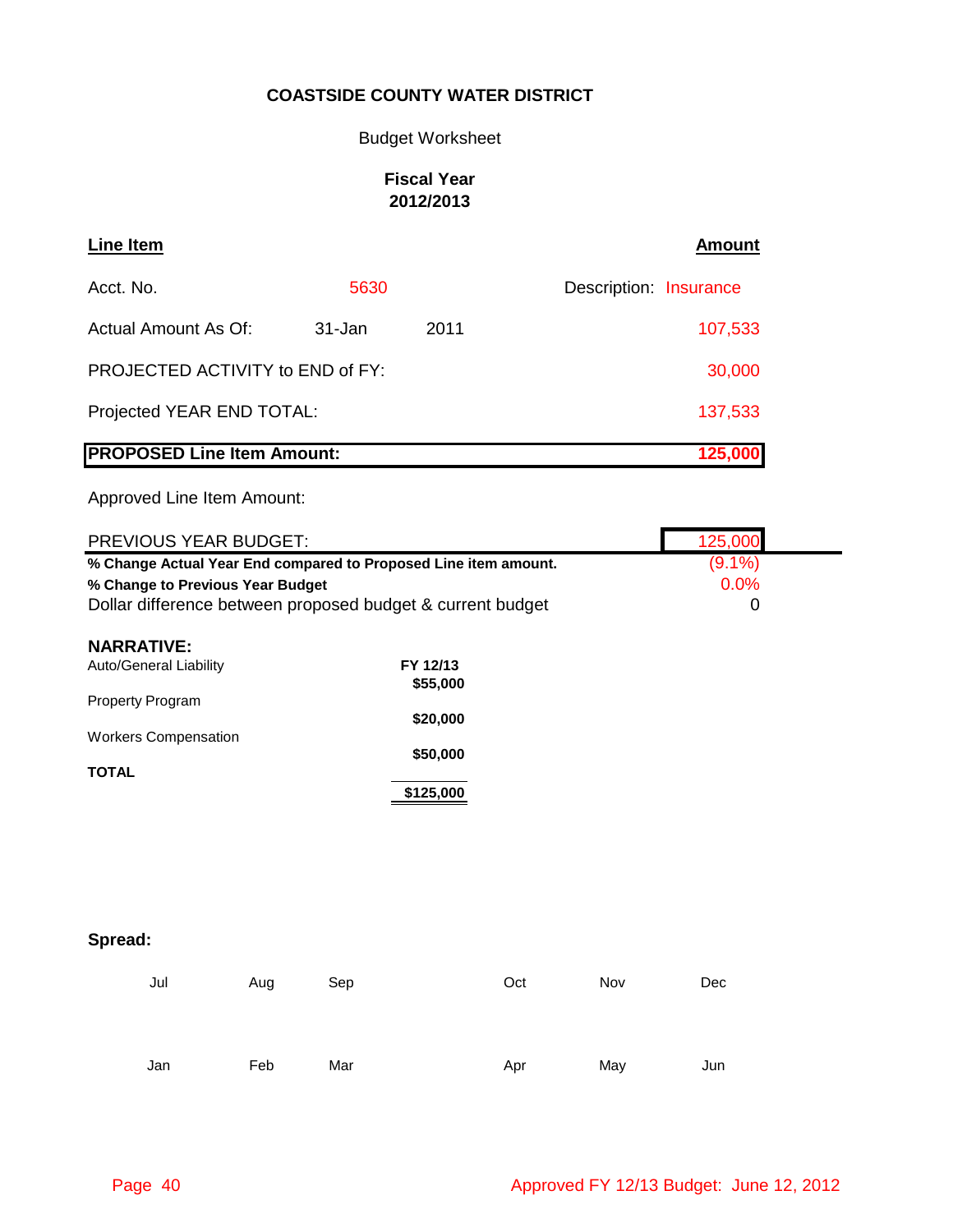### Budget Worksheet

### **Fiscal Year 2012/2013**

| <b>Line Item</b>                        |        |      | <b>Amount</b>                         |
|-----------------------------------------|--------|------|---------------------------------------|
| Acct. No.                               | 5635   |      | Description: Ee/Ret Medical Insurance |
| Actual Amount As Of:                    | 31-Jan | 2011 | 212,847                               |
| <b>PROJECTED ACTIVITY to END of FY:</b> |        |      | 211,000                               |
| Projected YEAR END TOTAL:               |        |      | 423,847                               |
| <b>PROPOSED Line Item Amount:</b>       |        |      | 451,882                               |

| PREVIOUS YEAR BUDGET:                                           |                                  |                                                            |     |     | 438,607 |  |
|-----------------------------------------------------------------|----------------------------------|------------------------------------------------------------|-----|-----|---------|--|
| % Change Actual Year End compared to Proposed Line item amount. | 6.6%                             |                                                            |     |     |         |  |
|                                                                 | % Change to Previous Year Budget |                                                            |     |     |         |  |
|                                                                 |                                  | Dollar difference between proposed budget & current budget |     |     | 13,275  |  |
|                                                                 |                                  |                                                            |     |     |         |  |
| <b>NARRATIVE:</b>                                               |                                  | Employee and Retiree Medical Insurance                     |     |     |         |  |
| <b>Active Employees:</b>                                        |                                  | FY 12/13                                                   |     |     |         |  |
| Medical                                                         |                                  | 294,001                                                    |     |     |         |  |
| Dental                                                          |                                  | 18,069                                                     |     |     |         |  |
| Vision                                                          |                                  | 4,242                                                      |     |     |         |  |
| Life/AD&D                                                       |                                  | 6,320                                                      |     |     |         |  |
| <b>LTD</b>                                                      |                                  | 16,733                                                     |     |     |         |  |
| EAP                                                             |                                  | 737                                                        |     |     |         |  |
|                                                                 |                                  | 340,103 Subtotal                                           |     |     |         |  |
| Retirees:                                                       |                                  |                                                            |     |     |         |  |
| Medical                                                         |                                  | 103,516                                                    |     |     |         |  |
| Dental                                                          |                                  | 6,516                                                      |     |     |         |  |
| Vision                                                          |                                  | 1,747                                                      |     |     |         |  |
|                                                                 |                                  | 111,779 Subtotal                                           |     |     |         |  |
|                                                                 |                                  |                                                            |     |     |         |  |
|                                                                 |                                  |                                                            |     |     |         |  |
|                                                                 |                                  | 451,882 Total                                              |     |     |         |  |
| Spread:                                                         |                                  |                                                            |     |     |         |  |
|                                                                 |                                  |                                                            |     |     |         |  |
| Jul                                                             | Aug                              | Sep                                                        | Oct | Nov | Dec     |  |
|                                                                 |                                  |                                                            |     |     |         |  |
|                                                                 |                                  |                                                            |     |     |         |  |
|                                                                 |                                  |                                                            |     |     |         |  |
| Jan                                                             | Feb                              | Mar                                                        |     |     | Jun     |  |
|                                                                 |                                  |                                                            | Apr | May |         |  |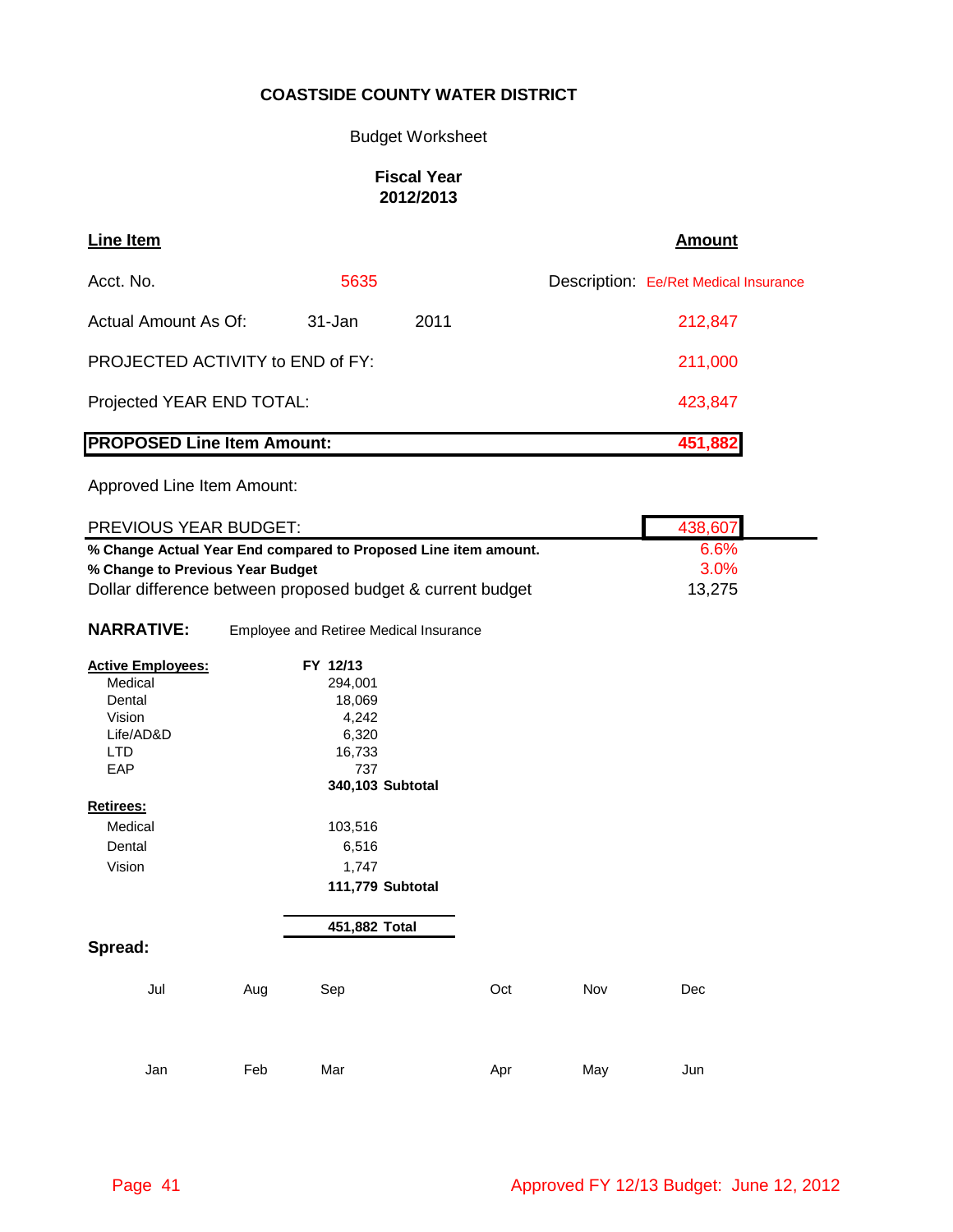| <b>ACTIVE EMPLOYEES</b> | <b>Kaiser</b> | <b>Blue Cross</b> | <b>Dental</b> | <b>Vision</b> | Life/AD&D | <b>LTD</b> | <b>EAP</b> |                                  |
|-------------------------|---------------|-------------------|---------------|---------------|-----------|------------|------------|----------------------------------|
| July-11                 | 8,874         | 12,794            | 1,380         | 338           | 510       | 1,367      | 60         |                                  |
| August-11               | 8,146         | 12,794            | 1,269         | 338           | 529       | 1,445      | 60         |                                  |
| September-11            | 8,146         | 12,794            | 1,343         | 338           | 516       | 1,393      | 60         |                                  |
| October-11              | 8,146         | 12,794            | 1,343         | 338           | 516       | 1,393      | 60         |                                  |
| November-11             | 8,146         | 12,794            | 1,343         | 338           | 516       | 1,393      | 60         |                                  |
| December-11             | 8,777         | 13,098            | 1,407         | 343           | 516       | 1,393      | 60         |                                  |
| January-12              | 8,777         | 13,098            | 1,407         | 343           | 516       | 1,367      | 60         |                                  |
| February-12             | 8,777         | 13,098            | 1,407         | 343           | 516       | 1,367      | 60         |                                  |
| March-12                | 8,777         | 13,098            | 1,407         | 343           | 516       | 1,367      | 60         |                                  |
| April-12                | 8,777         | 13,098            | 1,407         | 343           | 516       | 1,367      | 60         |                                  |
| $May-12$                | 8,777         | 13,098            | 1,407         | 343           | 516       | 1,367      | 60         |                                  |
| June-12                 | 8,777         | 13,098            | 1,407         | 343           | 516       | 1,367      | 60         |                                  |
|                         | 102,897       | 155,656           | 16,528        | 4,091         | 6,203     | 16,586     |            | 722 Subtotal                     |
|                         | 105,324       | 157,177           | 16,887        | 4,119         | 6,197     | 16,405     |            | 722 Subtotal (June Rate x 12/mo) |
|                         | 12%           | 12%               | 7%            | 3%            | 2%        | 2%         |            | 2% % Increase                    |
|                         | 117,963       | 176,038           | 18,069        | 4,242         | 6,320     | 16,733     |            | 737 TOTAL                        |
|                         |               | 294,001           |               |               |           |            |            |                                  |

| <b>RETIREES</b> | <b>Kaiser</b> | <b>Blue Cross</b> | Dental   | <b>Vision</b> |                                                                                |
|-----------------|---------------|-------------------|----------|---------------|--------------------------------------------------------------------------------|
| July-11         | 1,582         | 5,872             | 483      | 139           |                                                                                |
| August-11       | 1,582         | 5,872             | 483      | 139           |                                                                                |
| September-11    | 1,582         | 5,872             | 483      | 139           |                                                                                |
| October-11      | 1,582         | 5,872             | 483      | 139           |                                                                                |
| November-11     | 1,582         | 5,872             | 483      | 139           |                                                                                |
| December-11     | 1,682         | 6,020             | 507      | 141           |                                                                                |
| January-12      | 1,682         | 6,020             | 507      | 141           |                                                                                |
| February-12     | 1,682         | 6,020             | 507      | 141           |                                                                                |
| March-12        | 1,682         | 6,020             | 507      | 141           |                                                                                |
| April-12        | 1,682         | 6,020             | 507      | 141           |                                                                                |
| May-12          | 1,682         | 6,020             | 507      | 141           |                                                                                |
| <b>June-12</b>  | 1,682         | 6,020             | 507      | 141           |                                                                                |
|                 |               | (24, 745)         | (5, 241) |               | <b>Reimbursement from Retirees</b><br><b>Medical reimbursement to Retirees</b> |
|                 | 19,684        | 46,757            | 724      |               | 1,684 Subtotal                                                                 |
|                 | 20,184        | 72,241            | 6,090    |               | 1,696 Subtotal (June Rate x 12/mo - less Reimbursement)                        |
|                 | 12%           | 12%               | 7%       |               | 3% % Increase                                                                  |
|                 | 22,606        | 80,910            | 6,516    |               | 1,747 TOTAL                                                                    |
|                 |               | 103,516           |          |               |                                                                                |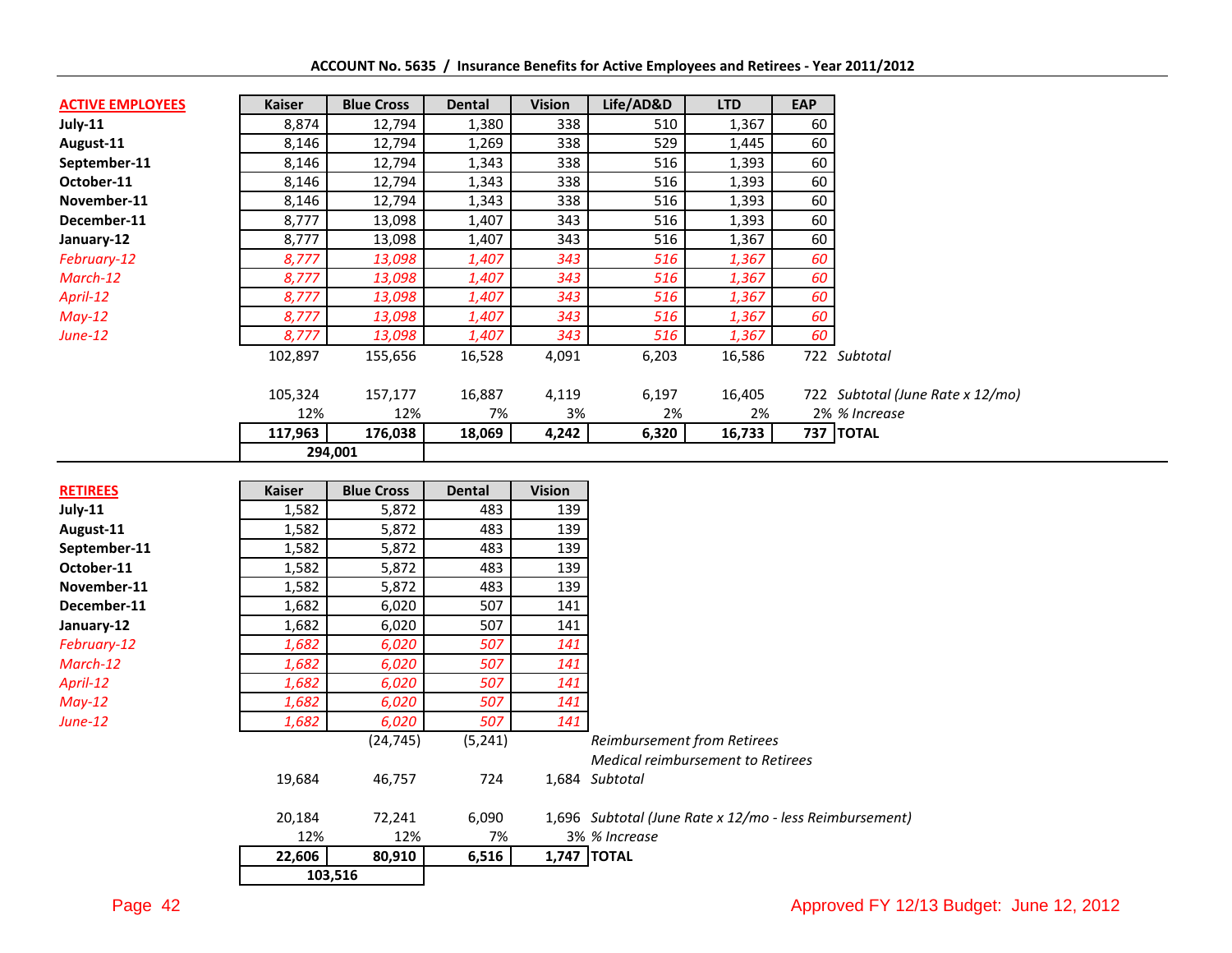### Budget Worksheet

### **Fiscal Year 2012/2013**

| Line Item                               |        |      | <b>Amount</b>                           |
|-----------------------------------------|--------|------|-----------------------------------------|
| Acct. No.                               | 5640   |      | <b>Description: Employee Retirement</b> |
| Actual Amount As Of:                    | 31-Jan | 2011 | 242,423                                 |
| <b>PROJECTED ACTIVITY to END of FY:</b> |        |      | 194,000                                 |
| Projected YEAR END TOTAL:               |        |      | 436,423                                 |
| <b>PROPOSED Line Item Amount:</b>       |        |      | 486,569                                 |

Approved Line Item Amount:

| <b>PREVIOUS YEAR BUDGET:</b>                                    | 462.627 |
|-----------------------------------------------------------------|---------|
| % Change Actual Year End compared to Proposed Line item amount. | 11.5%   |
| % Change to Previous Year Budget                                | $5.2\%$ |
| Dollar difference between proposed budget & current budget      | 23,942  |

### **NARRATIVE:**

This line item is a function of salaries and will be determined when salaries and employee complement is set by the Board.

| Jul | Aug | Sep | Oct | Nov | Dec |
|-----|-----|-----|-----|-----|-----|
| Jan | Feb | Mar | Apr | May | Jun |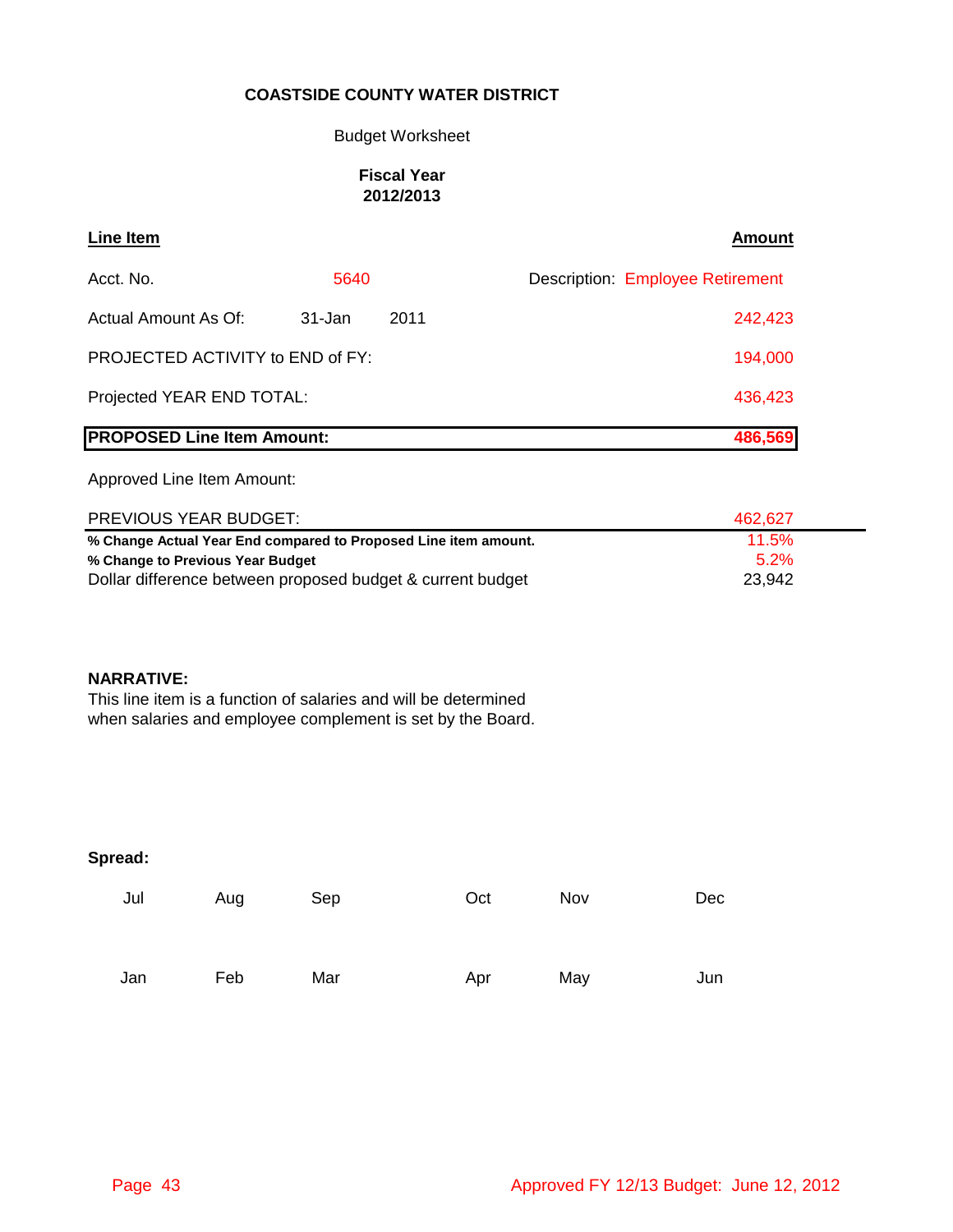### Budget Worksheet

### **Fiscal Year 2012/2013**

| <b>Line Item</b>                  |            |      | Amount                     |
|-----------------------------------|------------|------|----------------------------|
| Acct. No.                         | 5645       |      | Description: SIP 401a Plan |
| Actual Amount As Of:              | $31 - Jan$ | 2011 | $\mathbf{0}$               |
| PROJECTED ACTIVITY to END of FY:  |            |      | 30,000                     |
| Projected YEAR END TOTAL:         |            |      | 30,000                     |
| <b>PROPOSED Line Item Amount:</b> |            |      | 30,000                     |

Approved Line Item Amount:

| <b>PREVIOUS YEAR BUDGET:</b>                                    | 30,000  |
|-----------------------------------------------------------------|---------|
| % Change Actual Year End compared to Proposed Line item amount. | $0.0\%$ |
| % Change to Previous Year Budget                                | $0.0\%$ |
| Dollar difference between proposed budget & current budget      |         |

#### **NARRATIVE:**

Supplemental Income Trust Fund / AIP 401a Plan base on the Memorandum of Understading between CCWD and the Teamsters Union, Local 856

| Jul | Aug | Sep | Oct | Nov | Dec |
|-----|-----|-----|-----|-----|-----|
| Jan | Feb | Mar | Apr | May | Jun |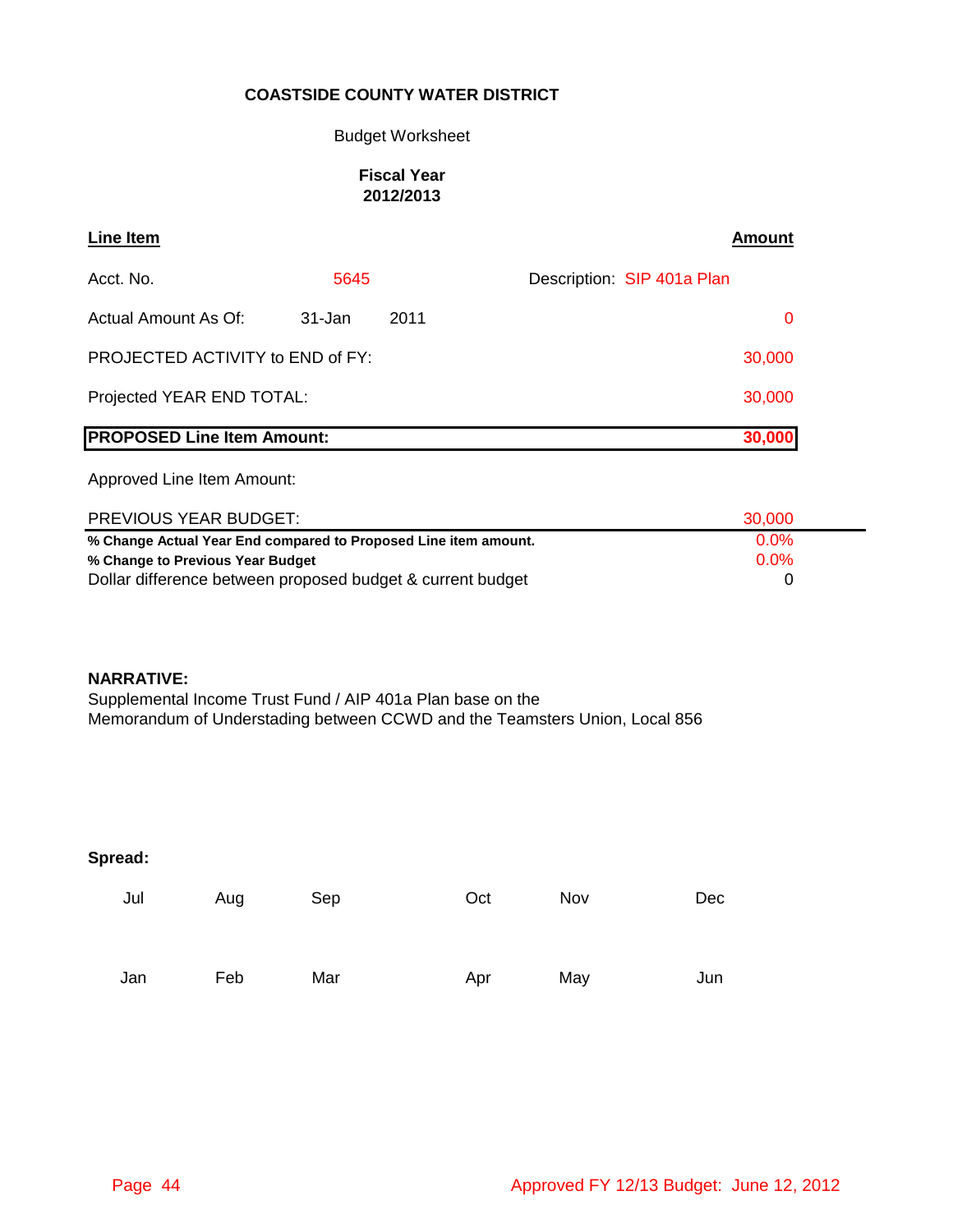DRAFT Budget Worksheet

# **Fiscal Year 2012/2013**

| <b>Line Item</b>                  |        |      |              | <b>Amount</b> |
|-----------------------------------|--------|------|--------------|---------------|
| Acct. No.                         | 5681   |      | Description: | Legal         |
| Actual Amount As Of:              | 31-Jan | 2011 |              | 18,852        |
| PROJECTED ACTIVITY to END of FY:  |        |      |              | 24,000        |
| Projected YEAR END TOTAL:         |        |      |              | 42,852        |
| <b>PROPOSED Line Item Amount:</b> |        |      |              | 60,000        |

Approved Line Item Amount:

| <b>PREVIOUS YEAR BUDGET:</b>                                    | 60,000 |  |
|-----------------------------------------------------------------|--------|--|
| % Change Actual Year End compared to Proposed Line item amount. | 40.0%  |  |
| % Change to Previous Year Budget                                | 0.0%   |  |
| Dollar difference between proposed budget & current budget      |        |  |

# **NARRATIVE:**

This account is for the Legal Counsel General District business that is not included in capital projects or reimbursable projects. The legal costs for capital projects and reimbursable projects whether the work is performed by District Counsel or other counsel is part of the overall project and not an operating expense.

|         |     |     | HansonBridgett |              | \$60,000 |
|---------|-----|-----|----------------|--------------|----------|
|         |     |     |                | <b>Total</b> | \$60,000 |
| Spread: |     |     |                |              |          |
| Jul     | Aug | Sep | Oct            | Nov          | Dec      |
| Jan     | Feb | Mar | Apr            | May          | Jun      |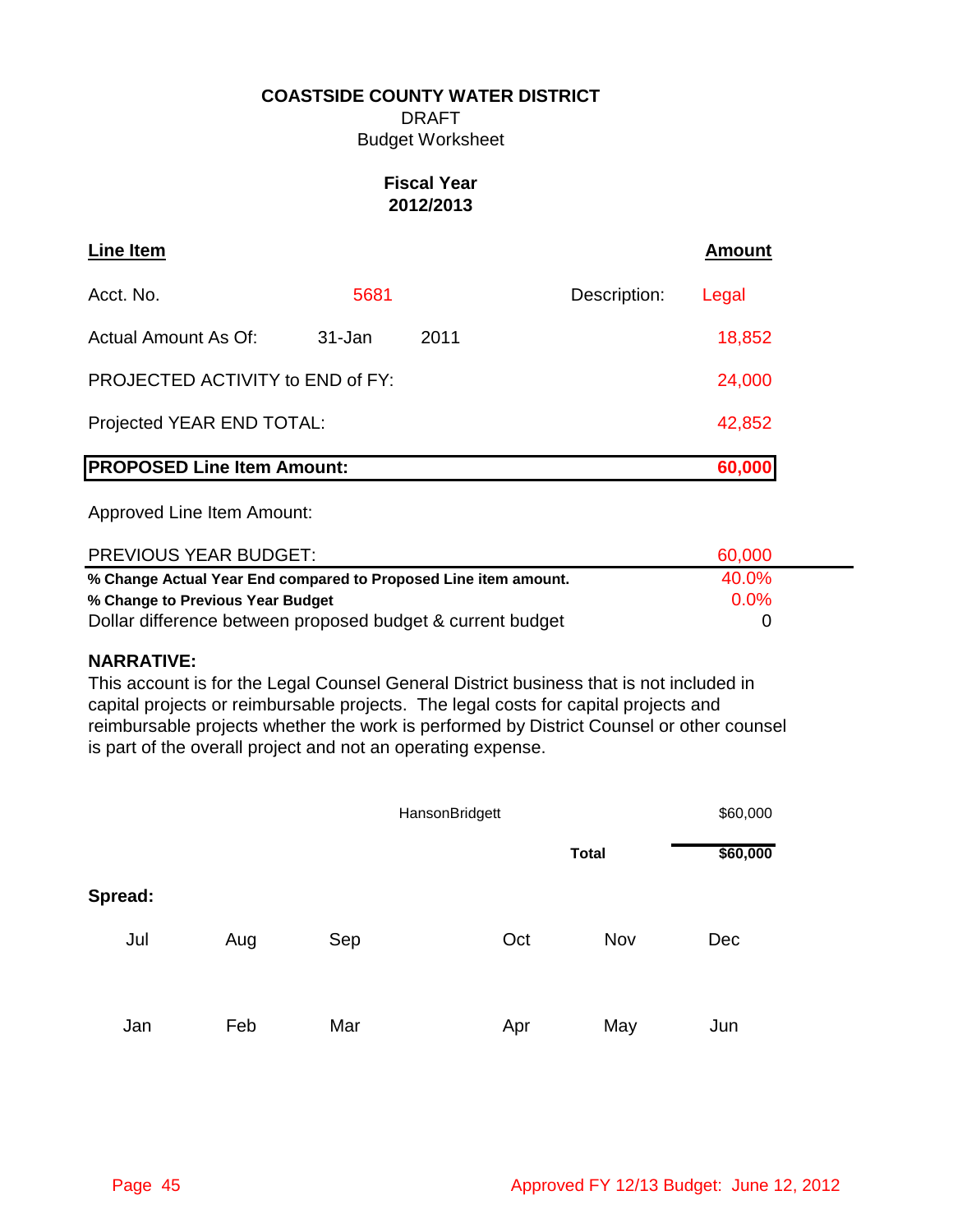### Budget Worksheet

# **Fiscal Year 2012/2013**

| <b>Line Item</b>                  |        |      | <b>Amount</b>            |
|-----------------------------------|--------|------|--------------------------|
| Acct. No.                         | 5682   |      | Description: Engineering |
| Actual Amount As Of:              | 31-Jan | 2011 | 4,412                    |
| PROJECTED ACTIVITY to END of FY:  |        |      | 6,000                    |
| Projected YEAR END TOTAL:         |        |      | 10,412                   |
| <b>PROPOSED Line Item Amount:</b> |        |      | 14,000                   |

Approved Line Item Amount:

| PREVIOUS YEAR BUDGET:                                           | 14.000  |  |
|-----------------------------------------------------------------|---------|--|
| % Change Actual Year End compared to Proposed Line item amount. | 34.5%   |  |
| % Change to Previous Year Budget                                | $0.0\%$ |  |
| Dollar difference between proposed budget & current budget      |         |  |

### **NARRATIVE:**

This account is for the District Engineer's monthly retainer and for general District business that is not included in capital projects or reimbursable projects. The engineering costs for capital projects and reimbursable projects whether the work is performed by the District engineer or another engineer are part of the overall project and not an operating expense.

| Spread: |     |     |     |     |     |
|---------|-----|-----|-----|-----|-----|
| Jul     | Aug | Sep | Oct | Nov | Dec |
| Jan     | Feb | Mar | Apr | May | Jun |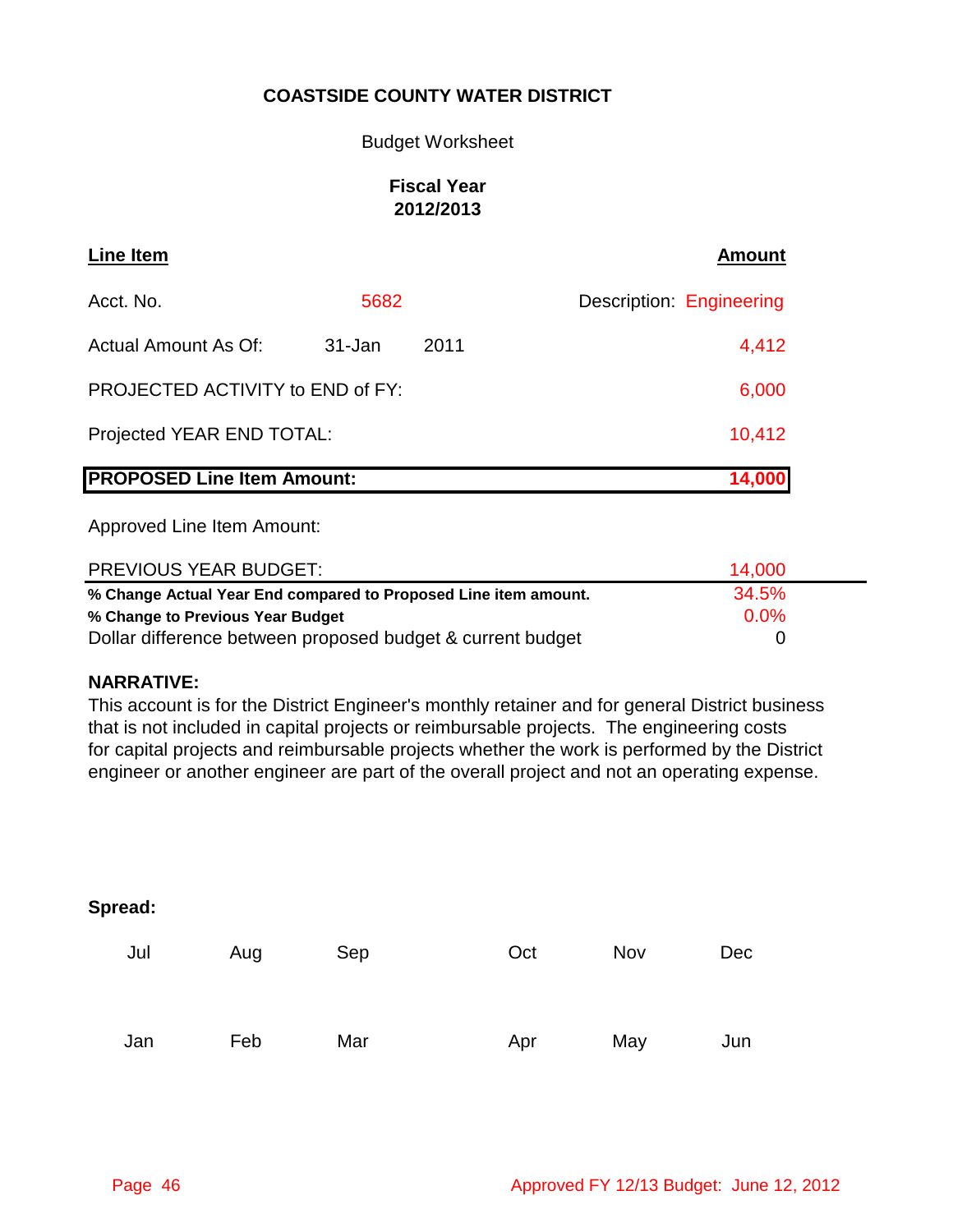### Budget Worksheet

# **Fiscal Year 2012/2013**

| <b>Line Item</b>                  |        |        | <b>Amount</b>                          |
|-----------------------------------|--------|--------|----------------------------------------|
| Acct. No.                         | 5683   |        | <b>Description: Financial Services</b> |
| Actual Amount As Of:              | 31-Jan | 2011   | 16,690                                 |
| PROJECTED ACTIVITY to END of FY:  | 10,000 |        |                                        |
| Projected YEAR END TOTAL:         | 26,690 |        |                                        |
| <b>PROPOSED Line Item Amount:</b> |        | 26,000 |                                        |

Approved Line Item Amount:

| <b>PREVIOUS YEAR BUDGET:</b>                                    | 31.000     |  |
|-----------------------------------------------------------------|------------|--|
| % Change Actual Year End compared to Proposed Line item amount. | $(2.6\%)$  |  |
| % Change to Previous Year Budget                                | $(16.1\%)$ |  |
| Dollar difference between proposed budget & current budget      | $-5,000$   |  |

### **NARRATIVE:**

Annual auditing services performed by Joseph J Arch, CPA and Annual accounting/consultation services provided by John Parsons, CPA.

| <b>Financial Audit Service</b><br><b>Accounting Services</b> |     |     | FY 12/13<br>\$16,000<br>\$10,000 |     |     |
|--------------------------------------------------------------|-----|-----|----------------------------------|-----|-----|
| Total<br>Spread:                                             |     |     | \$26,000                         |     |     |
| Jul                                                          | Aug | Sep | Oct                              | Nov | Dec |
| Jan                                                          | Feb | Mar | Apr                              | May | Jun |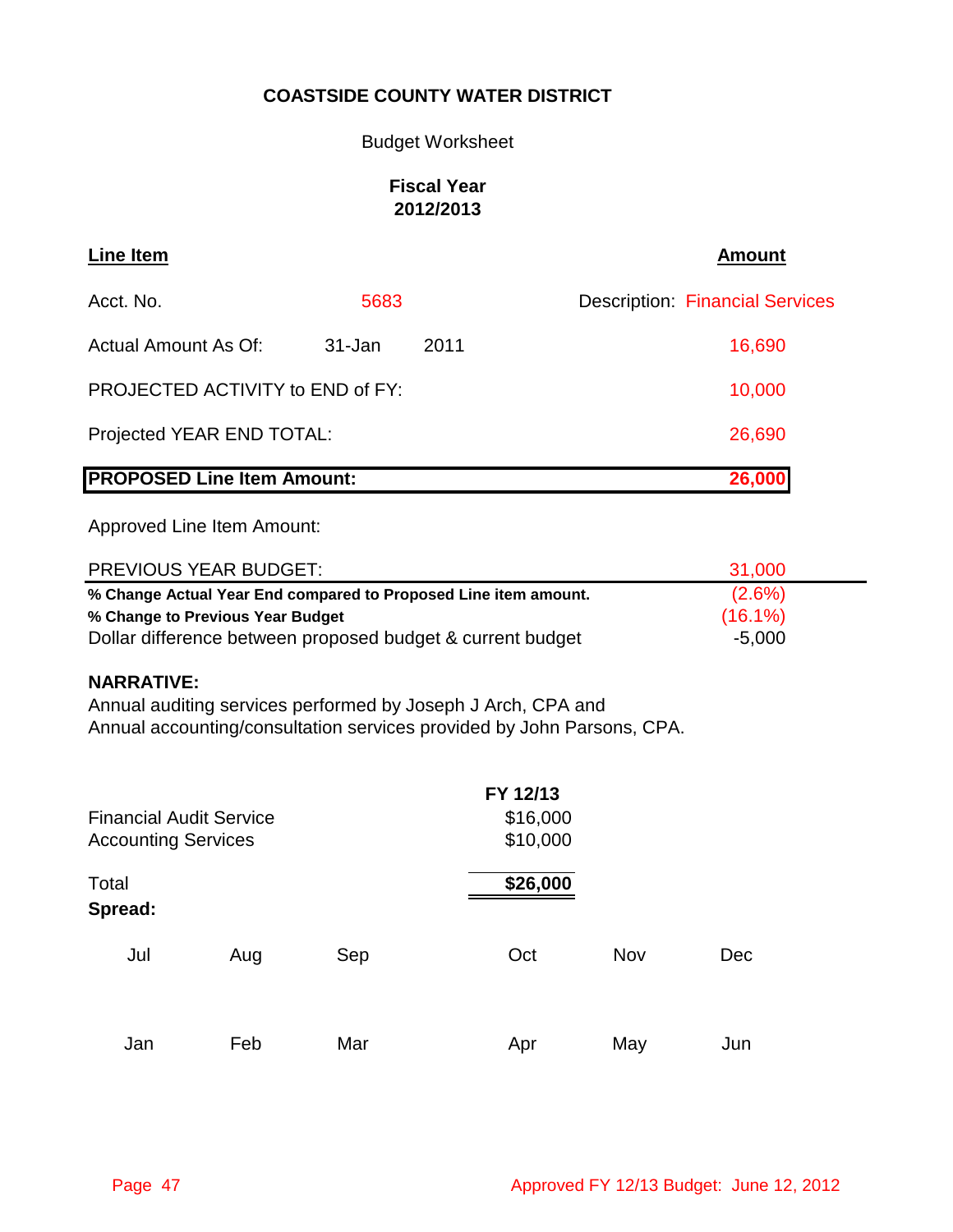### Budget Worksheet

### **Fiscal Year 2012/2013**

| Line Item                         |         |      | <b>Amount</b>                     |
|-----------------------------------|---------|------|-----------------------------------|
| Acct. No.                         | 5684    |      | <b>Description: Payroll Taxes</b> |
| Actual Amount As Of:              | 31-Jan  | 2011 | 55,708                            |
| PROJECTED ACTIVITY to END of FY:  | 48,000  |      |                                   |
| Projected YEAR END TOTAL:         | 103,708 |      |                                   |
| <b>PROPOSED Line Item Amount:</b> |         |      | 117,867                           |

Approved Line Item Amount:

| <b>PREVIOUS YEAR BUDGET:</b>                                    | 114.658  |
|-----------------------------------------------------------------|----------|
| % Change Actual Year End compared to Proposed Line item amount. | $13.7\%$ |
| % Change to Previous Year Budget                                | 2.8%     |
| Dollar difference between proposed budget & current budget      | 3,209    |
| <b>NARRATIVE:</b>                                               |          |

Payroll taxes, i.e. Social Security is a function of salaries. It is applied at a total rate of 7.65% of gross payroll. The final amount will be determined when salaries and employee complement is finalized by the Board.

| Jul | Aug | Sep | Oct | Nov | Dec |
|-----|-----|-----|-----|-----|-----|
| Jan | Feb | Mar | Apr | May | Jun |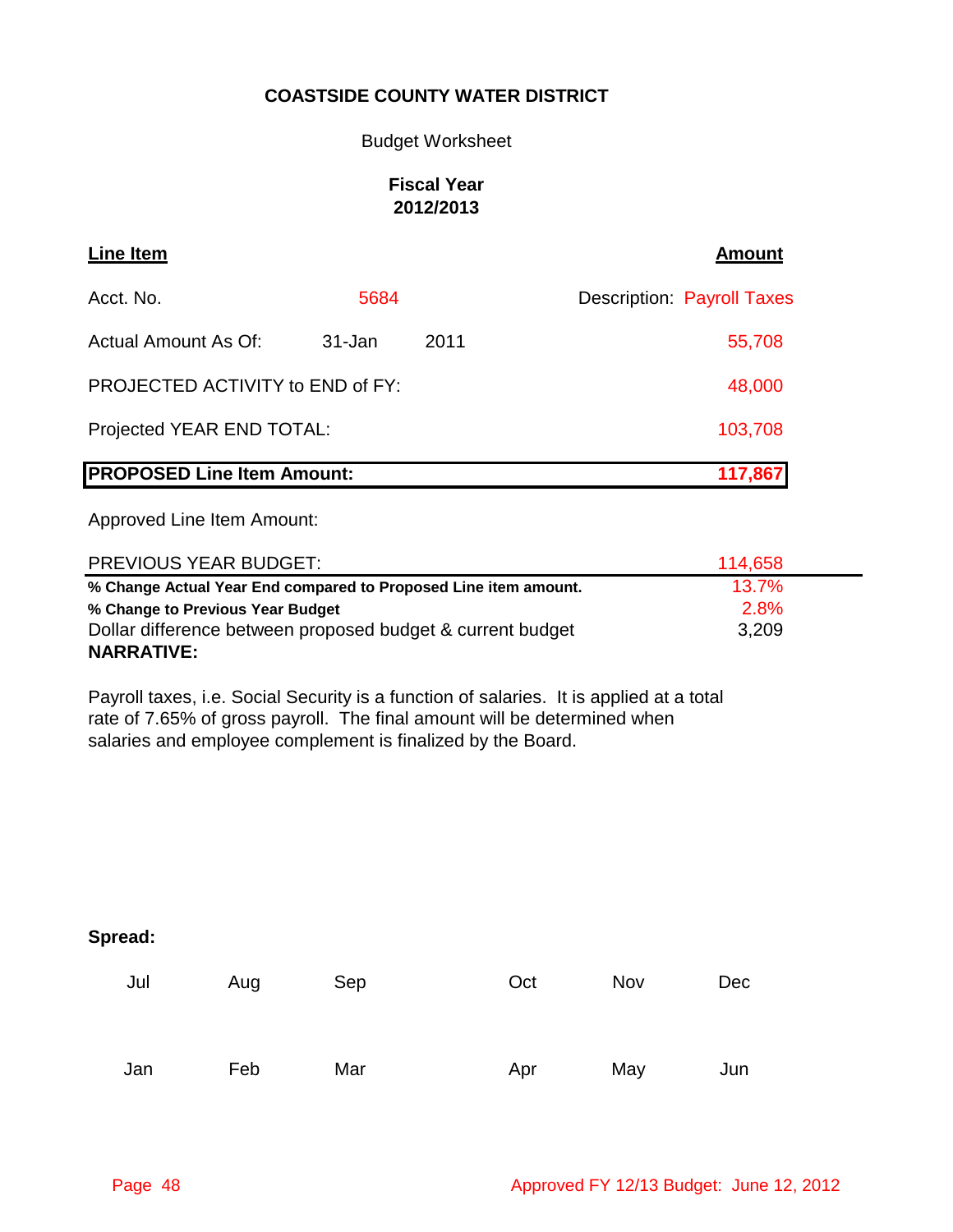Budget Worksheet

**Fiscal Year 2012/2013**

| <b>Line Item</b> |                               |                                   |              | <b>Amount</b> |                      |                                  |                 |    |              |  |
|------------------|-------------------------------|-----------------------------------|--------------|---------------|----------------------|----------------------------------|-----------------|----|--------------|--|
| Acct. No.        |                               | 5684                              | Description: |               | <b>Payroll Taxes</b> |                                  |                 |    |              |  |
|                  | CALCULATION FOR PAYROLL TAXES |                                   |              |               |                      | <b>SOCIAL</b><br><b>SECURITY</b> | <b>MEDICARE</b> |    | <b>TOTAL</b> |  |
|                  | <b>TOTAL PAYROLL</b>          |                                   |              | \$1,648,043   |                      | 6.20%                            | 1.45%           |    |              |  |
|                  |                               | AMOUNT SUBJECT TO SOCIAL SECURITY |              | \$1,515,644   | \$                   | 93,970                           |                 | \$ | 93,970       |  |
|                  |                               | AMOUNT SUBJECT TO MEDICARE        |              | \$1,648,043   |                      |                                  | \$<br>23,897    | \$ | 23,897       |  |
|                  | <b>TOTAL</b>                  |                                   |              |               |                      |                                  |                 |    | 117,867      |  |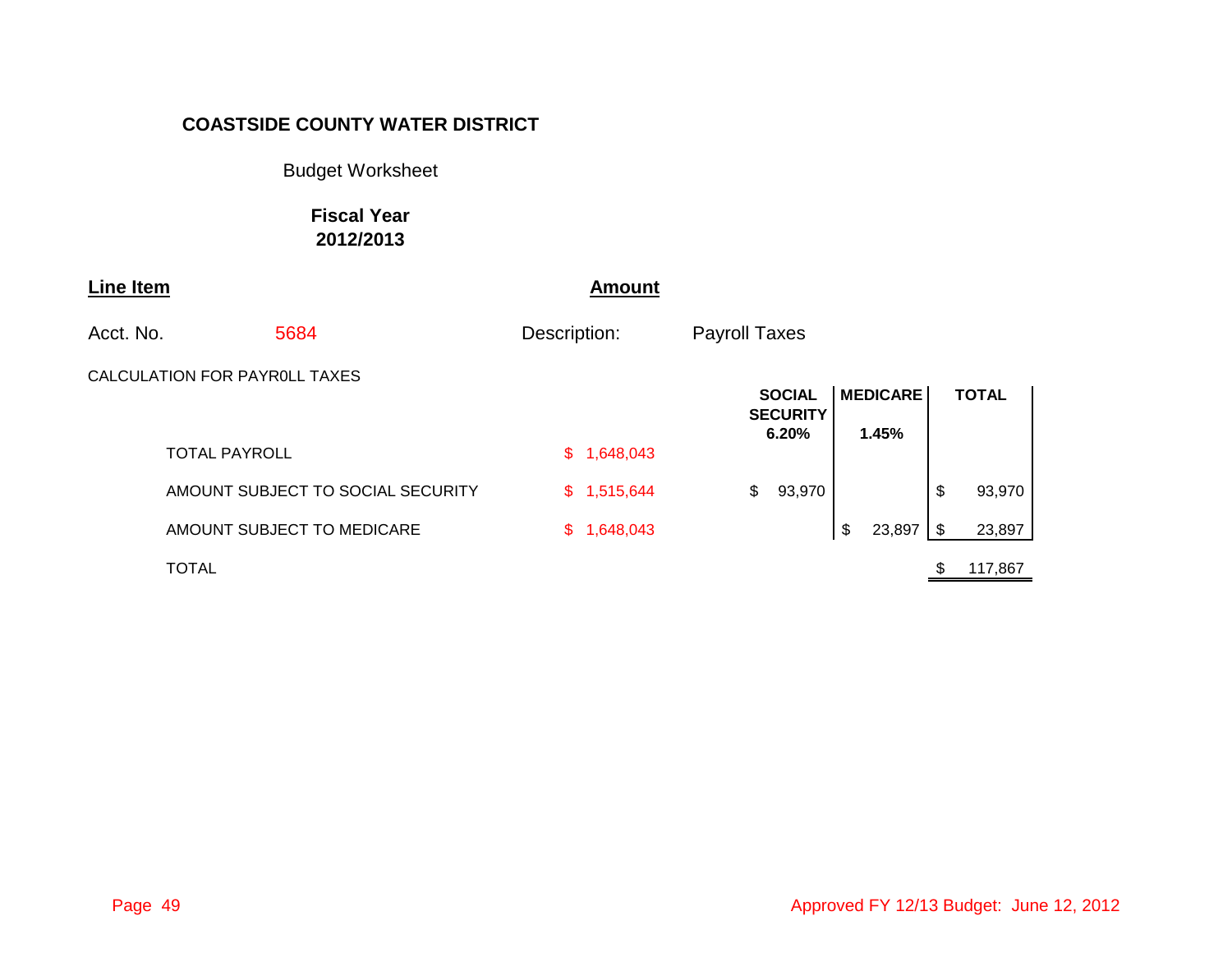### Budget Worksheet

### **Fiscal Year 2012/2013**

# **Line Item Amount**

| Acct. No.                               | 5687   |        | Description: | Memberships &<br><b>Subscriptions</b> |
|-----------------------------------------|--------|--------|--------------|---------------------------------------|
| Actual Amount As Of:                    | 31-Jan | 2011   |              | 36,630                                |
| <b>PROJECTED ACTIVITY to END of FY:</b> | 25,000 |        |              |                                       |
| Projected YEAR END TOTAL:               |        | 61,630 |              |                                       |
| <b>PROPOSED Line Item Amount:</b>       |        |        |              | 64,400                                |

Approved Line Item Amount:

| PREVIOUS YEAR BUDGET:                                           | 57.950                                     |       |
|-----------------------------------------------------------------|--------------------------------------------|-------|
| % Change Actual Year End compared to Proposed Line item amount. | 4.5%                                       |       |
| % Change to Previous Year Budget                                | $11.1\%$                                   |       |
| Dollar difference between proposed budget & current budget      |                                            | 6.450 |
| <b>NARRATIVE:</b>                                               | See attached worksheet for detail of costs |       |

Increase in BAWSCA Annual Assessments

| Jul | Aug | Sep | Oct | Nov | Dec |
|-----|-----|-----|-----|-----|-----|
| Jan | Feb | Mar | Apr | May | Jun |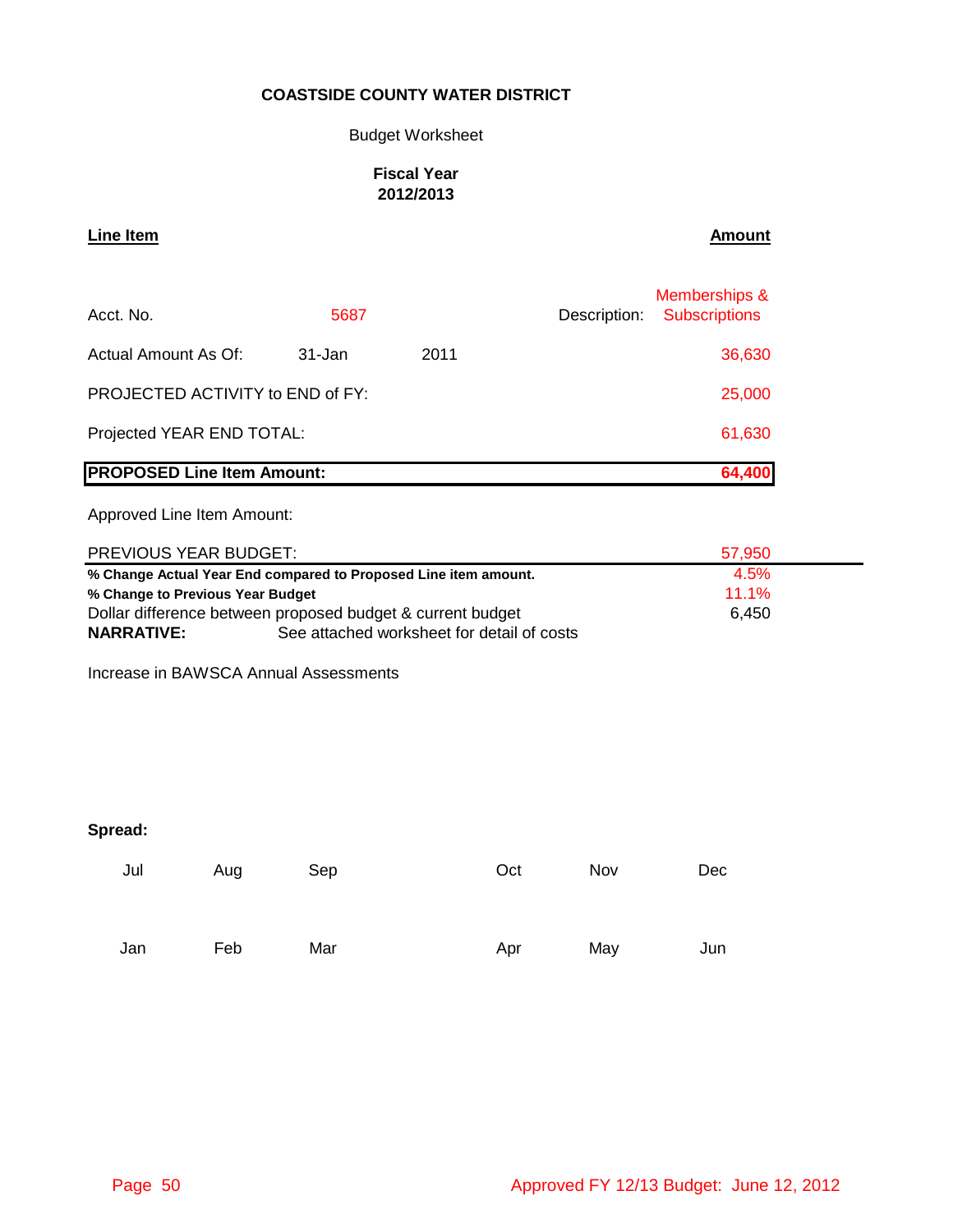| Worksheet 5687A                                   |               |                                                                             |
|---------------------------------------------------|---------------|-----------------------------------------------------------------------------|
|                                                   |               | <b>Budget Detail Worksheet</b>                                              |
| <b>Line Item: Memberships &amp; Subscriptions</b> |               | <b>Description</b>                                                          |
| Acct. No. 5687                                    | <b>Amount</b> |                                                                             |
|                                                   |               |                                                                             |
| Alliance for Water Efficiency                     | \$<br>200     | Annual Membership*                                                          |
| <b>ACWA</b>                                       | \$            | 10,000 Membership dues                                                      |
| <b>ACWA</b>                                       | \$            | 10,000 Delta Sustainability Dues                                            |
| <b>AWWA</b>                                       | \$            | 2,000 Membership dues and technical publications                            |
| <b>BAWSCA</b>                                     | \$            | 28,000 Annual assessment & dues                                             |
| <b>California Emergency Utilities</b>             | \$            | 500 Annual Membership                                                       |
| California Urban Water Conservation Council       | \$            | 3,000 Annual Membership*                                                    |
| <b>Chamber of Commerce</b>                        | \$            | 600 Membership dues & Farm Day Luncheon Tickets                             |
| <b>CSDA</b>                                       | \$            | 4,000 Membership dues                                                       |
| <b>IAMPO</b>                                      | \$            | 100 Subscription for Backflow Prevention Magazine                           |
| <b>Miscellaneous</b>                              | \$            | 1,000 Miscellaneous Dues/Memberships/Subscriptions                          |
| Springbrook Users Group                           | \$            | 50 Annual Users Group for Springbrook Software                              |
| <b>Water Education Foundation</b>                 | \$            | 1,000 Membership dues and technical publications                            |
| <b>Water Net</b>                                  | \$            | 250 Publication*                                                            |
| <b>Water ReUse</b>                                | \$            | 600 Annual Association Dues                                                 |
| Wellness Program                                  | \$            | 2,500 Wellness Program group membership in health club                      |
| <b>West Group (Formally Barclays)</b>             | \$            | 600   Updates on California Code of Regulations regarding construction laws |
|                                                   |               |                                                                             |
| <b>TOTAL</b>                                      | \$<br>64,400  |                                                                             |
|                                                   |               | *Additional annual membership                                               |
|                                                   |               |                                                                             |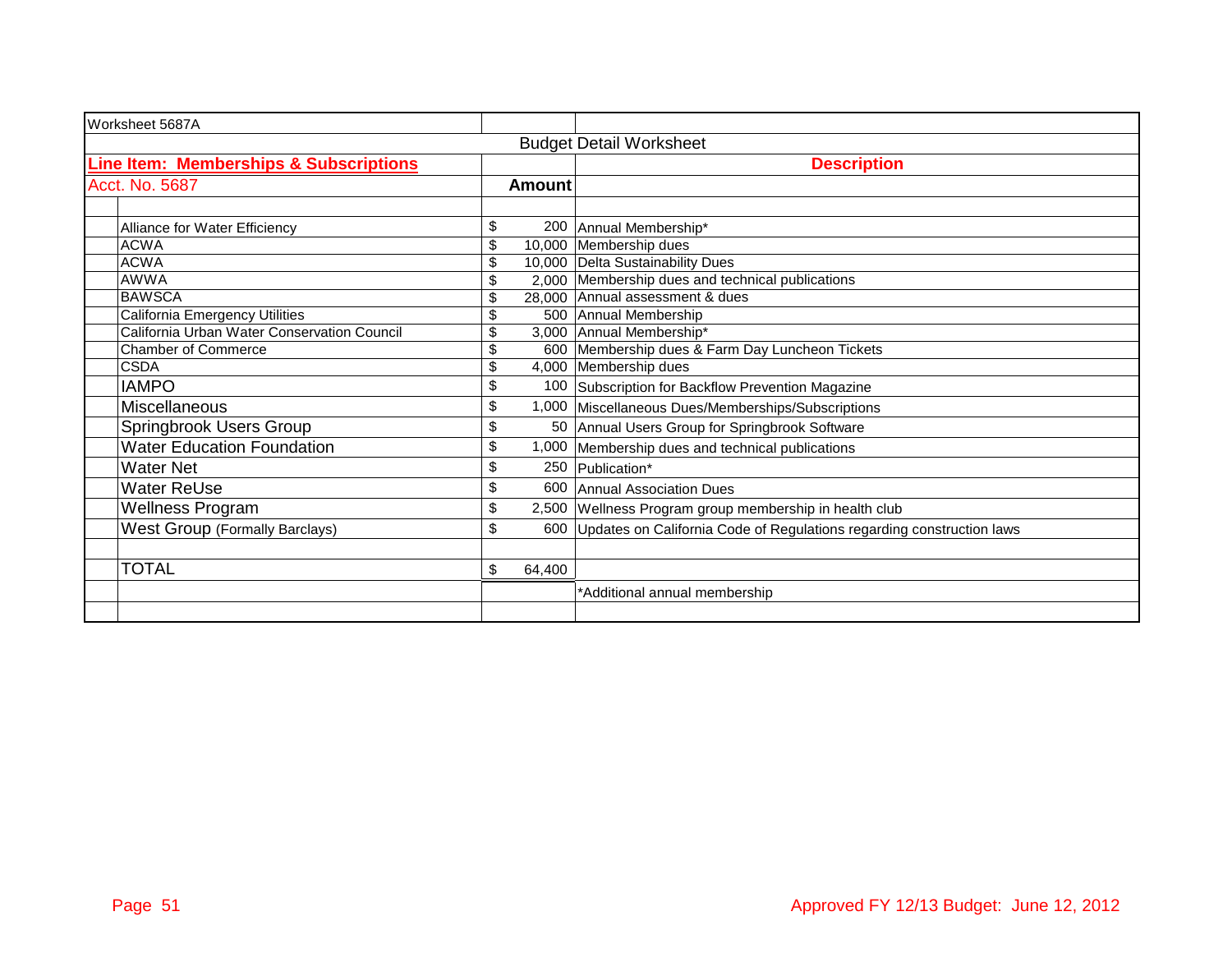# Budget Worksheet

# **Fiscal Year 2012/2013**

| <b>Line Item</b>            |                                                                                                                                                                   |        |      |     |              | <b>Amount</b>           |  |
|-----------------------------|-------------------------------------------------------------------------------------------------------------------------------------------------------------------|--------|------|-----|--------------|-------------------------|--|
| Acct. No.                   |                                                                                                                                                                   | 5688   |      |     | Description: | <b>Election Expense</b> |  |
| <b>Actual Amount As Of:</b> |                                                                                                                                                                   | 31-Jan | 2011 |     |              | 0                       |  |
|                             | PROJECTED ACTIVITY to END of FY:                                                                                                                                  |        |      |     |              | 0                       |  |
|                             | Projected YEAR END TOTAL:                                                                                                                                         |        |      |     |              | 0                       |  |
|                             | <b>PROPOSED Line Item Amount:</b>                                                                                                                                 |        |      |     |              | $\mathbf 0$             |  |
|                             | <b>Approved Line Item Amount:</b>                                                                                                                                 |        |      |     |              |                         |  |
|                             | <b>PREVIOUS YEAR BUDGET:</b>                                                                                                                                      |        |      |     |              | 0                       |  |
|                             | % Change Actual Year End compared to Proposed Line item amount.<br>% Change to Previous Year Budget<br>Dollar difference between proposed budget & current budget |        |      |     |              | 0                       |  |
| <b>NARRATIVE:</b>           |                                                                                                                                                                   |        |      |     |              |                         |  |
| Spread:                     |                                                                                                                                                                   |        |      |     |              |                         |  |
| Jul                         | Aug                                                                                                                                                               | Sep    | Oct  | Nov | Dec          | <b>Totals</b>           |  |
|                             |                                                                                                                                                                   |        |      |     |              |                         |  |
| Jan                         | Feb                                                                                                                                                               | Mar    | Apr  | May | Jun          |                         |  |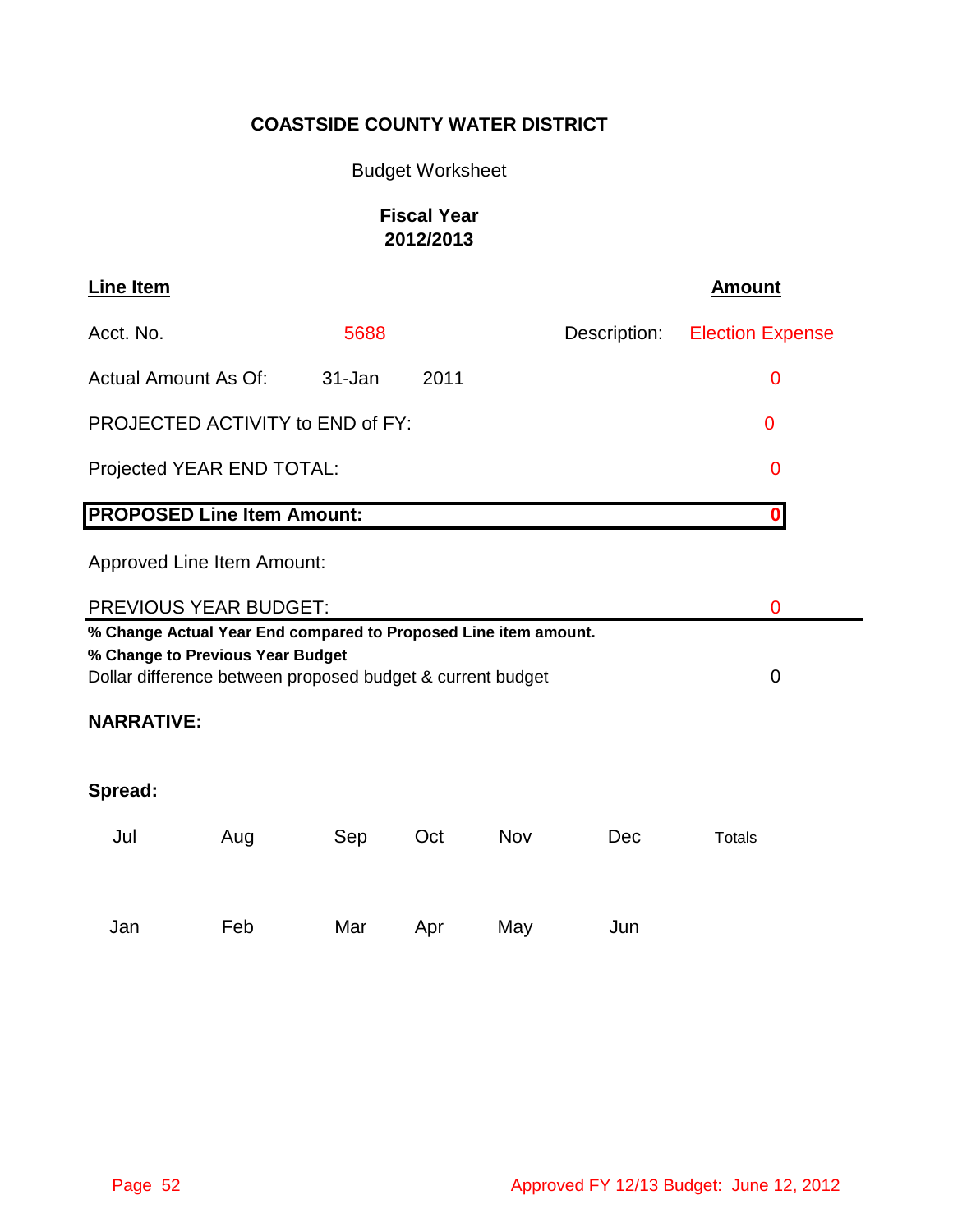# Budget Worksheet

# **Fiscal Year 2012/2013**

| <b>Line Item</b>                                                                               |                                                                                                                                                                   |        |      |     |              | <b>Amount</b>         |  |
|------------------------------------------------------------------------------------------------|-------------------------------------------------------------------------------------------------------------------------------------------------------------------|--------|------|-----|--------------|-----------------------|--|
| Acct. No.                                                                                      |                                                                                                                                                                   | 5689   |      |     | Description: | <b>Union Expenses</b> |  |
| <b>Actual Amount As Of:</b>                                                                    |                                                                                                                                                                   | 31-Jan | 2011 |     |              | 0                     |  |
|                                                                                                | PROJECTED ACTIVITY to END of FY:                                                                                                                                  |        |      |     |              | 0                     |  |
|                                                                                                | Projected YEAR END TOTAL:                                                                                                                                         |        |      |     |              | 0                     |  |
|                                                                                                | <b>PROPOSED Line Item Amount:</b>                                                                                                                                 |        |      |     |              | 6,000                 |  |
|                                                                                                | <b>Approved Line Item Amount:</b>                                                                                                                                 |        |      |     |              |                       |  |
|                                                                                                | PREVIOUS YEAR BUDGET:                                                                                                                                             |        |      |     |              | 6,000                 |  |
|                                                                                                | % Change Actual Year End compared to Proposed Line item amount.<br>% Change to Previous Year Budget<br>Dollar difference between proposed budget & current budget |        |      |     |              | 0.0%<br>0             |  |
| <b>NARRATIVE:</b><br>6,000<br><b>Union Negotiation Services</b><br><b>TOTAL</b><br>\$<br>6,000 |                                                                                                                                                                   |        |      |     |              |                       |  |
| Spread:                                                                                        |                                                                                                                                                                   |        |      |     |              |                       |  |
| Jul                                                                                            | Aug                                                                                                                                                               | Sep    | Oct  | Nov | Dec          |                       |  |
| Jan                                                                                            | Feb                                                                                                                                                               | Mar    | Apr  | May | Jun          |                       |  |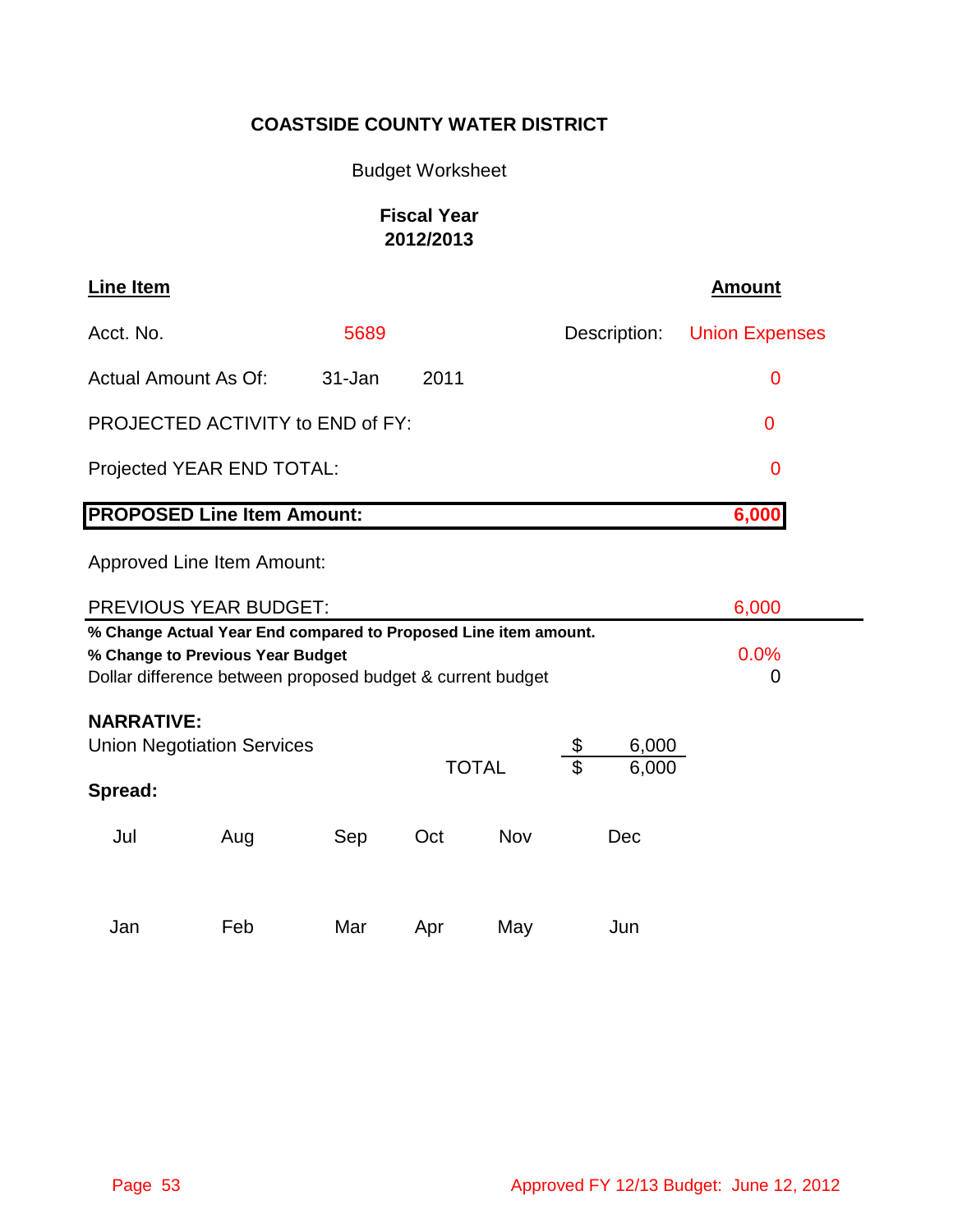# Budget Worksheet

# **Fiscal Year 2012/2013**

| <b>Line Item</b>                  |        |      | <b>Amount</b>                   |
|-----------------------------------|--------|------|---------------------------------|
| Acct. No.                         | 5700   |      | <b>Description: County Fees</b> |
| Actual Amount As Of:              | 31-Jan | 2011 | 13,142                          |
| PROJECTED ACTIVITY to END of FY:  |        |      | 600                             |
| Projected YEAR END TOTAL:         |        |      | 13,742                          |
| <b>PROPOSED Line Item Amount:</b> |        |      | 15,900                          |

| PREVIOUS YEAR BUDGET:            |                                                                                   |        | 16,200                                                                                                                                                                                                                                                                                        |  |        |  |
|----------------------------------|-----------------------------------------------------------------------------------|--------|-----------------------------------------------------------------------------------------------------------------------------------------------------------------------------------------------------------------------------------------------------------------------------------------------|--|--------|--|
|                                  |                                                                                   |        | 15.7%                                                                                                                                                                                                                                                                                         |  |        |  |
| % Change to Previous Year Budget |                                                                                   |        |                                                                                                                                                                                                                                                                                               |  |        |  |
|                                  |                                                                                   | $-300$ |                                                                                                                                                                                                                                                                                               |  |        |  |
|                                  |                                                                                   |        |                                                                                                                                                                                                                                                                                               |  |        |  |
|                                  |                                                                                   |        |                                                                                                                                                                                                                                                                                               |  |        |  |
|                                  | \$4,000.00<br>\$3,500.00<br>\$1,200.00<br>\$6,000.00<br>\$1,200.00<br>\$15,900.00 |        |                                                                                                                                                                                                                                                                                               |  |        |  |
|                                  |                                                                                   |        |                                                                                                                                                                                                                                                                                               |  |        |  |
| Sep                              | Dec                                                                               |        |                                                                                                                                                                                                                                                                                               |  |        |  |
| Mar                              | Apr                                                                               | May    | Jun                                                                                                                                                                                                                                                                                           |  |        |  |
|                                  | 4. Annual Encroachment Permit                                                     | Oct    | % Change Actual Year End compared to Proposed Line item amount.<br>Dollar difference between proposed budget & current budget<br>1. The cost of the LAFCo budget, estimated<br>2. Hazardous Material Handling (Nunes & Denniston)<br>5. District Digital Mapping - Secured Master Data<br>Nov |  | (1.9%) |  |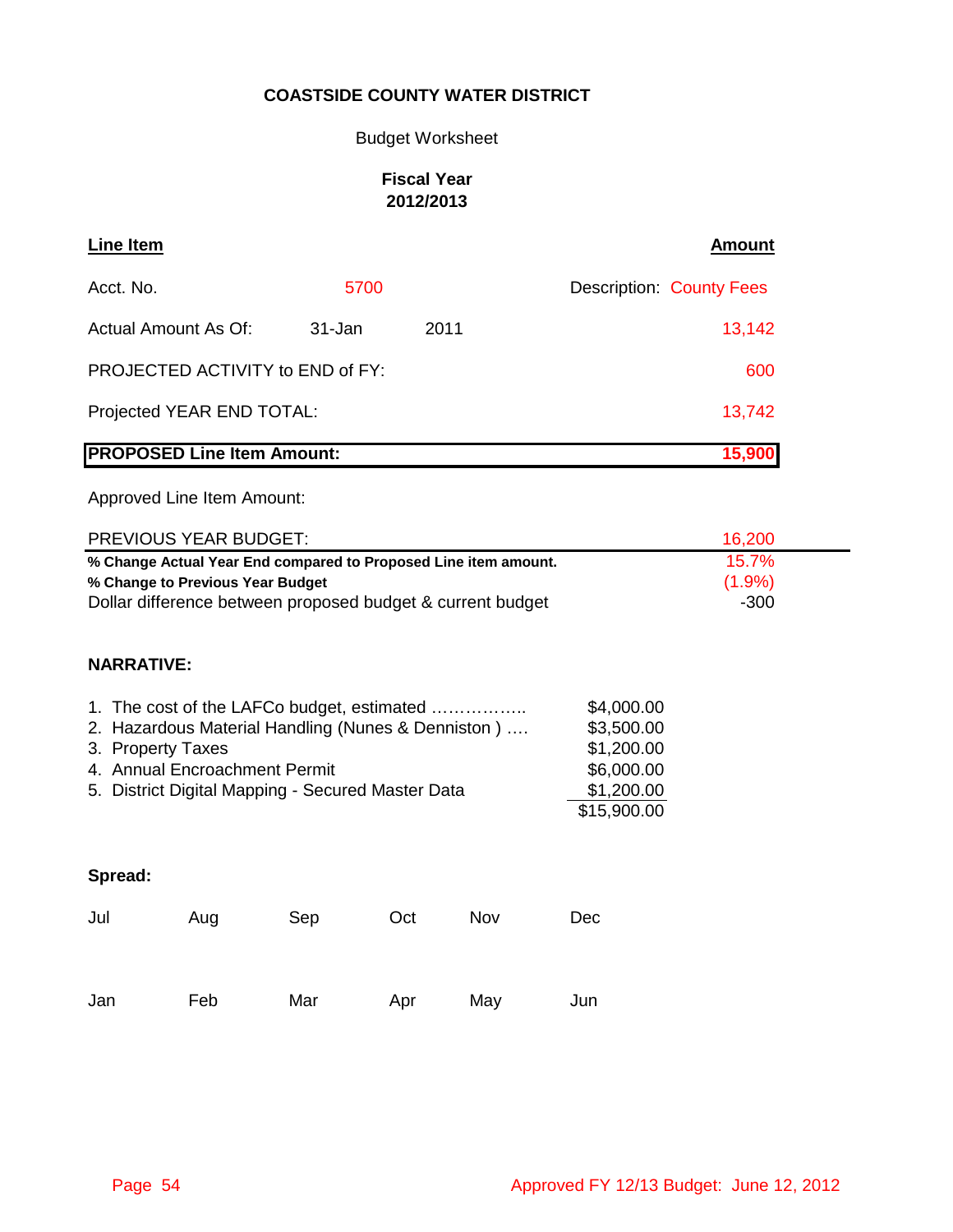### Budget Worksheet

### **Fiscal Year 2012/2013**

| <b>Line Item</b>                  |        |      | <b>Amount</b>                  |
|-----------------------------------|--------|------|--------------------------------|
| Acct. No.                         | 5705   |      | <b>Description: State Fees</b> |
| <b>Actual Amount As Of:</b>       | 31-Jan | 2011 | 17,338                         |
| PROJECTED ACTIVITY to END of FY:  |        |      | 0                              |
| Projected YEAR END TOTAL:         |        |      | 17,338                         |
| <b>PROPOSED Line Item Amount:</b> |        |      | 18,600                         |

Approved Line Item Amount:

| <b>PREVIOUS YEAR BUDGET:</b>                                    | 19.400    |
|-----------------------------------------------------------------|-----------|
| % Change Actual Year End compared to Proposed Line item amount. | 7.3%      |
| % Change to Previous Year Budget                                | $(4.1\%)$ |
| Dollar difference between proposed budget & current budget      | -800      |

### **NARRATIVE:**

- #1 Fees are charged by the State Department of Health Services for reviewing applications and annual reports on operation of the Nunes & Denniston Water Treatment Plants  *(DHS Fees - Increase due to additional services regarding new regulations)*
- #2 Water Rights (initialized by SWRCB) for both Pilarcitos & San Vincente
- #3 RWQCB NPDES Annual Fee (estimated)
- #4 Bay Area Air Quality Management Dist Permits to Operate

|         |     |     | #1 | \$15,000 |     |     |
|---------|-----|-----|----|----------|-----|-----|
|         |     |     | #2 | \$1,000  |     |     |
|         |     |     | #3 | \$1,600  |     |     |
|         |     |     | #4 | \$1,000  |     |     |
|         |     |     |    | \$18,600 |     |     |
| Spread: |     |     |    |          |     |     |
| Jul     | Aug | Sep |    | Oct      | Nov | Dec |
| Jan     | Feb | Mar |    | Apr      | May | Jun |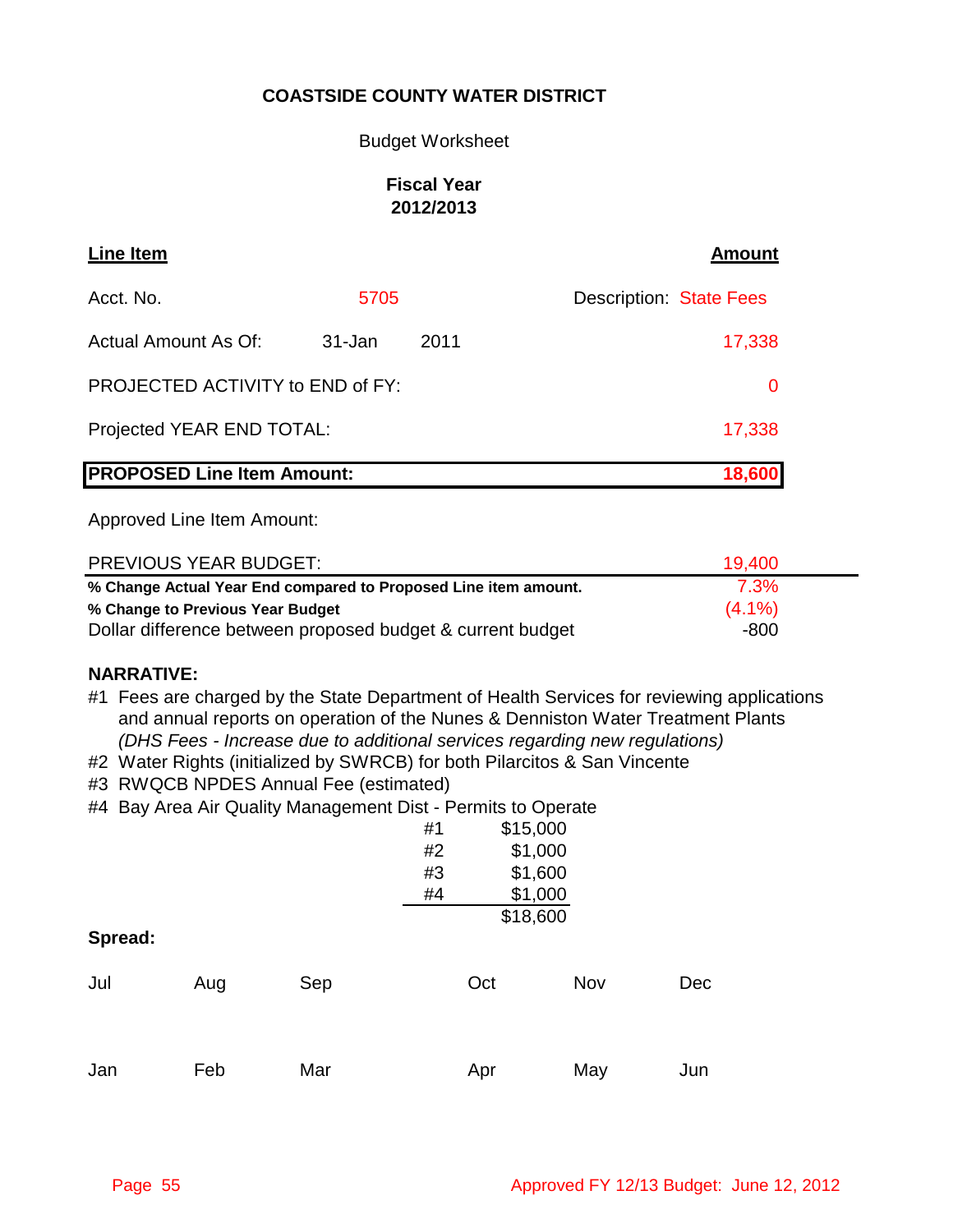# Budget Worksheet

# **Fiscal Year 2012/2013**

| Line Item                               |            |      | <b>Amount</b>                       |
|-----------------------------------------|------------|------|-------------------------------------|
| Acct. No.                               | 5711       |      | Description: Existing Bonds - 1998A |
| Actual Amount As Of:                    | $31 - Jan$ | 2011 | 254,610                             |
| <b>PROJECTED ACTIVITY to END of FY:</b> |            |      | 13,382                              |
| Projected YEAR END TOTAL:               |            |      | 267,992                             |
| <b>PROPOSED Line Item Amount:</b>       |            |      | 265,273                             |

|                   | <b>PREVIOUS YEAR BUDGET:</b>                                    |                                            | 267,993                                                    |     |           |  |
|-------------------|-----------------------------------------------------------------|--------------------------------------------|------------------------------------------------------------|-----|-----------|--|
|                   | % Change Actual Year End compared to Proposed Line item amount. |                                            | $(1.0\%)$                                                  |     |           |  |
|                   | % Change to Previous Year Budget                                |                                            |                                                            |     | $(1.0\%)$ |  |
|                   |                                                                 |                                            | Dollar difference between proposed budget & current budget |     | $-2,721$  |  |
| <b>NARRATIVE:</b> |                                                                 |                                            |                                                            |     |           |  |
|                   |                                                                 | ABAG Pooled Financing Program Series 1998A |                                                            |     |           |  |
|                   |                                                                 |                                            |                                                            |     |           |  |
|                   | September 2012 Payment                                          |                                            | \$258,383                                                  |     |           |  |
|                   | March 2013 Payment                                              |                                            | \$6,890                                                    |     |           |  |
|                   |                                                                 |                                            | \$265,273                                                  |     |           |  |
| Spread:           |                                                                 |                                            |                                                            |     |           |  |
| Jul               |                                                                 |                                            | Oct                                                        | Nov | Dec       |  |
|                   | Aug                                                             | Sep                                        |                                                            |     |           |  |
|                   |                                                                 |                                            |                                                            |     |           |  |
|                   |                                                                 |                                            |                                                            |     |           |  |
| Jan               | Feb                                                             | Mar                                        | Apr                                                        | May | Jun       |  |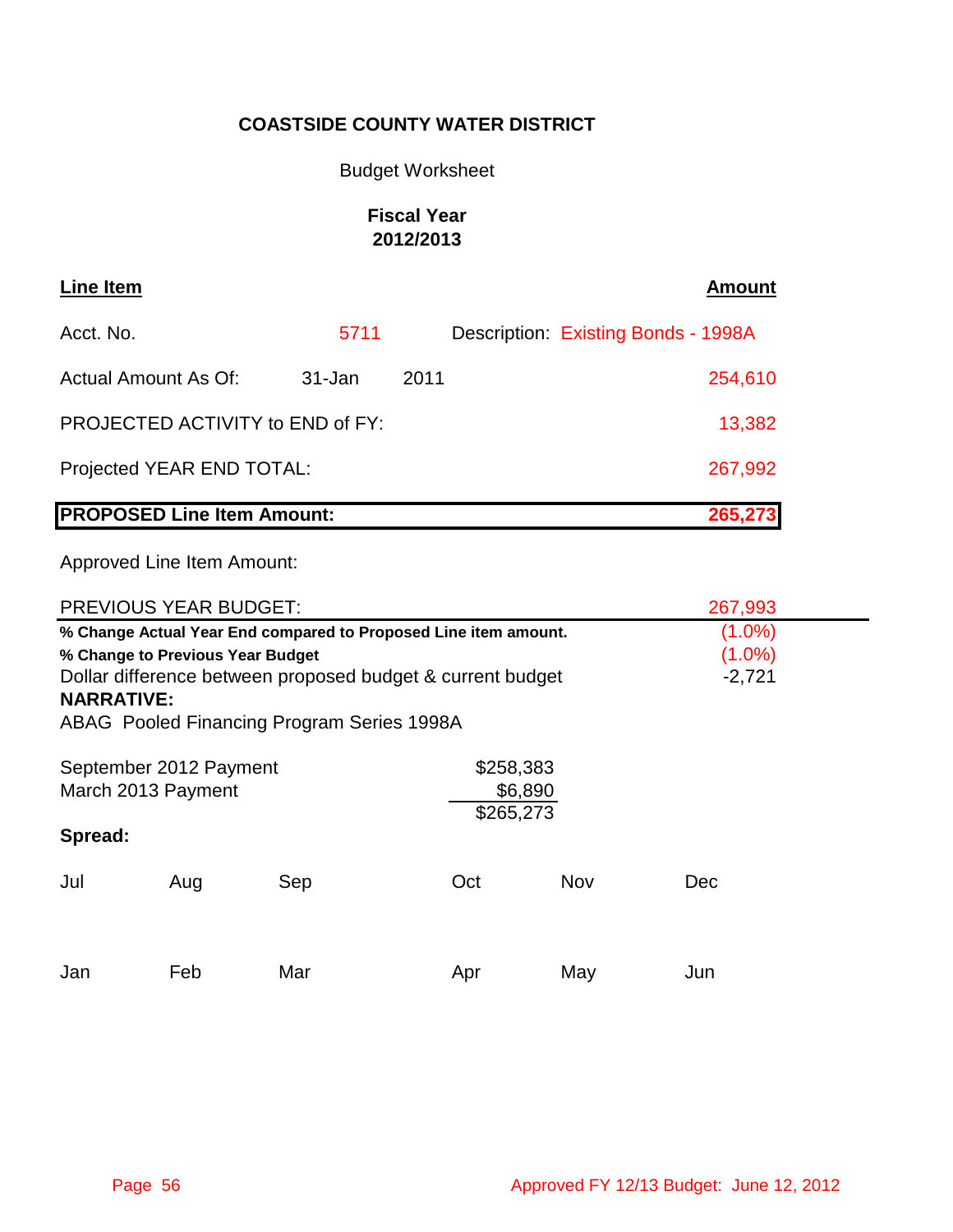### Budget Worksheet

# **Fiscal Year 2012/2013**

**Line Item Amount**

| <b>PROPOSED Line Item Amount:</b>       |        |      | 481,296                             |
|-----------------------------------------|--------|------|-------------------------------------|
| Projected YEAR END TOTAL:               |        |      | 486,571                             |
| <b>PROJECTED ACTIVITY to END of FY:</b> |        |      | 147,430                             |
| Actual Amount As Of:                    | 31-Jan | 2011 | 339,141                             |
| Acct. No.                               | 5712   |      | Description: Existing Bonds - 2006B |

| <b>PREVIOUS YEAR BUDGET:</b>                                                                                                                                                                                                          |     | 483,281 |     |     |                                |
|---------------------------------------------------------------------------------------------------------------------------------------------------------------------------------------------------------------------------------------|-----|---------|-----|-----|--------------------------------|
| % Change Actual Year End compared to Proposed Line item amount.<br>% Change to Previous Year Budget<br>Dollar difference between proposed budget & current budget<br><b>NARRATIVE:</b><br>CSCDA Pooled Financing Program Series 2006B |     |         |     |     | $(1.1\%)$<br>(0.4%<br>$-1,985$ |
| \$337,429<br>September 2012 Payment<br>\$143,867<br>March 2013 Payment<br>\$481,296                                                                                                                                                   |     |         |     |     |                                |
| Spread:                                                                                                                                                                                                                               |     |         |     |     |                                |
| Jul                                                                                                                                                                                                                                   | Aug | Sep     | Oct | Nov | <b>Dec</b>                     |
| Jan                                                                                                                                                                                                                                   | Feb | Mar     | Apr | May | Jun                            |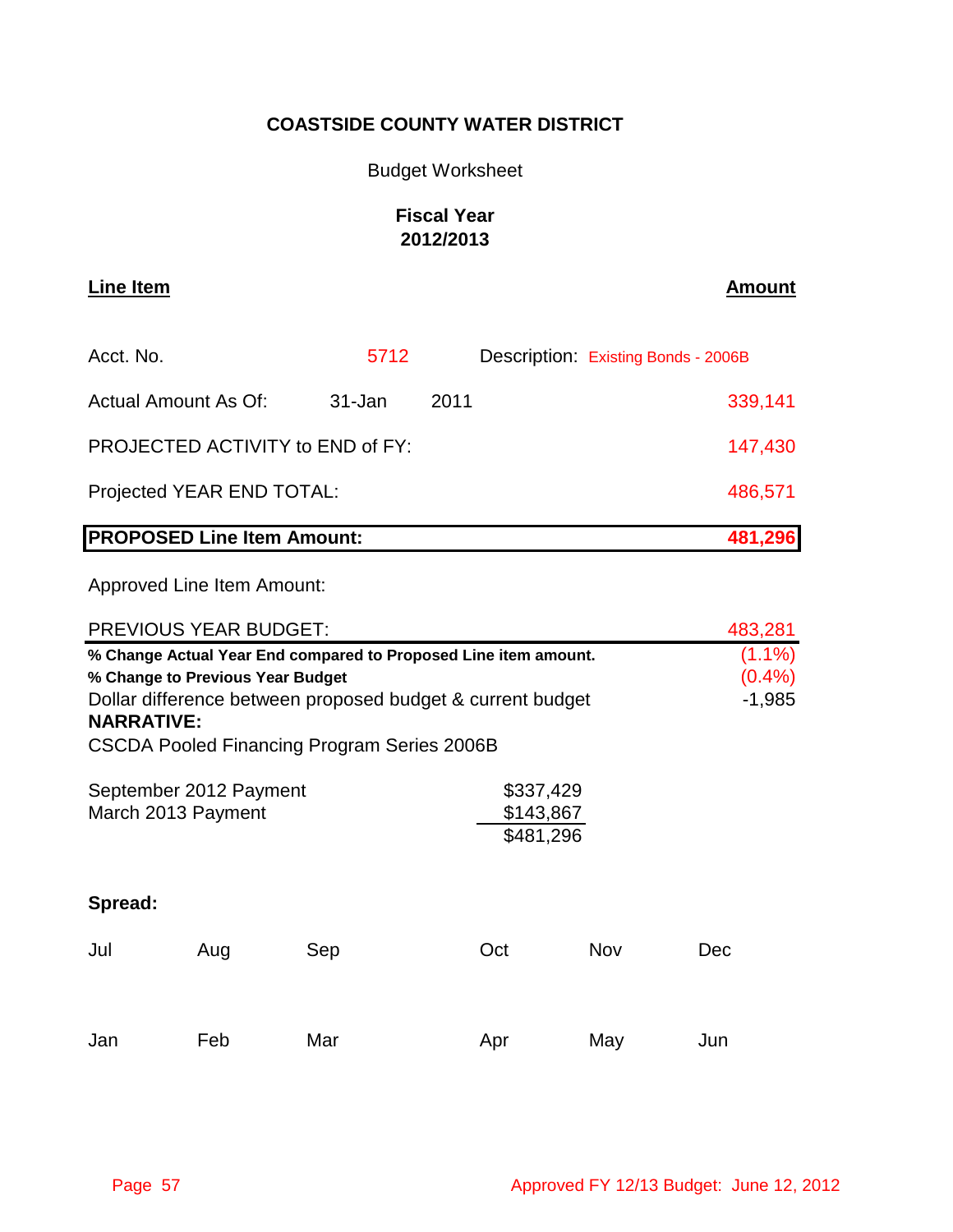# Budget Worksheet

# **Fiscal Year 2012/2013**

| Line Item                                    |            |      |  | <b>Amount</b>                        |
|----------------------------------------------|------------|------|--|--------------------------------------|
| Acct. No.                                    | 5713       |      |  | Description: Cont. to CIP & Reserves |
| Actual Amount As Of:                         | $31 - Jan$ | 2011 |  | 405,828                              |
| PROJECTED ACTIVITY to END of FY:             |            |      |  | 289,877                              |
| Projected YEAR END TOTAL:                    |            |      |  |                                      |
| <b>PROPOSED Line Item Amount:</b><br>849,402 |            |      |  |                                      |

| <b>PREVIOUS YEAR BUDGET:</b>                                    | 695,705                          |     |                                                            |            |
|-----------------------------------------------------------------|----------------------------------|-----|------------------------------------------------------------|------------|
| % Change Actual Year End compared to Proposed Line item amount. | 22.1%                            |     |                                                            |            |
|                                                                 | % Change to Previous Year Budget |     |                                                            | 22.1%      |
|                                                                 |                                  |     | Dollar difference between proposed budget & current budget | 153,697    |
| <b>NARRATIVE:</b>                                               |                                  |     |                                                            |            |
| Contribution to CIP & Reserves                                  |                                  |     |                                                            |            |
|                                                                 |                                  |     | \$<br>849,402                                              |            |
| Spread:                                                         |                                  |     |                                                            |            |
| Jul                                                             | Aug                              | Sep | Oct                                                        | Nov<br>Dec |
| Jan                                                             | Feb                              | Mar | Apr                                                        | May<br>Jun |